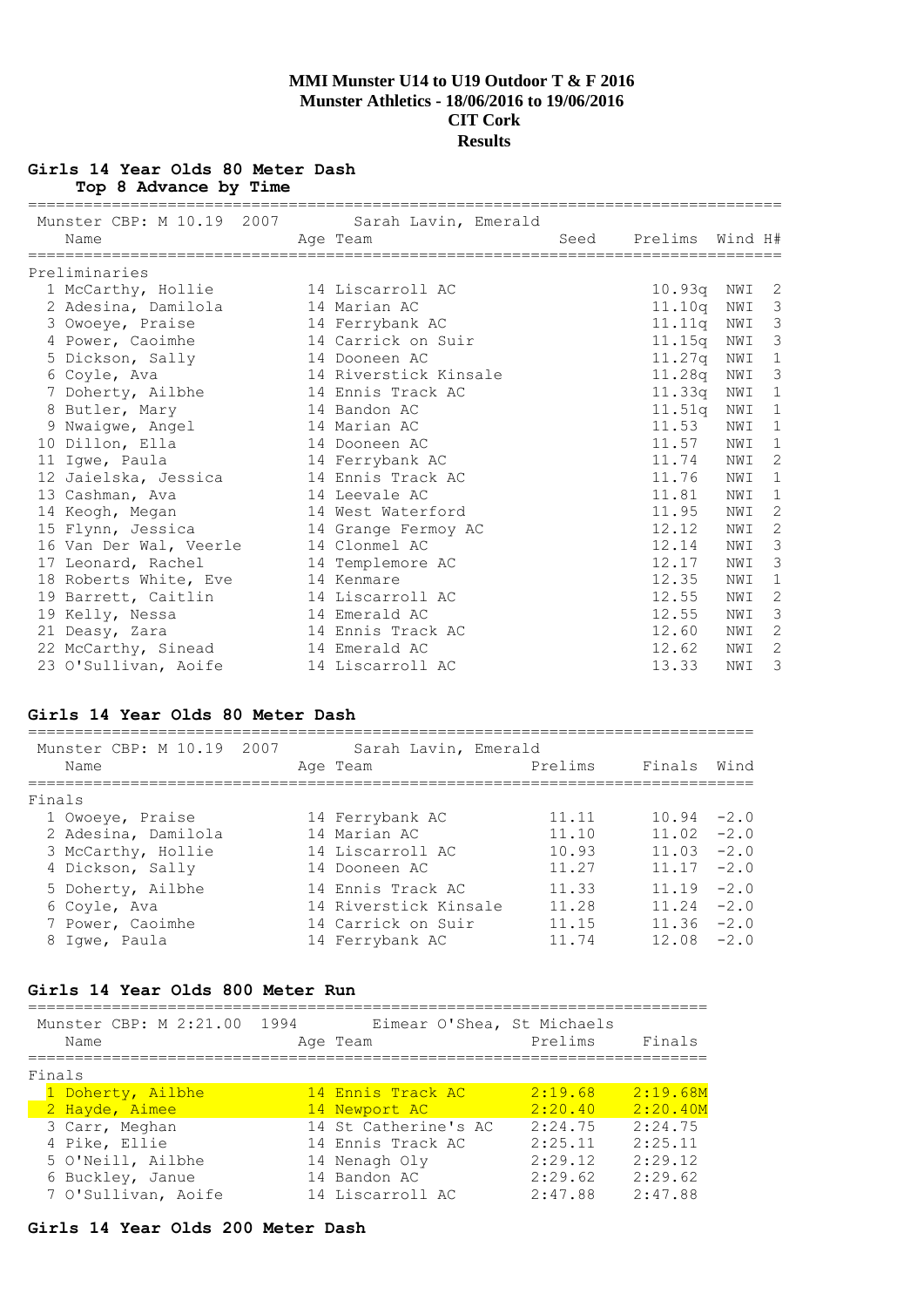## **8 Advance: Top 2 Each Heat plus Next 2 Best Times**

| Munster CBP: M 25.92 2005 Eilish Ahearne, K.C.K |                       |                  |         |  |
|-------------------------------------------------|-----------------------|------------------|---------|--|
| Name                                            | Age Team              | Seed Prelims     | Wind H# |  |
| Preliminaries                                   |                       |                  |         |  |
| 1 Doherty, Ailbhe                               | 14 Ennis Track AC     | $26.440 - 1.6$ 3 |         |  |
| 2 Power, Caoimhe                                | 14 Carrick on Suir    | 26.77Q 1.8 1     |         |  |
| 3 McCarthy, Hollie                              | 14 Liscarroll AC      | $27.54Q - 0.3$ 2 |         |  |
| 4 Dickson, Sally                                | 14 Dooneen AC         | 27.050 1.8 1     |         |  |
| 5 Owoeye, Praise                                | 14 Ferrybank AC       | $27.27Q - 1.6$ 3 |         |  |
| 6 Hayde, Aimee                                  | 14 Newport AC         | $28.240 - 0.3$ 2 |         |  |
| 7 Coyle, Ava                                    | 14 Riverstick Kinsale | $27.77q$ 1.8 1   |         |  |
| 8 Carr, Meghan                                  | 14 St Catherine's AC  | $28.65q - 0.3$ 2 |         |  |
| 9 Adedeji, Oyimkansola                          | 14 Dooneen AC         | $28.69 - 1.6$ 3  |         |  |
| 10 Cashman, Ava                                 | 14 Leevale AC         | 29.24 1.8 1      |         |  |
| 11 Scott, Katie                                 | 14 Leevale AC         | $29.43 - 1.6$ 3  |         |  |
| 12 Mulcahy, Aine                                | 14 Carrick on Suir    | $29.63 - 0.3$ 2  |         |  |
| 13 Van Der Wal, Veerle                          | 14 Clonmel AC         | $29.99 - 0.3$ 2  |         |  |
| 14 Leonard, Rachel                              | 14 Templemore AC      | 30.05 1.8 1      |         |  |
| 15 Kelly, Nessa                                 | 14 Emerald AC         | $30.30 - 1.6$ 3  |         |  |
| 16 Kallewaard, Alice                            | 14 Kenmare            | $30.53 - 0.3$ 2  |         |  |
| 17 O'Sullivan, Rachel                           | 14 Midleton AC        | $30.69 - 1.6$ 3  |         |  |
| 18 McCarthy, Claire                             | 14 Midleton AC        | 31.90            | 1.8 1   |  |

## **Girls 14 Year Olds 200 Meter Dash**

| Munster CBP: M 25.92 2005<br>Name | Eilish Ahearne, K.C.K<br>Age Team | Prelims | Finals Wind   |  |
|-----------------------------------|-----------------------------------|---------|---------------|--|
| Finals                            |                                   |         |               |  |
| 1 Doherty, Ailbhe                 | 14 Ennis Track AC                 | 26.44   | $27.17 - 1.0$ |  |
| 2 McCarthy, Hollie                | 14 Liscarroll AC                  | 27.54   | $27.22 - 1.0$ |  |
| 3 Dickson, Sally                  | 14 Dooneen AC                     | 27.05   | $27.25 - 1.0$ |  |
| 4 Owoeye, Praise                  | 14 Ferrybank AC                   | 27.27   | $27.49 - 1.0$ |  |
| 5 Power, Caoimhe                  | 14 Carrick on Suir                | 26.77   | $27.87 - 1.0$ |  |
| 6 Carr, Meghan                    | 14 St Catherine's AC              | 28.65   | $28.74 - 1.0$ |  |

==============================================================================

#### **Girls 14 Year Olds 2000 Meter Race Walk**

| Munster CBP: M 11:03.82 2015 |                 | Siofra O'Dea, Kilmurry Ibricken |
|------------------------------|-----------------|---------------------------------|
| Name                         | Age Team        | Finals<br>Seed                  |
|                              |                 |                                 |
| 1 Caulfield, Claire          | 14 Waterford AC | 11:20.69                        |
| 2 Fitzgerald, Orla           | 14 Shannon AC   | 12:46.79                        |
| 3 O'Shaughnessy, Aisling     | 14 Togher AC    | 12:49.18                        |
| 4 Reynolds, Ciadfh           | 14 Marian AC    | 13:20.62                        |

## **Girls 14 Year Olds 75 Meter Hurdles 2'3"**

## **8 Advance: Top 3 Each Heat plus Next 2 Best Times**

| Munster CBP: M 11.73 2014<br>Name | Miariam Daly, Carrick on Suir<br>Age Team | Seed Prelims Wind H# |
|-----------------------------------|-------------------------------------------|----------------------|
| Preliminaries                     |                                           |                      |
| 1 McCarthy, Hollie                | 14 Liscarroll AC                          | $12.040 - 1.4$ 1     |
| 2 Wall, Emily                     | 14 Leevale AC                             | $12.230 - 0.2$ 2     |
| 3 Adedeji, Oyimkansola            | 14 Dooneen AC                             | $12.370 - 1.4$ 1     |
| 4 Vermeer, Lynn                   | 14 Carrick on Suir                        | $13.020 - 0.2$ 2     |
| 5 Flatley, Gwen                   | 14 Carrick on Suir                        | $12.670 - 1.4$ 1     |
| 6 Carr, Meghan                    | 14 St Catherine's AC                      | $13.320 - 0.2$ 2     |
| 7 Nestor, Susan                   | 14 St. Mary's Clare AC                    | $13.00q - 1.4$ 1     |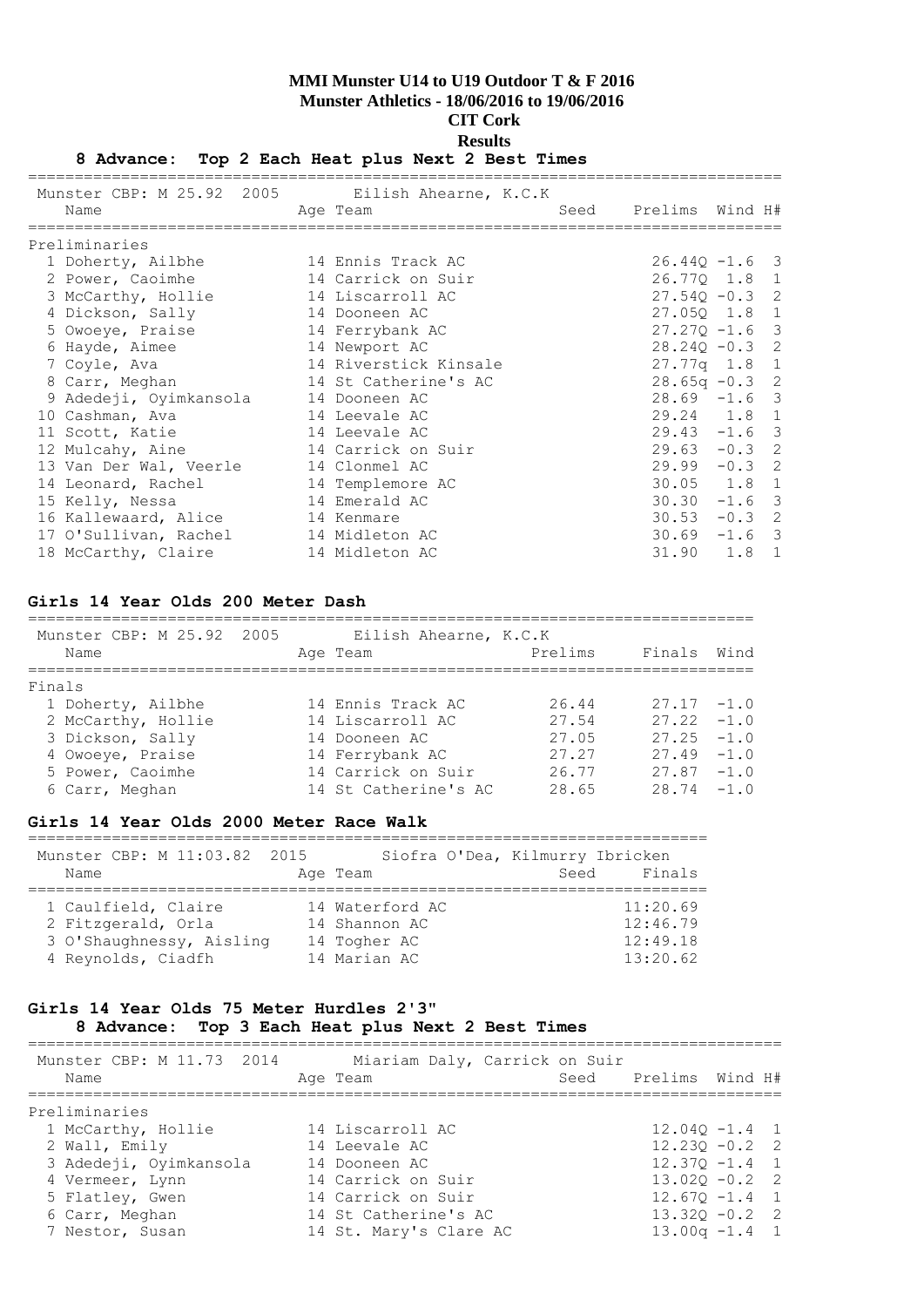| 8 Iqwe, Paula        | 14 Ferrybank AC       | $13.18q - 1.4$ 1 |
|----------------------|-----------------------|------------------|
| 9 O'Donoghue, Amy    | 14 Bandon AC          | $13.38 - 0.2$ 2  |
| 10 Murphy, Sarah     | 14 Riverstick Kinsale | $13.43 - 1.4$ 1  |
| 11 O'Sullivan, Aoife | 14 Liscarroll AC      | $13.81 - 0.2$ 2  |
| 12 Lenihan, Liath    | 14 Farranfore M V     | $14.15 - 1.4$ 1  |
| 13 Dillon, Ella      | 14 Dooneen AC         | $19.07 - 0.2$ 2  |
|                      |                       |                  |

## **Girls 14 Year Olds 75 Meter Hurdles 2'3"**

| Munster CBP: M 11.73 2014<br>Name | Miariam Daly, Carrick on Suir<br>Age Team | Prelims | Finals | Wind |
|-----------------------------------|-------------------------------------------|---------|--------|------|
| Finals                            |                                           |         |        |      |
| 1 McCarthy, Hollie                | 14 Liscarroll AC                          | 12.04   | 11.76  | 0.9  |
| 2 Wall, Emily                     | 14 Leevale AC                             | 12.23   | 12.10  | 0.9  |
| 3 Adedeji, Oyimkansola            | 14 Dooneen AC                             | 12.37   | 12.22  | 0.9  |
| 4 Flatley, Gwen                   | 14 Carrick on Suir                        | 12.67   | 12.52  | 0.9  |
| 5 Carr, Meghan                    | 14 St Catherine's AC                      | 13.32   | 12.96  | 0.9  |
| 6 Vermeer, Lynn                   | 14 Carrick on Suir                        | 13.02   | 12.98  | 0.9  |
| 7 Iqwe, Paula                     | 14 Ferrybank AC                           | 13.18   | 13.17  | 0.9  |
| -- Nestor, Susan                  | 14 St. Mary's Clare AC                    | 13.00   | DNF    | 0.9  |

#### **Girls 14 Year Olds 1500 Meter Run**

=========================================================================

| Munster CBP: M 4:48.50 1980 | Patricia Logan, Emerald |                |
|-----------------------------|-------------------------|----------------|
| Name                        | Age Team                | Finals<br>Seed |
| 1 Hayde, Aimee              | 14 Newport AC           | 4:57.07        |
| 2 O'Neill, Mallaidh         | 14 Skibbereen AC        | 5:08.41        |
| 3 O'Neill, Ailbhe           | 14 Nenagh Oly           | 5:14.62        |
| 4 Pike, Ellie               | 14 Ennis Track AC       | 5:22.42        |
| 5 Tuthill, Nicola           | 14 Bandon AC            | 5:22.80        |
| 6 Daly, Maeve               | 14 Iveragh AC           | 5:50.79        |
| 7 Killagrew, Kate           | 14 West Waterford       | 6:07.55        |

## **Girls 14 Year Olds High Jump**

|        | Munster CBP: M 1.56m 2014<br>Name | Sophie Meredith, St Marys Lk<br>Seed<br>Age Team | Finals |
|--------|-----------------------------------|--------------------------------------------------|--------|
| Finals |                                   |                                                  |        |
|        | 1 O'Sullivan, Aoife               | 14 Liscarroll AC                                 | 1.54m  |
|        | 2 Adesina, Damilola               | 14 Marian AC                                     | 1.45m  |
|        | 3 Alamu, Blessing                 | 14 Midleton AC                                   | 1.40m  |
|        | 4 Coyle, Ava                      | 14 Riverstick Kinsale                            | J1.40m |
|        | 5 Dillon, Ella                    | 14 Dooneen AC                                    | J1.40m |
|        | 6 Nestor, Susan                   | 14 St. Mary's Clare AC                           | 1.35m  |
|        | 7 Nwaiqwe, Angel                  | 14 Marian AC                                     | J1.35m |
|        | 7 Killagrew, Kate                 | 14 West Waterford                                | J1.35m |
|        | 9 Iqwe, Paula                     | 14 Ferrybank AC                                  | J1.35m |
|        | 10 Flavin, Rachel                 | 14 West Waterford                                | 1.30m  |
|        | 10 Van Der Wal, Veerle            | 14 Clonmel AC                                    | 1.30m  |
|        | 12 Lenihan, Liath                 | 14 Famv                                          | J1.30m |
|        | 13 Barrett, Caitlin               | 14 Liscarroll AC                                 | 1.25m  |
|        | 14 Walsh, Aoife                   | 14 Carrick on Suir                               | 1.20m  |

## **Girls 14 Year Olds Shot Put 2kg**

| Munster CBP: M 13.02m 2015<br>Name | Ciara Sheehy, Liscarroll<br>Age Team | Seed | Finals  |
|------------------------------------|--------------------------------------|------|---------|
| 1 Lenihan, Megan                   | 14 North Cork AC                     |      | 13.87mM |
| 2 Alamu, Blessing                  | 14 Midleton AC                       |      | 11.94m  |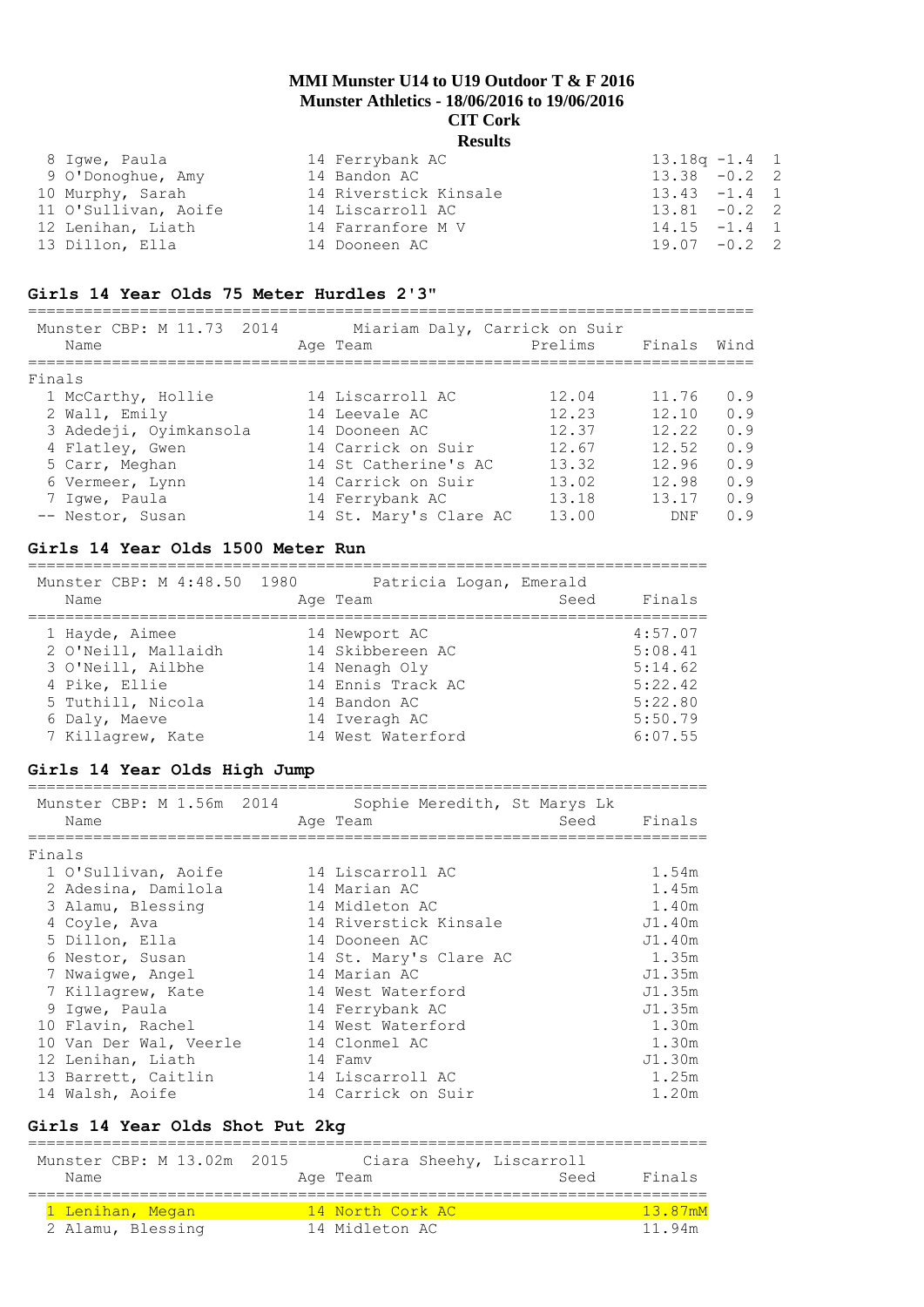## **Results**

| 3 Perrott, Sophie     | 14 North Cork AC  | 11.13m |
|-----------------------|-------------------|--------|
| 4 Nwaiqwe, Angel      | 14 Marian AC      | 10.99m |
| 5 Owoeye, Praise      | 14 Ferrybank AC   | 10.58m |
| 6 Van Der Wal, Veerle | 14 Clonmel AC     | 9.98m  |
| 7 Power, Roisin       | 14 Newport AC     | 9.17m  |
| 8 Dillon, Ella        | 14 Dooneen AC     | 9.10m  |
| 9 Flavin, Rachel      | 14 West Waterford | 8.44m  |
| 10 Sheehy, Julie      | 14 Bandon AC      | 7.96m  |
| 11 O'Sullivan, Aoife  | 14 Liscarroll AC  | 7.53m  |
| 12 Cusack, Katelyn    | 14 Liscarroll AC  | 7.30m  |
| 13 Barrett, Caitlin   | 14 Liscarroll AC  | 6.90m  |
| 14 NicAoire, Orna     | 14 West Waterford | 6.56m  |
| 15 Kennedy, Lorraine  | 14 Emerald AC     | 6.27m  |

#### **Girls 14 Year Olds Javelin Throw 400gr**

=========================================================================

| Munster CBP: M 31.71m 2015 | Holly Meredith, St Marys Limerick |      |         |
|----------------------------|-----------------------------------|------|---------|
| Name                       | Age Team                          | Seed | Finals  |
|                            |                                   |      |         |
| 1 Lenihan, Megan           | 14 North Cork AC                  |      | 39.83mM |
| 2 Reid, Katelyn            | 14 An Riocht AC                   |      | 31.13m  |
| 3 Van Der Wal, Veerle      | 14 Clonmel AC                     |      | 26.28m  |
| 4 Vermeer, Lynn            | 14 Carrick on Suir                |      | 24.86m  |
| 5 Perrott, Sophie          | 14 North Cork AC                  |      | 23.71m  |
| 6 Littlejohn, Abby         | 14 Kenmare                        |      | 22.18m  |
| 7 Flynn, Jessica           | 14 Grange Fermoy AC               |      | 20.03m  |
| 8 Flavin, Rachel           | 14 West Waterford                 |      | 17.12m  |
| 9 Alamu, Blessing          | 14 Midleton AC                    |      | 15.76m  |
| 10 Cusack, Katelyn         | 14 Liscarroll AC                  |      | 11.36m  |
| 11 NicAoire, Orna          | 14 West Waterford                 |      | 11.27m  |
| 12 Killagrew, Kate         | 14 West Waterford                 |      | 7.82m   |

## **Girls 14 Year Olds Long Jump**

|        | Munster CBP: M 5.25m 2008 Ann O'Shea, Ferrybank |                        |      |             |     |
|--------|-------------------------------------------------|------------------------|------|-------------|-----|
|        | Name                                            | Age Team               | Seed | Finals Wind |     |
| Finals | ===========================                     |                        |      |             |     |
|        | 1 Coyle, Ava                                    | 14 Riverstick Kinsale  |      | 4.92m       | NWI |
|        | 2 Owoeye, Praise                                | 14 Ferrybank AC        |      | 4.84m       | NWI |
|        | 3 Murphy, Sarah                                 | 14 Riverstick Kinsale  |      | 4.47m       | NWI |
|        | 4 Carr, Meghan                                  | 14 St Catherine's AC   |      | 4.34m       | NWI |
|        | 5 Iqwe, Paula                                   | 14 Ferrybank AC        |      | 4.28m       | NWI |
|        | 6 Van Der Wal, Veerle                           | 14 Clonmel AC          |      | 4.24m       | NWI |
|        | 7 Nestor, Susan                                 | 14 St. Mary's Clare AC |      | 4.22m       | NWI |
|        | 8 Butler, Mary                                  | 14 Bandon AC           |      | 4.21m       | NWI |
|        | 9 Sheehy, Julie                                 | 14 Bandon AC           |      | 4.03m       | NWI |
|        | 10 Mulcahy, Aine                                | 14 Carrick on Suir     |      | 4.01m       | NWI |
|        | 11 Alamu, Blessing                              | 14 Midleton AC         |      | 3.91m       | NWI |
|        | 12 Flynn, Jessica                               | 14 Grange Fermoy AC    |      | 3.78m       | NWI |
|        | 13 Roberts White, Eve                           | 14 Kenmare             |      | 3.66m       | NWI |
|        | 14 Kelly, Nessa                                 | 14 Emerald AC          |      | 3.56m       | NWI |
|        | 15 Deasy, Zara                                  | 14 Ennis Track AC      |      | 3.14m       | NWI |
|        | -- McCarthy, Hollie                             | 14 Liscarroll AC       |      | FOUL        |     |

#### **Girls 14 Year Olds Discus Throw .75kg** =========================================================================

| Munster CBP: M 33.05m 1998 | Rachel Akers, East Clare | Finals  |
|----------------------------|--------------------------|---------|
| Name                       | Age Team                 | Seed    |
| 1 Lenihan, Megan           | 14 North Cork AC         | 35.60mM |
| 2 Littlejohn, Abby         | 14 Kenmare               | 24.90m  |
| 3 Perrott, Sophie          | 14 North Cork AC         | 23.22m  |
| 4 Alamu, Blessing          | 14 Midleton AC           | 21.88m  |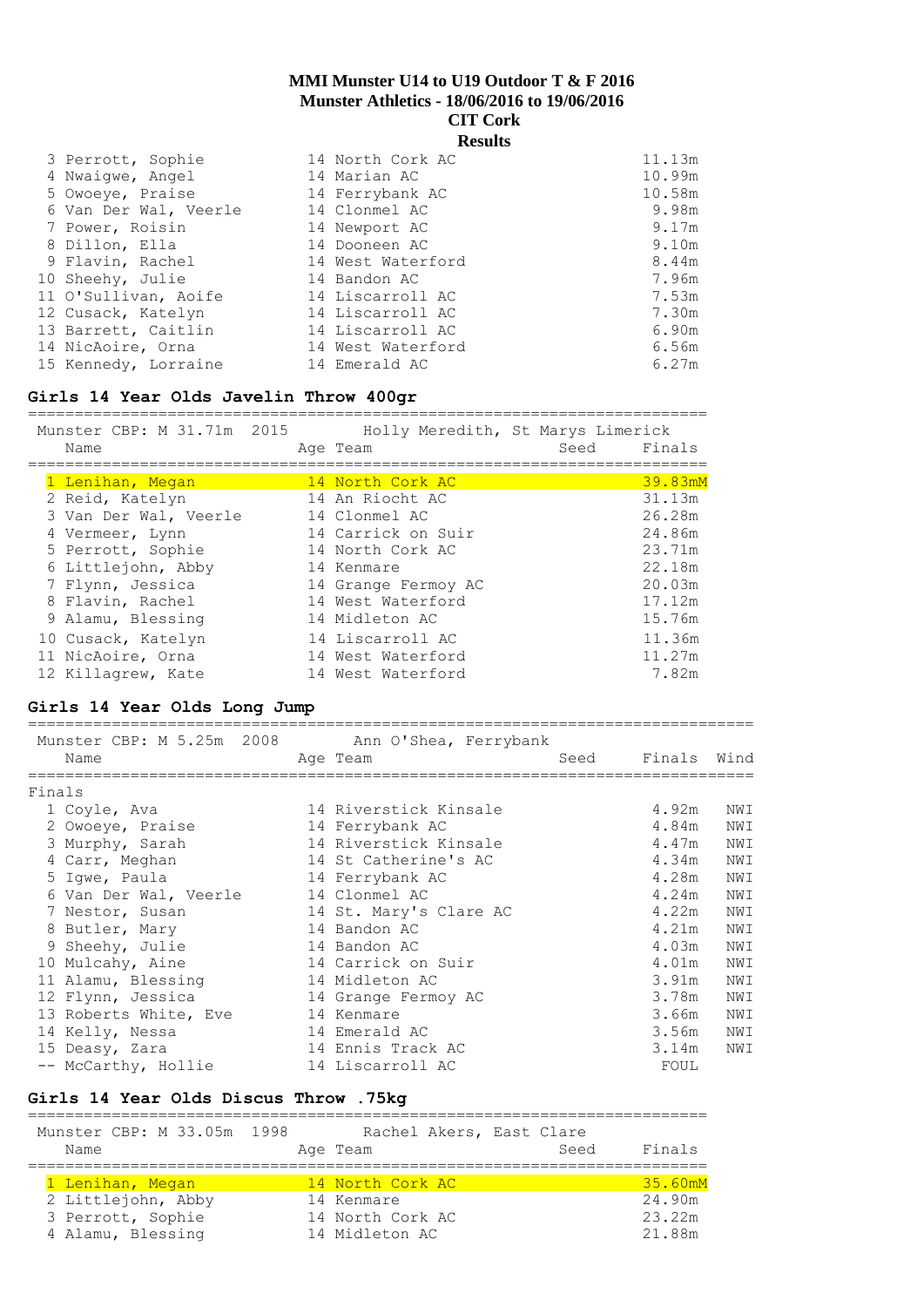| 5 Vermeer, Lynn  | 14 Carrick on Suir | 21.35m |
|------------------|--------------------|--------|
| 6 Reid, Katelyn  | 14 An Riocht AC    | 19.97m |
| 7 NicAoire, Orna | 14 West Waterford  | 17.40m |
| 8 Power, Aine    | 14 Waterford AC    | 16.12m |
| 9 Keogh, Megan   | 14 West Waterford  | 12.83m |

## **Girls 14 Year Olds Hammer Throw 2.5kg**

| Munster CBP: M 32.63m 2009<br>Name | Alice Akers, Marian<br>Age Team | Seed | Finals |
|------------------------------------|---------------------------------|------|--------|
| 1 NicAoire, Orna                   | 14 West Waterford               |      | 27.53m |
| 2 Reid, Katelyn                    | 14 An Riocht AC                 |      | 27.52m |
| 3 Tuthill, Nicola                  | 14 Bandon AC                    |      | 25.58m |
| 4 Cusack, Katelyn                  | 14 Liscarroll AC                |      | 21.14m |
| 5 Kelleher, Karina                 | 14 Blarney Inniscarra           |      | 17.75m |

# **Girls 15 Year Olds 200 Meter Dash**

## **8 Advance: Top 3 Each Heat plus Next 2 Best Times**

| Munster CBP: M 25.50 2008<br>Name | Sarah Lavin, Emerald<br>Age Team | Seed Prelims Wind H# |
|-----------------------------------|----------------------------------|----------------------|
| Preliminaries                     |                                  |                      |
| 1 Foley, Niamh                    | 15 ST Mary LK                    | 26.260 0.3 1         |
| 2 Stevankova, Nikolka             | 15 Dooneen AC                    | $26.580 - 0.7$ 2     |
| 3 Dee, Helene                     | 15 Dooneen AC                    | 27.000 0.3 1         |
| 4 Winston, Orla                   | 15 Clonmel AC                    | $27.090 - 0.7$ 2     |
| 5 Kennelly, Ciara                 | 15 Killarney Valley AC           | 27.110 0.3 1         |
| 6 Ryan, Shauna                    | 15 Dooneen AC                    | $27.780 - 0.7$ 2     |
| 7 Komolafe, Stacey                | 15 Bandon AC                     | 28.12q 0.3 1         |
| 8 O'Brien, Aoife                  | 15 West Waterford                | $28.47q - 0.72$      |
| 9 DeBurca, Erin                   | 15 Bandon AC                     | 28.81 0.3 1          |
| 10 McCourt, Lauren                | 15 Bandon AC                     | $29.14 - 0.7$ 2      |
| 11 Bergin, Kate                   | 15 Moyne AC                      | $29.64 - 0.7$ 2      |
| 12 Harty, Rebecca                 | 15 Emerald AC                    | $30.43$ 0.3 1        |
| 13 Meade, Sophie                  | 15 Ferrybank AC                  | $30.93 - 0.7$ 2      |
| 14 Kervick, Grace                 | 15 Ferrybank AC                  | $31.28$ 0.3 1        |
|                                   |                                  |                      |

## **Girls 15 Year Olds 200 Meter Dash**

| Munster CBP: M 25.50 2008<br>Sarah Lavin, Emerald<br>Prelims<br>Wind<br>Finals<br>Age Team<br>Name<br>26.26<br>$26.14 - 0.8$<br>1 Foley, Niamh<br>15 ST Mary LK<br>$27.18 - 0.8$<br>26.58<br>2 Stevankova, Nikolka<br>15 Dooneen AC<br>27.00<br>$-0.8$<br>27.40<br>3 Dee, Helene<br>15 Dooneen AC<br>$-0.8$<br>27.11<br>27.42<br>4 Kennelly, Ciara<br>15 Killarney Valley AC<br>27.09<br>$-0.8$<br>27.66<br>5 Winston, Orla<br>15 Clonmel AC<br>27.78<br>$28.31 - 0.8$<br>6 Ryan, Shauna<br>15 Dooneen AC<br>$28.92 - 0.8$<br>7 O'Brien, Aoife<br>28.47<br>15 West Waterford |  |  |  |
|------------------------------------------------------------------------------------------------------------------------------------------------------------------------------------------------------------------------------------------------------------------------------------------------------------------------------------------------------------------------------------------------------------------------------------------------------------------------------------------------------------------------------------------------------------------------------|--|--|--|
| Finals                                                                                                                                                                                                                                                                                                                                                                                                                                                                                                                                                                       |  |  |  |
|                                                                                                                                                                                                                                                                                                                                                                                                                                                                                                                                                                              |  |  |  |
|                                                                                                                                                                                                                                                                                                                                                                                                                                                                                                                                                                              |  |  |  |
|                                                                                                                                                                                                                                                                                                                                                                                                                                                                                                                                                                              |  |  |  |
|                                                                                                                                                                                                                                                                                                                                                                                                                                                                                                                                                                              |  |  |  |
|                                                                                                                                                                                                                                                                                                                                                                                                                                                                                                                                                                              |  |  |  |
|                                                                                                                                                                                                                                                                                                                                                                                                                                                                                                                                                                              |  |  |  |
|                                                                                                                                                                                                                                                                                                                                                                                                                                                                                                                                                                              |  |  |  |
|                                                                                                                                                                                                                                                                                                                                                                                                                                                                                                                                                                              |  |  |  |

#### **Girls 15 Year Olds 2000 Meter Race Walk**

| Munster CBP: M 9:42.71 2008<br>Name | Age Team      | Kate Veale, West Waterford<br>Finals<br>Seed |
|-------------------------------------|---------------|----------------------------------------------|
| 1 O'Dea, Siofra                     | 15 Kilmurry   | 10:05.18                                     |
| 2 Cashman, Lesley                   | 15 Youghal AC | 11:53.79                                     |

# **Girls 15 Year Olds 80 Meter Hurdles 2'6"**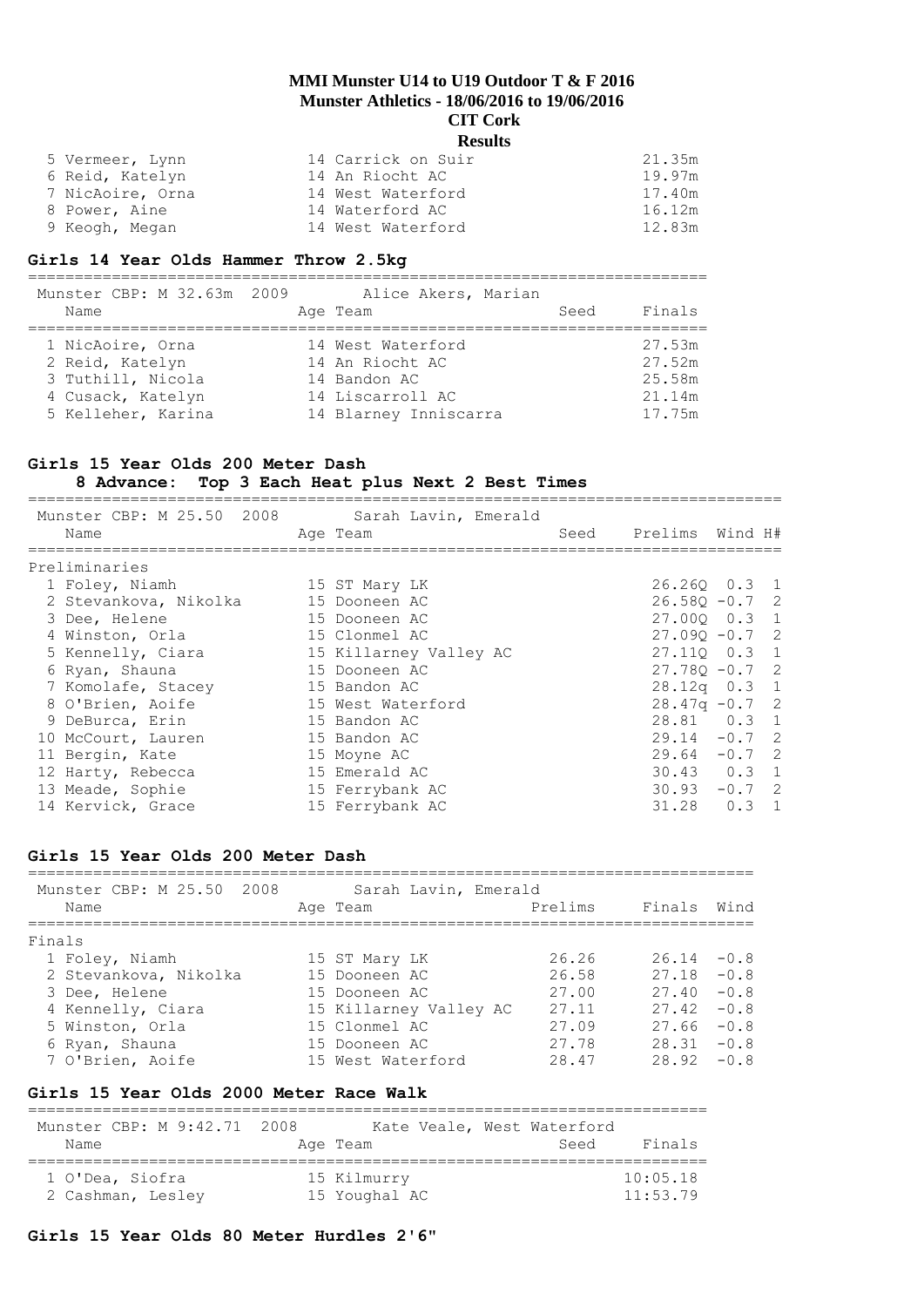## **8 Advance: Top 3 Each Heat plus Next 2 Best Times**

| Munster CBP: M 12.02 2008<br>Name | Sarah Lavin, Emerald<br>Age Team |  | Seed Prelims Wind H# |  |
|-----------------------------------|----------------------------------|--|----------------------|--|
| Preliminaries                     |                                  |  |                      |  |
| 1 Foley, Niamh                    | 15 ST Mary LK                    |  | $12.530 - 0.6$ 2     |  |
| 2 Kervick, Grace                  | 15 Ferrybank AC                  |  | $15.220 -2.1$ 1      |  |
| 3 Uqwuera, Chisom                 | 15 Ennis Track AC                |  | $12.690 - 0.6$ 2     |  |
| 4 Komolafe, Stacey                | 15 Bandon AC                     |  | $15.250 -2.1$ 1      |  |
| 5 Winston, Orla                   | 15 Clonmel AC                    |  | $12.950 - 0.6$ 2     |  |
| 6 Hughes, Siomha                  | 15 Leevale AC                    |  | $16.250 -2.1$ 1      |  |
| 7 O'Brien, Lia                    | 15 Midleton AC                   |  | $16.49q - 0.6$ 2     |  |
| 8 Foley, Siofra                   | 15 Famv                          |  | $16.69q -2.1$ 1      |  |
| 9 Cashman, Lesley                 | 15 Youghal AC                    |  | $17.50 -2.1 1$       |  |

## **Girls 15 Year Olds 80 Meter Hurdles 2'6"**

| Munster CBP: M 12.02 2008<br>Name | Sarah Lavin, Emerald<br>Age Team | Prelims | Finals Wind   |        |
|-----------------------------------|----------------------------------|---------|---------------|--------|
| Finals                            |                                  |         |               |        |
| 1 Foley, Niamh                    | 15 ST Mary LK                    | 12.53   | $12.26 - 0.5$ |        |
| 2 Ugwuera, Chisom                 | 15 Ennis Track AC                | 12.69   | 12.74         | $-0.5$ |
| 3 Winston, Orla                   | 15 Clonmel AC                    | 12.95   | 13.03         | $-0.5$ |
| 4 Komolafe, Stacey                | 15 Bandon AC                     | 15.25   | 14.94         | $-0.5$ |
| 5 Kervick, Grace                  | 15 Ferrybank AC                  | 15.22   | 14.97         | $-0.5$ |
| 6 Hughes, Siomha                  | 15 Leevale AC                    | 16.25   | 15.79         | $-0.5$ |
| 7 Foley, Siofra                   | 15 Farranfore MV                 | 16.69   | 16.24         | $-0.5$ |
| 8 O'Brien, Lia                    | 15 Midleton AC                   | 16.49   | 22.33         | $-0.5$ |

#### **Girls 15 Year Olds 1500 Meter Run**

| Munster CBP: M 4:36.20 1984 | B Barry, Grange Fermoy | Finals  |
|-----------------------------|------------------------|---------|
| Name                        | Age Team               | Seed    |
| 1 Randles, Rhona            | 15 Kenmare             | 4:58.26 |
| 2 Egan, Grainne             | 15 North Cork AC       | 5:04.64 |
| 3 Holmes, Lucy              | 15 West Waterford      | 5:05.50 |

| 3 HOIMES, LUCY   | 15 West Waterford | 3:03.30 |
|------------------|-------------------|---------|
| 4 O'Brien, Una   | 15 Tramore AC     | 5:06.40 |
| 5 O'Keeffe, Lucy | 15 Youghal AC     | 5:06.65 |
| 6 Doherty, Ella  | 15 Marian AC      | 5:12.38 |
| 7 Fehily, Romy   | 15 Dooneen AC     | 5:19.97 |
| 8 McGlynn, Emer  | 15 Waterford AC   | 5:40.82 |
| 9 Fanning, Carla | 15 Waterford AC   | 6:06.24 |
| 10 Barbado, Leah | 15 Leevale AC     | 6:13.69 |

## **Girls 15 Year Olds 250 Meter Hurdles 2'3" Top 8 Advance by Time**

============================================================================ Miriam Daly, Carrick on Suir

| MUNSTER CBP: M 35.45 ZUIS | - Miriam Dalv, Carrick on Suir |                 |  |
|---------------------------|--------------------------------|-----------------|--|
| Name                      | Age Team                       | Seed Prelims H# |  |
| Preliminaries             |                                |                 |  |
| 1 Foley, Niamh            | 15 ST Mary LK                  | $37.92q$ 2      |  |
| 2 Kennelly, Ciara         | 15 Killarney Valley AC         | $38.52q$ 2      |  |
| 3 Komolafe, Stacey        | 15 Bandon AC                   | $40.00q$ 2      |  |
| 4 Winston, Orla           | 15 Clonmel AC                  | $40.03q$ 1      |  |
| 5 Ryan, Shauna            | 15 Dooneen AC                  | $42.81q$ 1      |  |
| 6 Buckley, Rose Marie     | 15 Riverstick Kinsale          | $45.28q$ 2      |  |
| 7 Kervick, Grace          | 15 Ferrybank AC                | $45.74q$ 1      |  |
| 8 Moynihan, Clodagh       | 15 Midleton AC                 | $48.77q$ 1      |  |
| 9 Hayes, Laura            | 15 Borrisokane AC              | 48.96 1         |  |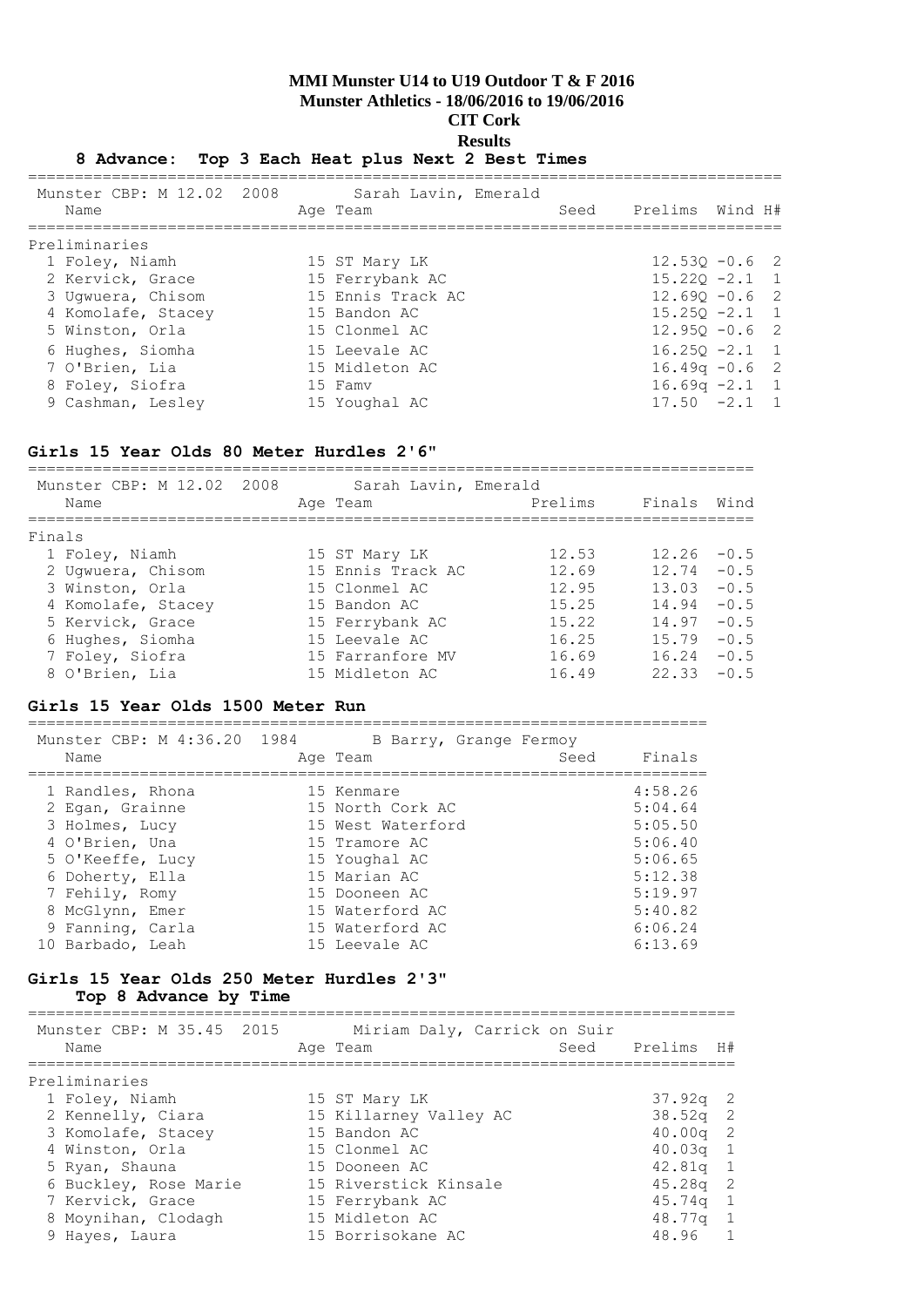$=$ 

#### **Girls 15 Year Olds 250 Meter Hurdles 2'3"**

|        | Munster CBP: M 35.45 2015<br>Name | Miriam Daly, Carrick on Suir<br>Age Team | Prelims | Finals |
|--------|-----------------------------------|------------------------------------------|---------|--------|
| Finals |                                   |                                          |         |        |
|        | 1 Foley, Niamh                    | 15 ST Mary LK                            | 37.92   | 37.92  |
|        | 2 Kennelly, Ciara                 | 15 Killarney Valley AC                   | 38.52   | 38.52  |
|        | 3 Komolafe, Stacey                | 15 Bandon AC                             | 40.00   | 40.00  |
|        | 4 Winston, Orla                   | 15 Clonmel AC                            | 40.03   | 40.03  |
|        | 5 Ryan, Shauna                    | 15 Dooneen AC                            | 42.81   | 42.81  |
|        | 6 Buckley, Rose Marie             | 15 Riverstick Kinsale                    | 45.28   | 45.28  |
|        | 7 Kervick, Grace                  | 15 Ferrybank AC                          | 45.74   | 45.74  |
|        | 8 Moynihan, Clodagh               | 15 Midleton AC                           | 48.77   | 48.77  |

## **Girls 15 Year Olds 800 Meter Run**

| Munster CBP: M 2:13.70 1976 M Hennessy, St Johns Park<br>Name | Age Team             | Seed Finals |
|---------------------------------------------------------------|----------------------|-------------|
| 1 Fennessy, Ava                                               | 15 Clonmel AC        | 2:25.96     |
| 2 O'Brien, Una                                                | 15 Tramore AC        | 2:28.77     |
| 3 Randles, Rhona                                              | 15 Kenmare           | 2:29.11     |
| 4 Holmes, Lucy                                                | 15 West Waterford    | 2:31.46     |
| 5 Egan, Grainne                                               | 15 North Cork AC     | 2:31.68     |
| 6 Doherty, Ella                                               | 15 Marian AC         | 2:32.45     |
| 7 Coffey, Orla                                                | 15 Carraig na bhFear | 2:38.90     |
| 8 Stone, Sarah                                                | 15 Tramore AC        | 2:41.34     |
| 9 Barrett, Kerry                                              | 15 Youghal AC        | 2:44.25     |
| 10 McGlynn, Emer                                              | 15 Waterford AC      | 2:46.27     |
| 11 Defaoite, Muireann                                         | 15 Kenmare           | 2:51.43     |
| 12 Pierse, Ann Marie                                          | 15 Lios Tuathail AC  | 2:56.02     |
| 13 Barbado, Leah                                              | 15 Leevale AC        | 2:58.22     |

## **Girls 15 Year Olds 100 Meter Dash Top 8 Advance by Time**

| Munster CBP: M 12.36 2008<br>Name | Sarah Lavin, Emerald<br>Age Team | Seed | Prelims Wind   |  |
|-----------------------------------|----------------------------------|------|----------------|--|
| Preliminaries                     |                                  |      |                |  |
| 1 Stevankova, Nikolka             | 15 Dooneen AC                    |      | $12.88q - 2.7$ |  |
| 2 Foley, Niamh                    | 15 ST Mary LK                    |      | $13.15q - 2.7$ |  |
| 3 Farley, Lia                     | 15 Riverstick Kinsale            |      | $13.40q -2.7$  |  |
| 4 Uqwuera, Chisom                 | 15 Ennis Track AC                |      | $13.82q -2.7$  |  |
| 5 O'Brien, Lia                    | 15 Midleton AC                   |      | $13.83q -2.7$  |  |
| 6 Dee, Helene                     | 15 Dooneen AC                    |      | $13.86q - 2.7$ |  |
| 7 Ryan, Shauna                    | 15 Dooneen AC                    |      | $13.91q -2.7$  |  |
| 8 Tony, Amanda                    | 15 Lios Tuathail AC              |      | $14.02q -2.7$  |  |

# **Girls 15 Year Olds Long Jump**

| Munster CBP: M 5.48m 2015<br>Name |  | Sophie Meredith, St Marys Limerick<br>Age Team | Seed Finals Wind |       |     |
|-----------------------------------|--|------------------------------------------------|------------------|-------|-----|
| Finals                            |  |                                                |                  |       |     |
| 1 Uqwuera, Chisom                 |  | 15 Ennis Track AC                              |                  | 5.04m | NWI |
| 2 Fennessy, Ava                   |  | 15 Clonmel AC                                  |                  | 4.86m | NWI |
| 3 Komolafe, Stacey                |  | 15 Bandon AC                                   |                  | 4.78m | NWI |
| 4 Ryan, Shauna                    |  | 15 Dooneen AC                                  |                  | 4.49m | NWI |
| 5 Meredith, Holly                 |  | 15 ST Mary LK                                  |                  | 4.45m | NWI |
|                                   |  |                                                |                  |       |     |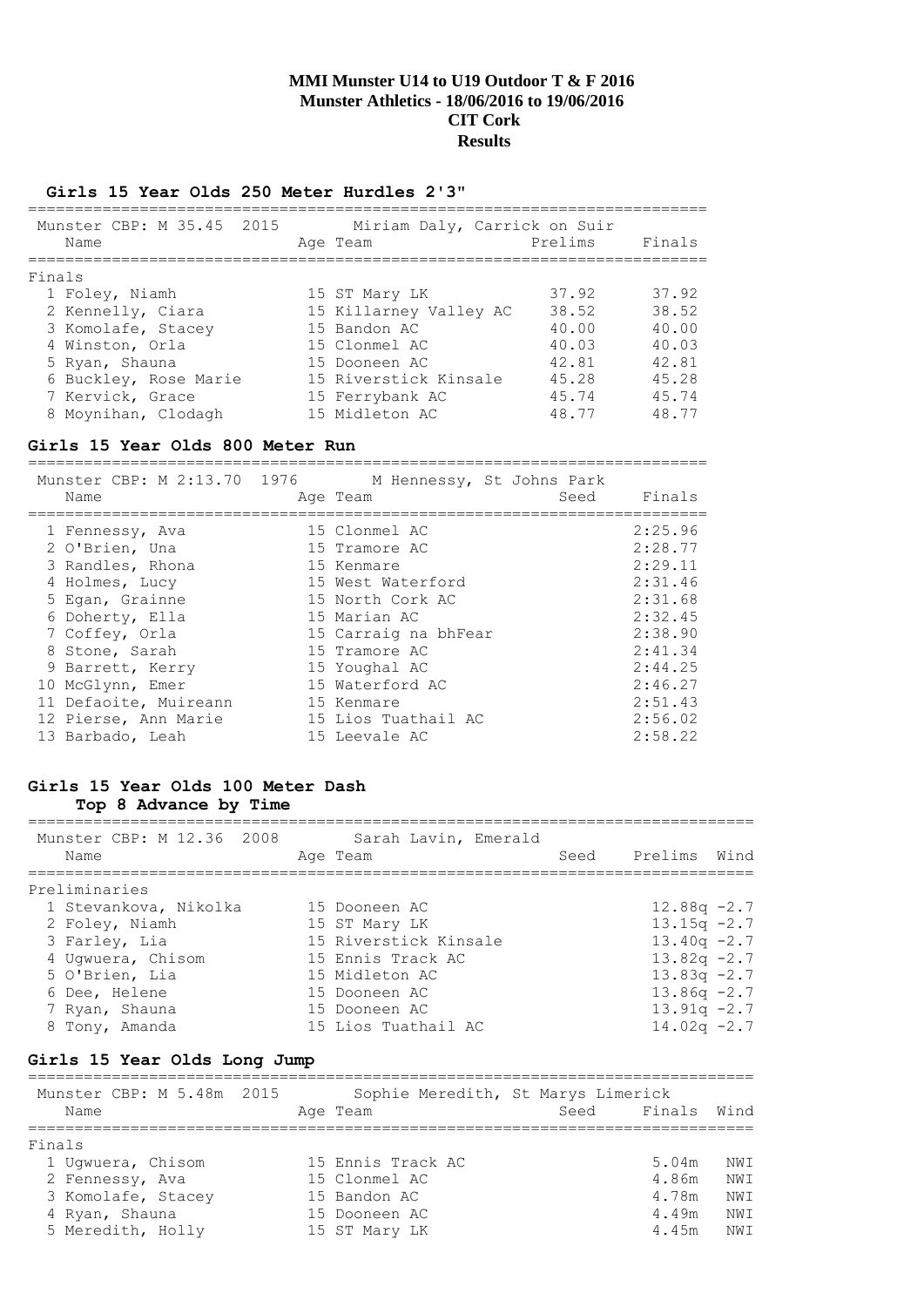| 6 Bergin, Kate         | 15 Moyne AC           | 4.42m<br>NWI |
|------------------------|-----------------------|--------------|
| 7 Hughes, Siomha       | 15 Leevale AC         | NWI<br>4.27m |
| 8 Kervick, Grace       | 15 Ferrybank AC       | 4.22m<br>NWI |
| 9 O'Brien, Lia         | 15 Midleton AC        | 3.98m<br>NWI |
| 10 Ogunmade, Zainab    | 15 Ferrybank AC       | 3.88m<br>NWI |
| 11 Buckley, Rose Marie | 15 Riverstick Kinsale | NWI<br>3.85m |
| 12 Hayes, Laura        | 15 Borrisokane AC     | 3.58m<br>NWI |
| -- Farley, Lia         | 15 Riverstick Kinsale | FOUL         |

### **Girls 15 Year Olds Pole Vault Bandon**

| Munster CBP: 2.55m 2015<br>Name | Aisling Cassidy<br>Age Team | Bandon<br>Finals<br>Seed |
|---------------------------------|-----------------------------|--------------------------|
| 1 Coffey, Orla                  | 15 Carrig na bhFear         | 2.40m                    |
| 2 Ryan, Anna                    | 15 Moycarcey Coolcroo       | J2.40m                   |
| 3 Kelly, Alannah                | 15 West Waterford           | 2.20m                    |

## **Girls 15 Year Olds Discus Throw 0.75k**

========================================================================= Munster CBP: M 34.52m 2007 Zoe Scanlon, West Waterford

| MUNSLEI CDP: M 34.34M ZUU/ | AGE SCANION, WEST MATELLOID | Finals |
|----------------------------|-----------------------------|--------|
| Name                       | Age Team                    | Seed   |
| 1 Sheehy, Ciara            | 15 Liscarroll AC            | 30.00m |
| 2 Ryan, Anna               | 15 Moycarcey Coolcroo       | 28.69m |
| 3 Linehan, Emily           | 15 North Cork AC            | 28.29m |
| 4 Jacob, Sarah             | 15 Waterford AC             | 27.04m |
| 5 O'Brien, Lia             | 15 Midleton AC              | 23.22m |
| 6 Kearney, Ciara           | 15 Farranfore MV            | 21.99m |
| 7 Sugrue, Niamh            | 15 Bandon AC                | 19.15m |
| 8 O'Brien, Aoife           | 15 West Waterford           | 18.26m |
| 9 Myers, Tara              | 15 Waterford AC             | 17.10m |
| 10 Foley, Siofra           | 15 Farranfore MV            | 15.42m |

## **Girls 15 Year Olds Hammer Throw 2.5kg**

=========================================================================

| Munster CBP: M 42.60m 2012 | Aoife Doyle, Star of the Laune |                |
|----------------------------|--------------------------------|----------------|
| Name                       | Age Team                       | Finals<br>Seed |
| 1 Linehan, Emily           | 15 North Cork AC               | 32.00m         |
| 2 Sheehy, Ciara            | 15 Liscarroll AC               | 29.34m         |
| 3 Sugrue, Niamh            | 15 Bandon AC                   | 28.59m         |
| 4 O'Keeffe, Natasha        | 15 Liscarroll AC               | 25.56m         |
| 5 Whelan, Tammy            | 15 West Waterford              | 23.47m         |
| 6 Hayes, Laura             | 15 Borrisokane AC              | 22.06m         |
| 7 Foley, Siofra            | 15 Farranfore MV               | 15.10m         |

## **Girls 15 Year Olds High Jump**

| Munster CBP: M 1.67m 2015<br>Name | Sophie Meredith, St Marys Limerick<br>Seed<br>Age Team | Finals |
|-----------------------------------|--------------------------------------------------------|--------|
| Finals                            |                                                        |        |
| 1 Kennelly, Ciara                 | 15 Killarney Valley AC                                 | 1.60m  |
| 2 Meredith, Holly                 | 15 ST Mary LK                                          | 1.55m  |
| 3 Heinen, Kylie                   | 15 Ferrybank AC                                        | 1.50m  |
| 4 Donohoe, Aisling                | 15 Riverstick Kinsale                                  | 1.40m  |
| 4 Winston, Orla                   | 15 Clonmel AC                                          | 1.40m  |
| 6 Hughes, Siomha                  | 15 Leevale AC                                          | 1.35m  |
| 6 Kervick, Grace                  | 15 Ferrybank AC                                        | 1.35m  |
| 6 Fennessy, Ava                   | 15 Clonmel AC                                          | 1.35m  |
| 6 O'Brien, Lia                    | 15 Midleton AC                                         | 1.35m  |
| 10 Mulcahy, Lucy                  | 15 Nenagh Oly                                          | 1.30m  |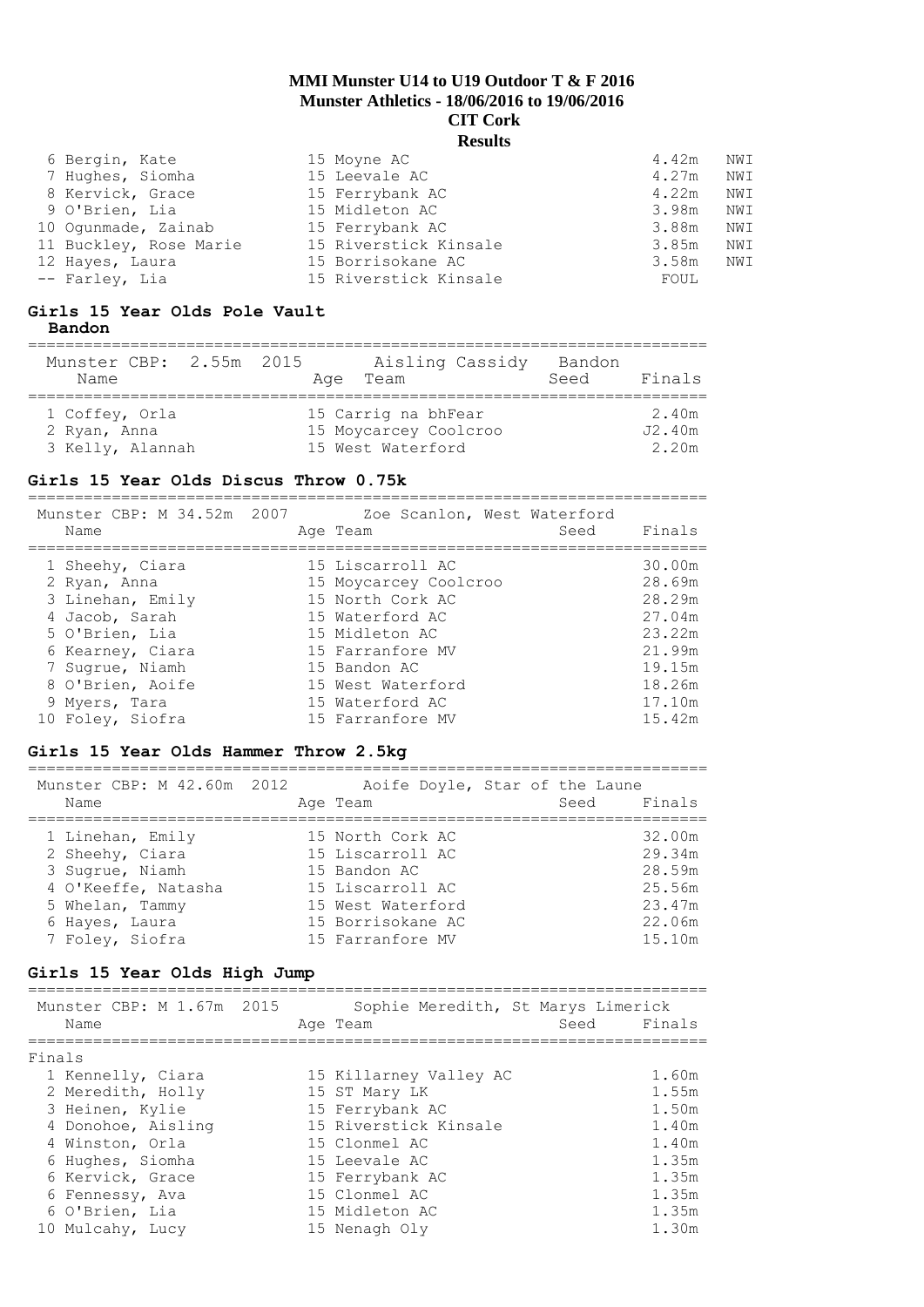## **Girls 15 Year Olds Shot Put 2.72kg**

| Munster CBP: M 12.65m 2009<br>Name | Laura McSweeney, Bandon<br>Age Team | Seed | Finals  |
|------------------------------------|-------------------------------------|------|---------|
| 1 Sheehy, Ciara                    | 15 Liscarroll AC                    |      | 13.20mM |
| 2 Jacob, Sarah                     | 15 Waterford AC                     |      | 10.12m  |
| 3 Ryan, Anna                       | 15 Moycarcey Coolcroo               |      | 9.98m   |
| 4 Linehan, Emily                   | 15 North Cork AC                    |      | 9.60m   |
| 5 O'Keeffe, Natasha                | 15 Liscarroll AC                    |      | 9.35m   |
| 6 Meredith, Holly                  | 15 ST Mary LK                       |      | 9.27m   |
| 7 DeBurca, Erin                    | 15 Bandon AC                        |      | 8.00m   |
| 8 Hayes, Laura                     | 15 Borrisokane AC                   |      | 7.26m   |
| 9 Oqunmade, Zainab                 | 15 Ferrybank AC                     |      | 6.20m   |

#### **Girls 15 Year Olds Javelin Throw 400gr**

========================================================================= Munster CBP: M 40.97m 2013 Orlaith O'Brien, Ferrybank Name **Age Team** Age Team Seed Finals ========================================================================= 1 Sheehy, Ciara 15 Liscarroll AC 32.21m 2 Sugrue, Niamh 15 Bandon AC 30.44m 3 Meredith, Holly 15 ST Mary LK 29.99m 4 Linehan, Emily 15 North Cork AC 26.82m 5 Hayes, Laura 15 Borrisokane AC 22.86m 6 O'Keeffe, Natasha 15 Liscarroll AC 21.98m 7 Ryan, Anna 15 Moycaarcey Coolcroo 21.68m 8 Myers, Tara 15 Waterford AC 16.58m 9 Meade, Sophie 15 Ferrybank AC 15.41m 10 Foley, Siofra 15 Farranfore MV 14.70m 11 Mulcahy, Lucy 15 Nenagh Oly 11.92m 12 Defaoite, Muireann 15 Kenmare 11.35m 13 Moynihan, Clodagh 15 Midleton AC 2.91m

#### **Girls 16 Year Olds 200 Meter Dash**

#### **8 Advance: Top 3 Each Heat plus Next 2 Best Times**

| Munster CBP: M 25.14 2011<br>Name | Roisin Harrison, Emerald<br>Age Team | Seed | Prelims Wind H# |               |  |
|-----------------------------------|--------------------------------------|------|-----------------|---------------|--|
| Preliminaries                     |                                      |      |                 |               |  |
| 1 Fitzgerald, Roseann             | 16 Carrick on Suir                   |      | 26.310 1.3 2    |               |  |
| 2 Daly, Miriam                    | 16 Carrick on Suir                   |      | 26.650 0.8 1    |               |  |
| 3 O'Leary, Lauren                 | 16 Emerald AC                        |      | 26.470 1.3 2    |               |  |
| 4 Moriarty, Niamh                 | 16 Dooneen AC                        |      | 26.980 0.8 1    |               |  |
| 5 Romano, Yonisse                 | 16 Dooneen AC                        |      | 26.850 1.3 2    |               |  |
| 6 Healy, Tara                     | 16 Leevale AC                        |      | 27.240 0.8 1    |               |  |
| 7 O'Mahony, Emily                 | 16 Waterford AC                      |      | $28.14q$ 1.3 2  |               |  |
| 8 Whelan, Laura                   | 16 Carrick on Suir                   |      | $29.02q$ 1.3 2  |               |  |
| -- Walsh, Rachel                  | 16 Carrick on Suir                   |      | DO              | $0.8 \quad 1$ |  |
|                                   |                                      |      |                 |               |  |

## **Girls 16 Year Olds 200 Meter Dash**

| Munster CBP: M 25.14 2011<br>Name | Roisin Harrison, Emerald<br>Age Team | Prelims | Finals        | Wind |
|-----------------------------------|--------------------------------------|---------|---------------|------|
| Finals                            |                                      |         |               |      |
| 1 Daly, Miriam                    | 16 Carrick on Suir                   | 26.65   | $25.43 - 0.1$ |      |
| 2 Fitzgerald, Roseann             | 16 Carrick on Suir                   | 26.31   | $26.19 - 0.1$ |      |
| 3 O'Leary, Lauren                 | 16 Emerald AC                        | 26.47   | $26.35 - 0.1$ |      |
| 4 Moriarty, Niamh                 | 16 Dooneen AC                        | 26.98   | $26.36 - 0.1$ |      |
| 5 Healy, Tara                     | 16 Leevale AC                        | 27.24   | $27.43 - 0.1$ |      |
| 6 Romano, Yonisse                 | 16 Dooneen AC                        | 26.85   | $27.45 - 0.1$ |      |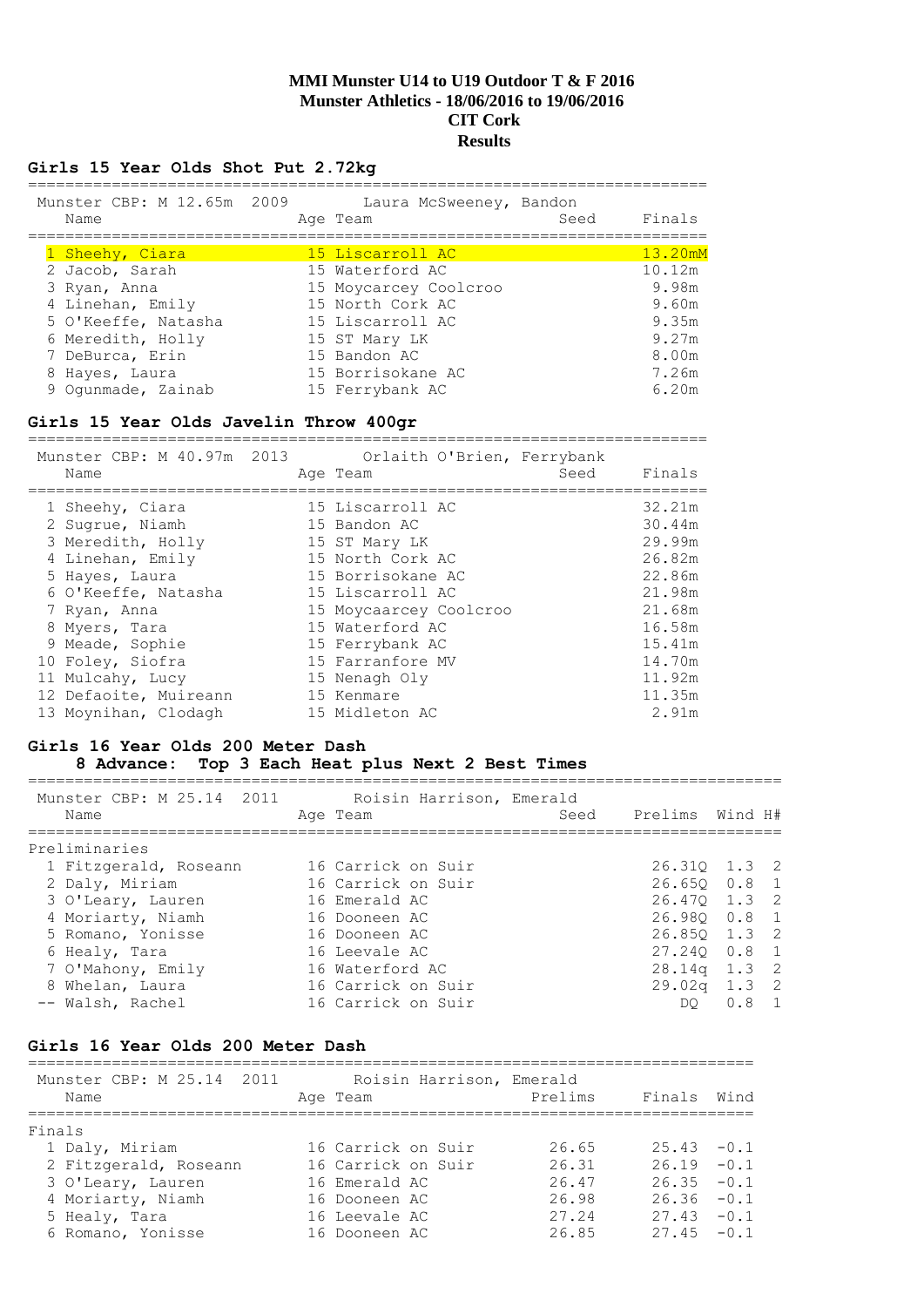#### **CIT Cork Results**

| 7 O'Mahony, Emily | 16 Waterford AC    | 28.14 | $28.78 - 0.1$ |
|-------------------|--------------------|-------|---------------|
| 8 Whelan, Laura   | 16 Carrick on Suir | 29.02 | $29.36 - 0.1$ |

#### **Girls 16 Year Olds 2000 Meter Race Walk**

| Munster CBP: M 8:42.66 2009 |  |                 |  | Kate Veale, West Waterford |                  |
|-----------------------------|--|-----------------|--|----------------------------|------------------|
| Name                        |  | Age Team        |  | Seed                       | Finals           |
| 1 Caulfield, Emma           |  | 16 Waterford AC |  |                            | $10 \cdot 57$ 87 |

#### **Girls 16 Year Olds 80 Meter Hurdles 2'6"**

============================================================================== Munster CBP: M 11.96 2009 Sarah Lavin, Emerald

| THUID COIL ODI . IT II . JULLEOUD<br>Name | param navrm, mmcrata<br>Age Team | Seed | Finals Wind    |  |
|-------------------------------------------|----------------------------------|------|----------------|--|
|                                           |                                  |      |                |  |
| 1 Daly, Miriam                            | 16 Carrick on Suir               |      | $11.70M - 0.8$ |  |
| 2 Rochford, Ellie                         | 16 Emerald AC                    |      | $13.33 - 0.8$  |  |
| 3 Walsh, Rachel                           | 16 Carrick on Suir               |      | $13.47 - 0.8$  |  |
| 4 O'Mahony, Emily                         | 16 Waterford AC                  |      | $13.65 - 0.8$  |  |
| 5 Cassidy, Aisling                        | 16 Bandon AC                     |      | $13.70 - 0.8$  |  |
| 6 Uniacke-Lowe, Suzanne                   | 16 Leevale AC                    |      | $14.09 - 0.8$  |  |
|                                           |                                  |      |                |  |

#### **Girls 16 Year Olds 1500 Meter Run**

| Munster CBP: M 4:38.10 1982<br>Name | Patricia Logan, Emerald<br>Age Team | Seed | Finals  |
|-------------------------------------|-------------------------------------|------|---------|
| 1 O'Connor, Alyce                   | 16 Kenmare                          |      | 5:08.62 |
| 2 Coffey, Kaithlyn                  | 16 Leevale AC                       |      | 5:12.41 |
| 3 Hickey, Kate                      | 16 West Waterford                   |      | 5:18.02 |
| 4 Cahill, Emily                     | 16 St. Cronans AC                   |      | 5:20.10 |
| 5 Hurley, Caitlin                   | 16 West Muskerry                    |      | 5:20.12 |
| 6 Ryan, Caoimhe                     | 16 Emerald AC                       |      | 5:27.23 |
| 7 Stokes, Zoe                       | 16 Clonmel AC                       |      | 5:43.52 |
| 8 Cunningham, Dani                  | 16 West Waterford                   |      | 5:44.67 |
| 9 Mitchell, Aoife                   | 16 Midleton AC                      |      | 5:45.08 |
| 10 Casey, Aoife                     | 16 Ferrybank AC                     |      | 5:47.83 |

#### **Girls 16 Year Olds 250 Meter Hurdles 2'3" Top 8 Advance by Time**

========================================================================= Munster CBP: M 35.83 2005 Harriet Cross, Belgooly Name Age Team Seed Prelims ========================================================================= Preliminaries 1 Daly, Miriam 16 Carrick on Suir 36.24q 2 Walsh, Rachel 16 Carrick on Suir 38.71q 3 Healy, Tara 16 Leevale AC 39.62q 4 Cassidy, Aisling 16 Bandon AC 40.83q

 5 O'Regan, Emma 16 Kenmare 42.34q 6 Neylon, Chloe 16 Marian AC 43.70q

## **Girls 16 Year Olds 250 Meter Hurdles 2'3"**

========================================================================= Munster CBP: M 35.83 2005 Harriet Cross, Belgooly Name **Age Team** Prelims Finals ========================================================================= Finals 1 Daly, Miriam 16 Carrick on Suir 36.24 36.24 2 Walsh, Rachel 16 Carrick on Suir 38.71 38.71 3 Healy, Tara 16 Leevale AC 39.62 39.62 4 Cassidy, Aisling 16 Bandon AC 40.83 40.83 5 O'Regan, Emma 16 Kenmare 42.34 42.34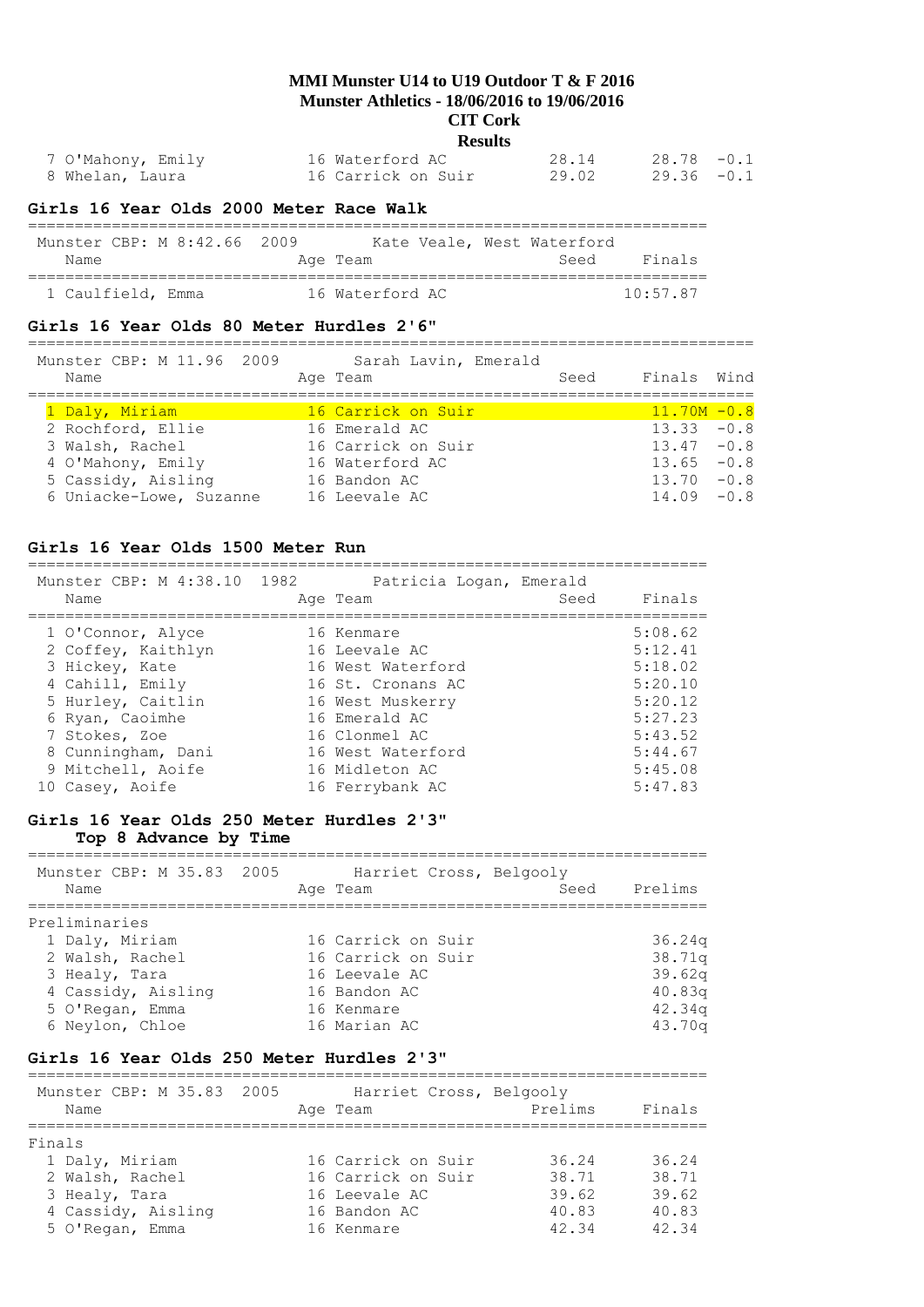# 6 Neylon, Chloe 16 Marian AC 43.70 43.70

#### **Girls 16 Year Olds 800 Meter Run** =========================================================================

| Munster CBP: M 2:14.80 2006<br>Name | Ciara Cronin, Ferrybank<br>Age Team | Seed | Finals  |
|-------------------------------------|-------------------------------------|------|---------|
| 1 Coffey, Kaithlyn                  | 16 Leevale AC                       |      | 2:28.28 |
| 2 O'Connor, Alyce                   | 16 Kenmare                          |      | 2:30.11 |
| 3 Kiely, Zoe                        | 16 Ferrybank AC                     |      | 2:33.56 |
| 4 Hurley, Caitlin                   | 16 West Muskerry                    |      | 2:37.41 |
| 5 Kelleher, Aine                    | 16 North Cork AC                    |      | 2:38.84 |
| 6 Daly, Blathnaid                   | 16 Carrig na bhFear                 |      | 2:42:30 |
| 7 Neylon, Chloe                     | 16 Marian AC                        |      | 2:45.19 |
| 8 Casey, Elma                       | 16 Clonmel AC                       |      | 2:46.89 |
| 9 Casey, Aoife                      | 16 Ferrybank AC                     |      | 2:54.36 |

#### **Girls 16 Year Olds 100 Meter Dash**

**Top 8 Advance by Time**

=================================================================================

| Munster CBP: M 12.21 2005<br>Name | Age Team           | Niamh Whelan, Ferrybank | Seed Prelims Wind H# |  |
|-----------------------------------|--------------------|-------------------------|----------------------|--|
| Preliminaries                     |                    |                         |                      |  |
| 1 O'Leary, Lauren                 | 16 Emerald AC      |                         | $12.92q - 3.3$ 1     |  |
| 2 Daly, Miriam                    | 16 Carrick on Suir |                         | $13.03q - 3.3$ 1     |  |
| 3 Moriarty, Niamh                 | 16 Dooneen AC      |                         | $13.26q - 3.3$ 1     |  |
| 4 Meredith, Sophie                | 16 ST Mary LK      |                         | $13.48q - 3.3$ 1     |  |
| 5 Onilogbo, Aishat                | 16 Leevale AC      |                         | $13.53q - 3.3$ 1     |  |
| 6 Fitzgerald, Roseann             | 16 Carrick on Suir |                         | $13.54q - 3.3$ 1     |  |
| 7 Romano, Yonisse                 | 16 Dooneen AC      |                         | $14.03q -3.1$ 2      |  |
| 8 Hogan, Anna                     | 16 Emerald AC      |                         | $14.14q - 3.1$ 2     |  |
| 9 Dennison, Elinor                | 16 Kenmare         |                         | $14.17 - 3.1$ 2      |  |
| 10 Duggan, Niamh                  | 16 Carrick on Suir |                         | $14.45 - 3.1$ 2      |  |
| 11 Whelan, Laura                  | 16 Carrick on Suir |                         | $14.51 - 3.1$ 2      |  |
| 12 O'Brien, Asia                  | 16 Emerald AC      |                         | $15.27 - 3.1$ 2      |  |
| 13 Adedokun, Victoria             | 16 Midleton AC     |                         | $17.46 - 3.1$ 2      |  |
|                                   |                    |                         |                      |  |

## **Girls 16 Year Olds 100 Meter Dash**

| Munster CBP: M 12.21 2005<br>Name | Age Team           | Niamh Whelan, Ferrybank<br>Prelims | Finals        | Wind   |
|-----------------------------------|--------------------|------------------------------------|---------------|--------|
| Finals                            |                    |                                    |               |        |
| 1 O'Leary, Lauren                 | 16 Emerald AC      | 12.92                              | $12.98 - 2.0$ |        |
| 2 Daly, Miriam                    | 16 Carrick on Suir | 13.03                              | 13.23         | $-2.0$ |
| 3 Moriarty, Niamh                 | 16 Dooneen AC      | 13.26                              | 13.42         | $-2.0$ |
| 4 Meredith, Sophie                | 16 ST Mary LK      | 13.48                              | $13.74 - 2.0$ |        |
| 5 Onilogbo, Aishat                | 16 Leevale AC      | 13.53                              | $13.80 - 2.0$ |        |
| 6 Romano, Yonisse                 | 16 Dooneen AC      | 14.03                              | $14.09 - 2.0$ |        |
| 7 Hogan, Anna                     | 16 Emerald AC      | 14.14                              | $14.16 - 2.0$ |        |
| 8 Dennison, Elinor                | 16 Kenmare         | 14.17                              | $14.41 - 2.0$ |        |

#### **Girls 16 Year Olds High Jump**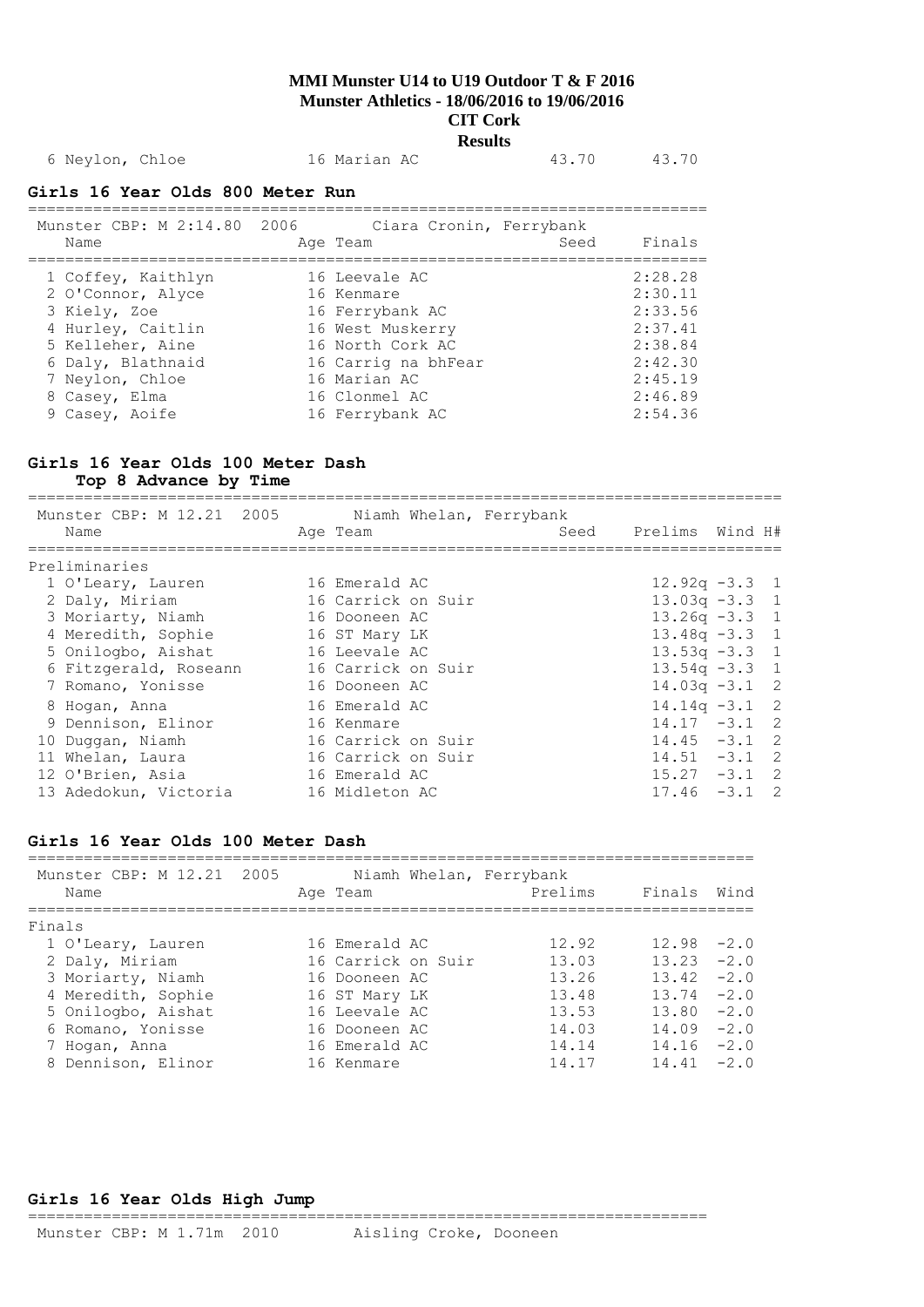| Name               | Age Team               | Seed | Finals |
|--------------------|------------------------|------|--------|
| Finals             |                        |      |        |
| 1 Meredith, Sophie | 16 ST Mary LK          |      | 1.56m  |
| 2 Stack, Elizabeth | 16 Killarney Valley AC |      | 1.53m  |
| 3 Stack, Ella      | 16 Bandon AC           |      | 1.50m  |
| 4 Cassidy, Aisling | 16 Bandon AC           |      | J1.50m |
| 5 Cahill, Emily    | 16 St. Cronans AC      |      | 1.45m  |
| 6 Deasy, Erica     | 16 Belgooly AC         |      | J1.45m |
| 7 Greene, Laura    | 16 St. John's AC       |      | 1.40m  |

#### **Girls 16 Year Olds Pole Vault**

#### ========================================================================= Munster CBP: M 2.60m 2011 Kayleigh Cronin, West Muskerry

| MUNSTEL CDF. M Z.OVIII ZVII<br>Name |  |  | Age Team             |  | Rayleigh Cronin, west muskelly<br>Seed | Finals |        |
|-------------------------------------|--|--|----------------------|--|----------------------------------------|--------|--------|
|                                     |  |  |                      |  |                                        |        |        |
| 1 Coffey, Emma                      |  |  | 16 Carraig na bhFear |  |                                        |        | 3.00mM |
| 2 Stack, Ella                       |  |  | 16 Bandon AC         |  |                                        |        | 2.60mM |

#### **Girls 16 Year Olds Shot Put 3kg**

=========================================================================

| Munster CBP: M 12.88m 1985 | A O'Brien, Dungarvan   |        |
|----------------------------|------------------------|--------|
| Name                       | Seed<br>Age Team       | Finals |
| 1 Linehan, Shauna          | 16 North Cork AC       | 10.93m |
| 2 Hennessy, Fiona          | 16 Templemore AC       | 10.62m |
| 3 Meredith, Sophie         | 16 ST Mary LK          | 10.21m |
| 4 Courtney, Ruth           | 16 Killarney Valley AC | 8.95m  |
| 5 Benson, Shanice          | 16 Ennis Track AC      | 8.32m  |
| 6 McKenna, Ciara           | 16 West Waterford      | 7.50m  |
| 7 Dee, Aoife               | 16 West Waterford      | 6.90m  |
| 8 Adedokun, Victoria       | 16 Midleton AC         | 6.48m  |

#### **Girls 16 Year Olds Javelin Throw 500gr**

| Munster CBP: M 43.03m 2014<br>Name | Orlaith O'Brien, Ferrybank<br>Age Team | Seed | Finals |
|------------------------------------|----------------------------------------|------|--------|
| 1 Moynihan, Katie                  | 16 Liscarroll AC                       |      | 36.67m |
| 2 Burns, Laura                     | 16 Leevale AC                          |      | 29.00m |
| 3 Lapiy, Alexandra                 | 16 Carrick on Suir                     |      | 28.02m |
| 4 McKenna, Ciara                   | 16 West Waterford                      |      | 21.97m |
| 5 Deasy, Erica                     | 16 Belgooly AC                         |      | 21.67m |
| 6 Cunningham, Dani                 | 16 West Waterford                      |      | 16.97m |
| 7 Benson, Shanice                  | 16 Ennis Track AC                      |      | 16.96m |
| 8 Greene, Laura                    | 16 St. John's AC                       |      | 13.66m |
| 9 Dee, Aoife                       | 16 West Waterford                      |      | 8.72m  |
|                                    |                                        |      |        |

## **Girls 16 Year Olds Long Jump**

| Munster CBP: M 5.51m 1989 | Claire Ingerton, Leevale |        |      |
|---------------------------|--------------------------|--------|------|
| Name                      | Seed<br>Age Team         | Finals | Wind |
| Finals                    |                          |        |      |
| 1 Meredith, Sophie        | 16 ST Mary LK            | 5.48m  | NW T |
| 2 O'Leary, Lauren         | 16 Emerald AC            | 5.24m  | NW T |
| 3 Onilogbo, Aishat        | 16 Leevale AC            | 4.98m  | NWI  |
| 3 O'Mahony, Emily         | 16 Waterford AC          | 4.98m  | NW T |
| 5 Dennison, Elinor        | 16 Kenmare               | 4.86m  | NW T |
| 6 Deasy, Erica            | 16 Belgooly AC           | 4.69m  | NWI  |
| 7 O'Brien, Asia           | 16 Emerald AC            | 4.20m  | NW T |
| 8 Adedokun, Victoria      | 16 Midleton AC           | 3.57m  | NW T |

#### **Girls 16 Year Olds Triple Jump**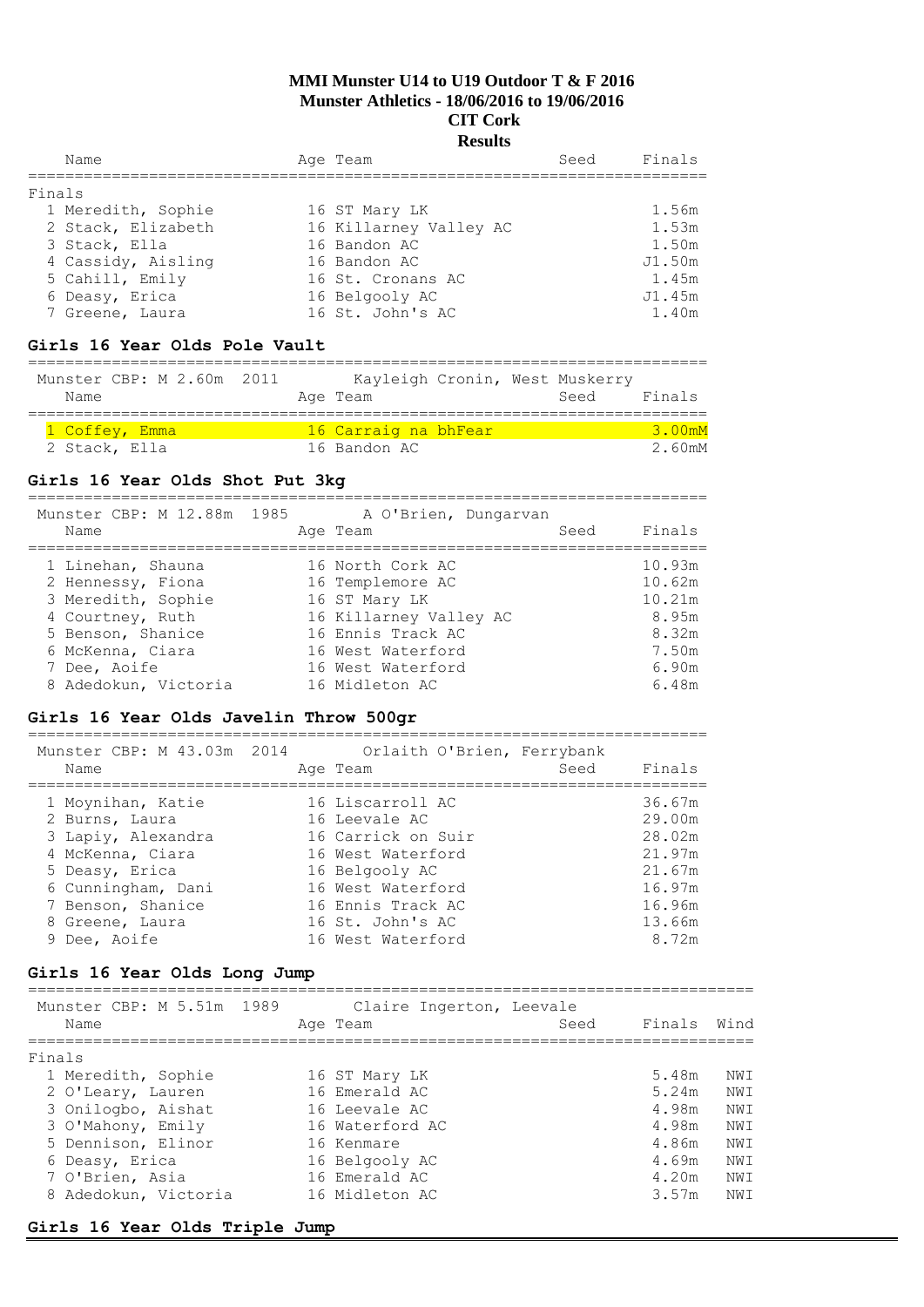# **Results**

| Munster CBP: 9.47m 2015<br>Name | Ciara McKeon, Bandon<br>Age Team | Seed | Finals Wind       |      |
|---------------------------------|----------------------------------|------|-------------------|------|
|                                 |                                  |      |                   |      |
| 1 O'Mahony, Emily               | 16 Waterford AC                  |      | $10.36$ m $M$ NWI |      |
| 2 Walsh, Rachel                 | 16 Carrick on Suir               |      | 9.47m             | NWI  |
| 3 Courtney, Ruth                | 16 Killarney Valley AC           |      | 8.87m             | NWI  |
| 4 Daly, Blathnaid               | 16 Carrig na bhFear              |      | 8.43m             | NW T |
| -- Onilogbo, Aishat             | 16 Leevale AC                    |      | FOUL              |      |

## **Girls 16 Year Olds Discus Throw 1kg**

=========================================================================

| Munster CBP: M 37.00m 2000 | Rachel Akers, East Clare |      |        |
|----------------------------|--------------------------|------|--------|
| Name                       | Age Team                 | Seed | Finals |
| 1 Quain, Martha            | 16 CnaF                  |      | 28.67m |
| 2 Linehan, Shauna          | 16 North Cork AC         |      | 24.75m |
| 3 Hennessy, Fiona          | 16 Templemore AC         |      | 24.27m |
| 4 ennessy, Siobhan         | 16 Templemore AC         |      | 23.86m |
| 4 Benson, Shanice          | 16 Ennis Track AC        |      | 23.86m |
| 6 Myers, Emily             | 16 Waterford AC          |      | 21.05m |
| 7 Lapiy, Alexandra         | 16 Carrick on Suir       |      | 19.82m |

#### **Girls 17 Year Olds 800 Meter Run**

| Munster CBP: M 2:16.70 2006<br>Name | Francis O'Shea, North Cork<br>Age Team | Seed<br>Finals |
|-------------------------------------|----------------------------------------|----------------|
| Finals                              |                                        |                |
| 1 O'Neill, Alex                     | 17 St. Cronans AC                      | 2:18.82        |
| 2 O'Brien, Shona                    | 17 Gneeveguilla AC                     | 2:22.25        |
| 3 Goff, Emily                       | 17 Ferrybank AC                        | 2:22.31        |
| 4 Fagan, Emma                       | 17 Newport AC                          | 2:25.33        |
| 5 Neff, Alannah                     | 17 Leevale AC                          | 2:34.20        |
| 6 Lowe, Aisling                     | 17 Ferrybank AC                        | 2:40.81        |
| 7 Moroney, Sophie                   | 17 West Limerick AC                    | 3:02.42        |

## **Girls 17 Year Olds 3000 Meter Race Walk**

| Name             | Age Team        | Finals<br>Seed |
|------------------|-----------------|----------------|
| 1 O'Connor, Orla | 17 Waterford AC | 14:59.88       |
| 2 O'Connor, Anna | 17 Waterford AC | 17:06.31       |
| 3 Heery, Ruth    | 17 Waterford AC | 17:39.76       |

#### **Girls 17 Year Olds 100 Meter Hurdles 2'6**

| Munster CBP: M 14.01 2015 | Ciara Neville, Emerald |      |               |  |
|---------------------------|------------------------|------|---------------|--|
| Name                      | Age Team               | Seed | Finals Wind   |  |
|                           |                        |      |               |  |
| 1 Doyle, Aoife            | 17 Carrick on Suir     |      | $16.10 - 0.4$ |  |
| 2 Cusack, Vickie          | 17 Liscarroll AC       |      | $17.13 - 0.4$ |  |
| 3 Humphreys, Olivia       | 17 Dooneen AC          |      | $17.15 - 0.4$ |  |
| 4 O'Keeffe, Sarah         | 17 Liscarroll AC       |      | $17.57 - 0.4$ |  |
| 5 McDonnell, Laura        | 17 Marian AC           |      | $19.12 - 0.4$ |  |
|                           |                        |      |               |  |

## **Girls 17 Year Olds 400 Meter Dash**

| Munster CBP: M 58.32 1980<br>Name   | N. Brennan, De La Salle<br>Age Team   | Finals H#<br>Seed                                    |
|-------------------------------------|---------------------------------------|------------------------------------------------------|
| 1 O'Neill, Alex<br>2 Cusack, Vickie | 17 St. Cronans AC<br>17 Liscarroll AC | 58.50<br>$\overline{2}$<br>1:00.25<br>$\overline{1}$ |
| 3 O'Mahoney, Sadbh                  | 17 Nenagh Oly                         | 1:00.62<br>$\overline{1}$                            |
| 4 O'Connor, Aoibhinn                | 17 Bandon AC                          | $\overline{2}$<br>1:01.30                            |
| 5 Russell, Annie                    | 17 Emerald AC                         | 1:02.90<br>$\overline{1}$                            |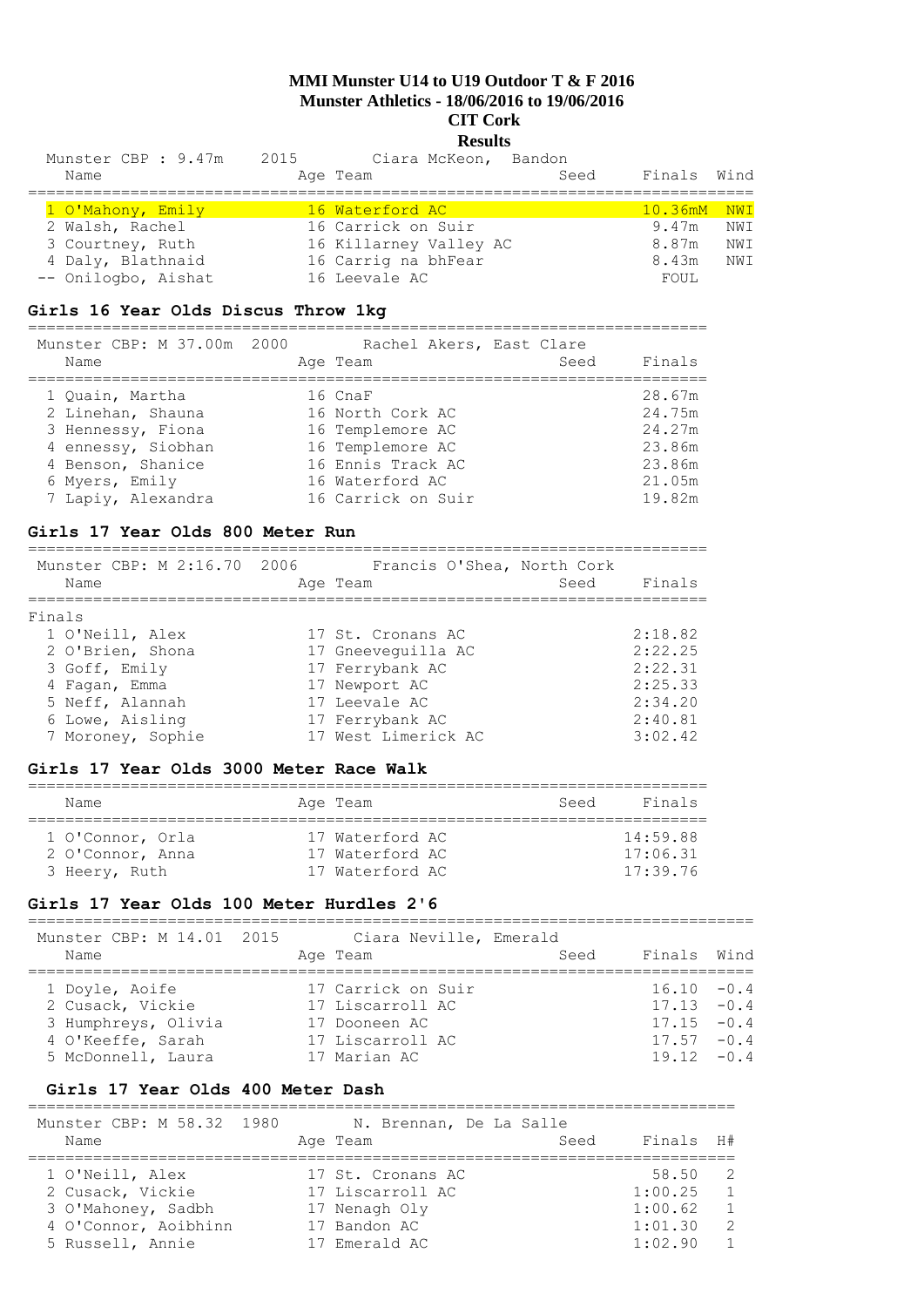| 6 O'Callaghan, Roisin | 17 Midleton AC  | 1:04.16<br>- 2          |  |
|-----------------------|-----------------|-------------------------|--|
| 7 Monahan, Lorna      | 17 Ferrybank AC | 1:05.83<br>$\mathbf{1}$ |  |
| 8 Mulkeen, Caoimhe    | 17 Leevale AC   | 1:06.71<br>2            |  |
| 9 Deering, Allanah    | 17 Nenagh Oly   | 1:09.70<br>2            |  |
| 10 McDonnell, Laura   | 17 Marian AC    | $1:13.34$ 1             |  |

#### **Girls 17 Year Olds 100 Meter Dash**

============================================================================== nster CBP: M 11.34, 1999

| MUNSTEL CDL: M TT.34 1999 SHALON NEITY, DEEVALE |                     |      |               |  |
|-------------------------------------------------|---------------------|------|---------------|--|
| Name                                            | Age Team            | Seed | Finals Wind   |  |
|                                                 |                     |      |               |  |
| 1 Murphy, Katie                                 | 17 Ferrybank AC     |      | $12.52 - 0.5$ |  |
| 2 Kelly, Bronagh                                | 17 Emerald AC       |      | $13.05 - 0.5$ |  |
| 3 Bolger, Zara                                  | 17 Emerald AC       |      | $13.30 - 0.5$ |  |
| 3 O'Connor, Aoibhinn                            | 17 Bandon AC        |      | $13.30 - 0.5$ |  |
| 5 Hunt, Sinead                                  | 17 Lios Tuathail AC |      | $13.53 - 0.5$ |  |
| 5 Barry, Emily                                  | 17 Marian AC        |      | $13.53 - 0.5$ |  |
| 7 Hathaway, Alison                              | 17 Bandon AC        |      | $13.56 - 0.5$ |  |
| 8 Humphreys, Olivia                             | 17 Dooneen AC       |      | $13.73 - 0.5$ |  |
|                                                 |                     |      |               |  |

## **Girls 17 Year Olds 1500 Meter Run**

| Munster CBP: M 4:22.80 1984 | C. McCarthy, Bandon |      |         |
|-----------------------------|---------------------|------|---------|
| Name                        | Age Team            | Seed | Finals  |
| Finals                      |                     |      |         |
| 1 O'Brien, Shona            | 17 Gneeveguilla AC  |      | 5:00.58 |
| 2 Fagan, Emma               | 17 Newport AC       |      | 5:05.33 |
| 3 Neff, Alannah             | 17 Leevale AC       |      | 5:09.14 |
| 4 Brent, Sasha              | 17 Lios Tuathail AC |      | 5:12.76 |
| 5 Carmody, Caoimhe          | 17 Marian AC        |      | 5:17.33 |
| 6 Goff, Emily               | 17 Ferrybank AC     |      | 5:18.68 |
| 7 Pierse, Emily             | 17 Lios Tuathail AC |      | 5:31.78 |

## **Girls 17 Year Olds 300 Meter Hurdles 2'6"**

| Munster CBP: M 45.34 2013<br>Name                                                                    | Kelly Ann Doyle, Carrick on Suir<br>Age Team                                                | Seed Finals                               |
|------------------------------------------------------------------------------------------------------|---------------------------------------------------------------------------------------------|-------------------------------------------|
| 1 Doyle, Aoife<br>2 Cusack, Vickie<br>3 Humphreys, Olivia<br>4 McDonnell, Laura<br>5 O'Keeffe, Sarah | 17 Carrick on Suir<br>17 Liscarroll AC<br>17 Dooneen AC<br>17 Marian AC<br>17 Liscarroll AC | 46.74<br>46.82<br>52.88<br>53.92<br>55.36 |

## **Girls 17 Year Olds 2000 Meter Steeplechase**

| Munster CBP: M 7:49.99 2014 | Aoife Hamilton, West Waterford |      |          |
|-----------------------------|--------------------------------|------|----------|
| Name                        | Age Team                       | Seed | Finals   |
|                             |                                |      |          |
| 1 Nicholson, Laura          | 17 Bandon AC                   |      | 7:22.58M |
| 2 Neff, Alannah             | 17 Leevale AC                  |      | 8:16.82  |
| 3 Doyle, Emma               | 17 Emerald AC                  |      | 8:23.78  |
| 4 Lowe, Aisling             | 17 Ferrybank AC                |      | 8:30.71  |
| 5 Hutchinson, Mollie Jean   | 17 Ferrybank AC                |      | 8:59.03  |

## **Girls 17 Year Olds 200 Meter Dash**

#### **Top 8 Advance by Time**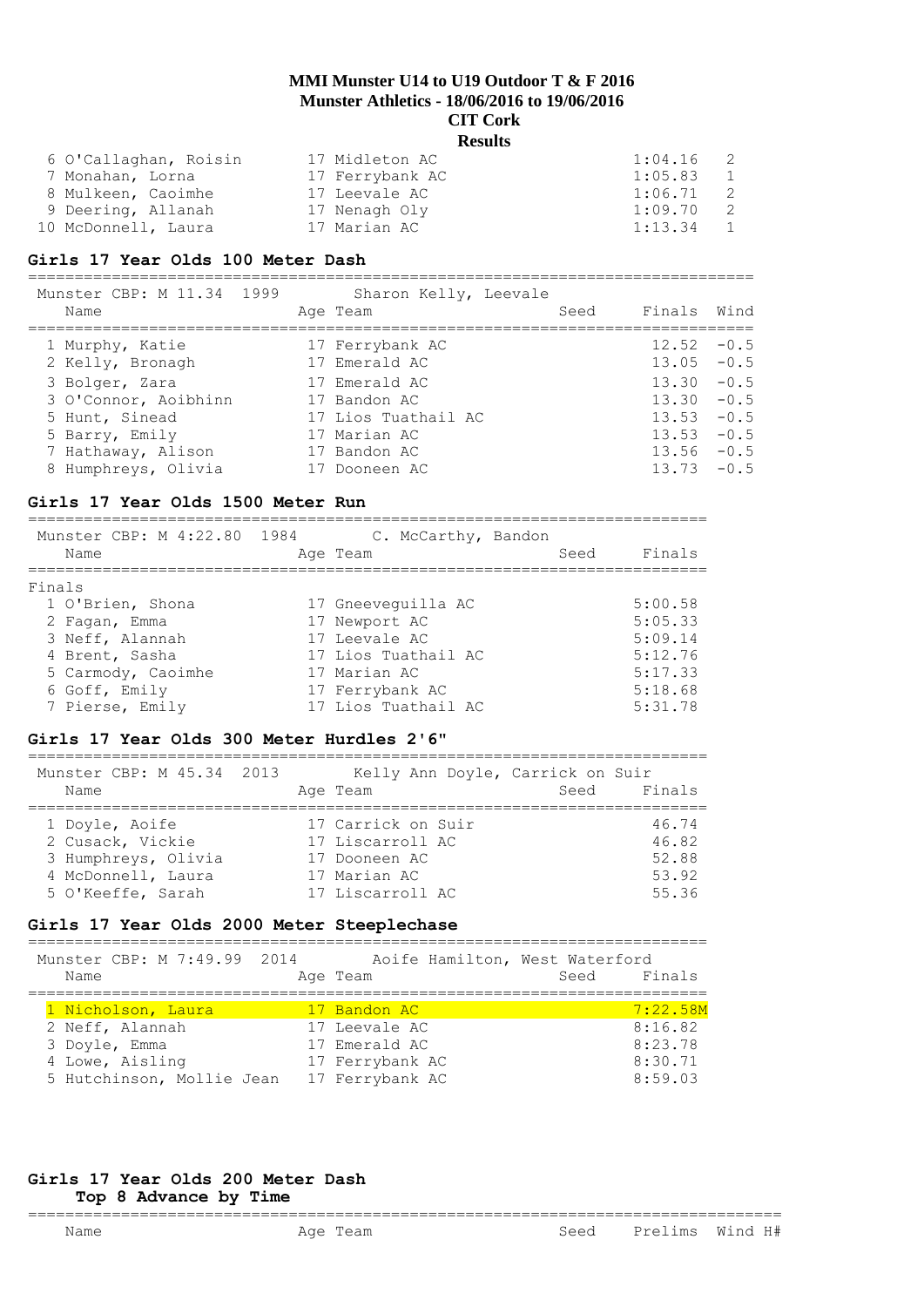## **Results**

| Preliminaries        |                  |                                 |
|----------------------|------------------|---------------------------------|
| 1 Murphy, Katie      | 17 Ferrybank AC  | $26.45q - 2.8$ 2                |
| 2 Monahan, Lorna     | 17 Ferrybank AC  | $27.07q -3.1$ 1                 |
| 3 Bolger, Zara       | 17 Emerald AC    | $27.16q - 3.1$ 1                |
| 4 Kelly, Bronagh     | 17 Emerald AC    | $27.26q -2.8$ 2                 |
| 5 O'Connor, Aoibhinn | 17 Bandon AC     | $27.67q -2.8$ 2                 |
| 6 Russell, Annie     | 17 Emerald AC    | $27.80q -2.8$ 2                 |
| 7 Barry, Emily       | 17 Marian AC     | $28.72q - 2.8$ 2                |
| 8 Murphy, Hannah     | 17 Leevale AC    | $28.84q - 3.1$ 1                |
| 9 Redmond, Amy       | 17 Ferrybank AC  | $29.13 - 2.8$ 2                 |
| 10 O'Keeffe, Sarah   | 17 Liscarroll AC | $29.38 - 3.1$<br>$\overline{1}$ |
| 11 McDonnell, Laura  | 17 Marian AC     | $30.18 - 3.1 1$                 |

## **Girls 17 Year Olds 200 Meter Sprint**

| Name                 | Age Team        | Prelims | Finals     |
|----------------------|-----------------|---------|------------|
| Finals Wind: $-4.0$  |                 |         |            |
| 1 Murphy, Katie      | 17 Ferrybank AC | 26.45   | 26.59      |
| 2 Kelly, Bronagh     | 17 Emerald AC   | 27.26   | 27.47      |
| 3 Bolger, Zara       | 17 Emerald AC   | 27.16   | J27.82     |
| 3 Monahan, Lorna     | 17 Ferrybank AC | 27.07   | J27.82     |
| 5 Russell, Annie     | 17 Emerald AC   | 27.80   | 27.85      |
| 6 O'Connor, Aoibhinn | 17 Bandon AC    | 27.67   | 28.41      |
| 7 Barry, Emily       | 17 Marian AC    | 28.72   | 29.98      |
| --Murphy, Hannah     | 17 Leevale AC   | 28.84   | <b>DNS</b> |

## **Girls 17 Year Olds Triple Jump**

| Munster CBP: M 12.06m 2014<br>Name | Maria Carey, Newport<br>Age Team | Seed | Finals | Wind |
|------------------------------------|----------------------------------|------|--------|------|
| Finals                             |                                  |      |        |      |
| 1 Monahan, Lorna                   | 17 Ferrybank AC                  |      | 10.02m | NWI  |
| 2 Barrett, Moira                   | 17 Bandon AC                     |      | 9.49m  | NWI  |
| 3 Lappin, Zara                     | 17 Dooneen AC                    |      | 9.43m  | NWI  |
| 4 Hathaway, Alison                 | 17 Bandon AC                     |      | 9.23m  | NWI  |
| 5 O'Connor, Aoibhinn               | 17 Bandon AC                     |      | 9.22m  | NWI  |
| 6 Daly, Maebh                      | 17 Carrig na bhFear              |      | 8.84m  | NW T |

## **Girls 17 Year Olds Long Jump**

==============================================================================

| Munster CBP: M 5.75m 1990<br>Name                                                                        | Age Team                                                                              | Claire Ingerton, Leevale<br>Seed | Finals Wind                               |                                     |
|----------------------------------------------------------------------------------------------------------|---------------------------------------------------------------------------------------|----------------------------------|-------------------------------------------|-------------------------------------|
| 1 O'Connor, Aoibhinn<br>2 Doyle, Aoife<br>3 Murphy, Hannah<br>4 McCarthy, Christine<br>5 O'Keeffe, Sarah | 17 Bandon AC<br>17 Carrick on Suir<br>17 Leevale AC<br>17 Kenmare<br>17 Liscarroll AC |                                  | 5.05m<br>4.92m<br>4.75m<br>4.72m<br>4.50m | NWI<br>NW I<br>NW T<br>NW I<br>NW T |

## **Girls 17 Year Olds Pole Vault**

| Munster CBP: M 2.73m 2001<br>Name | Claire O'Sullivan, K. C. K.<br>Age Team | Seed | Finals |
|-----------------------------------|-----------------------------------------|------|--------|
| 1 Walsh, Clodagh                  | 17 Abbey Striders AC                    |      | 2.80mM |
| 2 Hickey, Ciara                   | 17 Blarney Inniscarra                   |      | 2.60m  |
| 3 Lai, Aoife                      | 17 West Waterford                       |      | 2.40m  |
| 4 Tierney, Emily                  | 17 Nenagh Oly                           |      | 2.20m  |

## **Girls 17 Year Olds Shot Put 3kg**

=========================================================================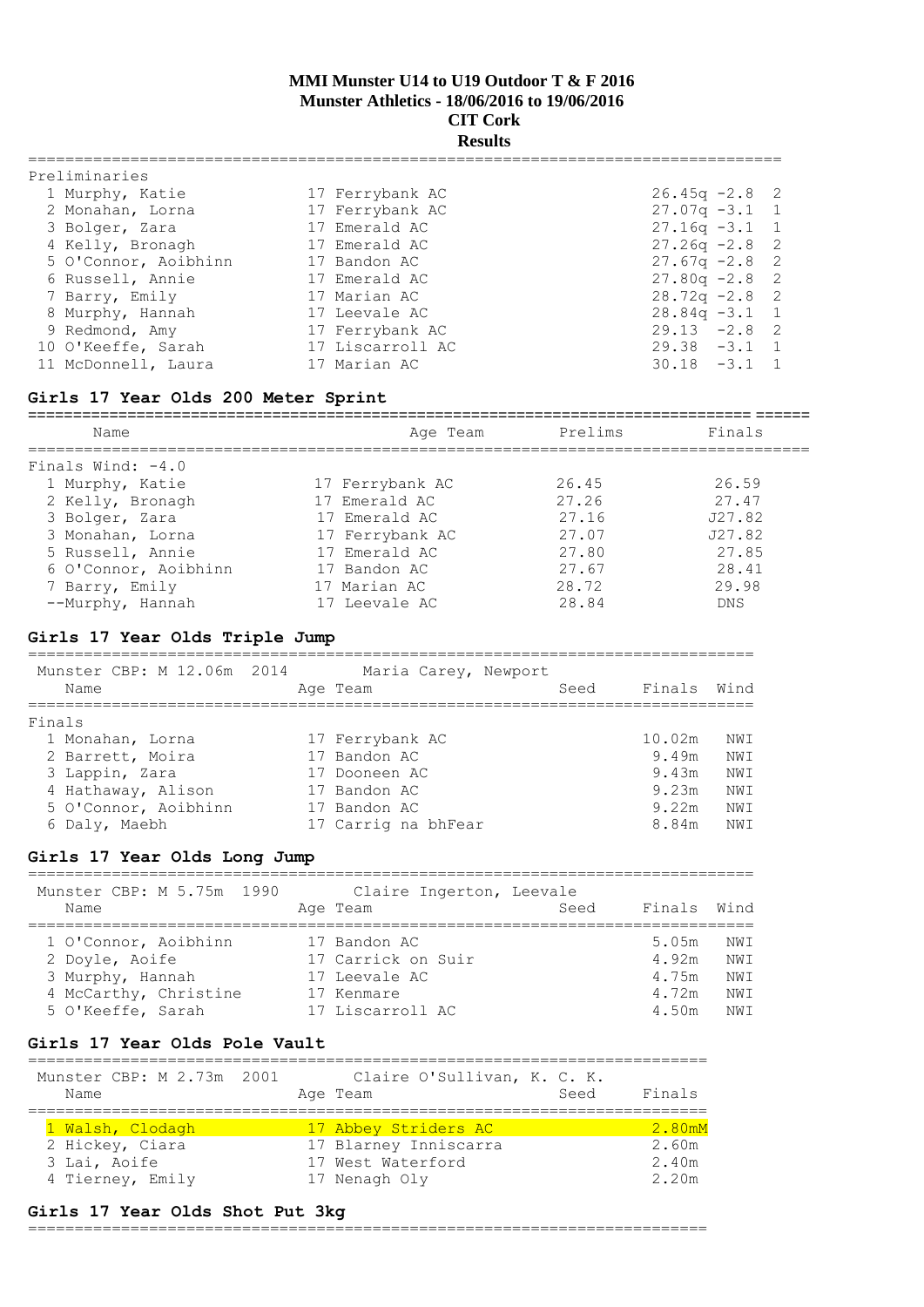| Munster CBP: M 13.98m 2007 | Claire Fitzgerald, Tralee Harriers |             |
|----------------------------|------------------------------------|-------------|
| Name                       | Age Team                           | Seed Finals |
| 1 Cusack, Vickie           | 17 Liscarroll AC                   | 10.57m      |
| 2 O'Keeffe, Sarah          | 17 Liscarroll AC                   | 9.71m       |
| 3 Stephens, Rachel         | 17 Waterford AC                    | 9.65m       |
| 4 Denn, Niamh              | 17 Waterford AC                    | 9.33m       |
| 5 O'Grady, Lauren          | 17 St. Brendans AC                 | 9.29m       |
| 6 Malik, Riadh             | 17 St. Brendans AC                 | 8.29m       |
| 7 Cronin, Leanne           | 17 Farranfore M V                  | 8.07m       |

## **Girls 17 Year Olds Hammer Throw 3kg**

=========================================================================  $M$ unster CBP: M 52.76m 2013 Aoife Vaughan Witts, Borrisokan

| MUNSTER CBP: M 52.76M 2013<br>Name | AOIIE Vaughan Witts, Borrisokane<br>Age Team | Finals<br>Seed   |  |
|------------------------------------|----------------------------------------------|------------------|--|
| 1 Warren, Sinead<br>2 Cotter, Áine | 17 Gneeveguilla AC<br>17 Fanahan McSweeney   | 44.87m<br>38.53m |  |
| 3 O'Grady, Lauren                  | 17 St. Brendans AC                           | 32.85m           |  |
| 4 Kelleher, Emma                   | 17 BIAC                                      | 31.97m           |  |
| 5 Cronin, Leanne                   | 17 Farranfore MV                             | 30.93m           |  |
| 6 Malik, Riadh                     | 17 St. Brendans AC                           | 29.48m           |  |
| 7 O'Keeffe, Sarah                  | 17 Liscarroll AC                             | 23.15m           |  |

## **Girls 17 Year Olds High Jump**

| Munster CBP: M 1.71m 1990<br>Name | Elaine Ball, Emerald<br>Age Team | Finals<br>Seed |
|-----------------------------------|----------------------------------|----------------|
| Finals                            |                                  |                |
| 1 Murphy, Hannah                  | 17 Leevale AC                    | 1.55m          |
| 2 McCarthy, Christine             | 17 Kenmare                       | 1.50m          |
| 3 Tierney, Emily                  | 17 Nenagh Oly                    | J1.50m         |
| 3 Lappin, Zara                    | Dooneen AC                       | J1.50m         |

## **Girls 17 Year Olds Discus Throw 1kg**

| Munster CBP: M 40.20m 1986 |                    |                      |
|----------------------------|--------------------|----------------------|
| Age Team                   | Seed               | Finals               |
|                            |                    |                      |
|                            |                    | 28.10m               |
| 17 Waterford AC            |                    | 27.08m               |
| 17 St. Brendans AC         |                    | 24.54m               |
| 17 Waterford AC            |                    | 24.03m               |
| 17 Farranfore MV           |                    | 22.89m               |
| 17 Carrig na bhFear        |                    | 19.44m               |
|                            | 17 St. Brendans AC | A O'Brien, Dungarvan |

#### **Girls 17 Year Olds Javelin Throw 500gr**

| Munster CBP: M 49.26m 2015<br>Name | Orlaith O'Brien, Ferrybank<br>Age Team  | Finals<br>Seed   |
|------------------------------------|-----------------------------------------|------------------|
| 1 Cusack, Vickie<br>2 Daly, Maebh  | 17 Liscarroll AC<br>17 Carrig na bhFear | 30.97m<br>30.40m |
| 3 Leamy, Anna                      | 17 Grange Fermoy AC                     | 28.76m           |
| 4 Fitzgerald, Abbey                | 17 Belgooly AC                          | 26.74m           |
| 5 O'Grady, Lauren                  | 17 St. Brendans AC                      | 23.03m           |
| 6 Denn, Niamh                      | 17 Waterford AC                         | 19.54m           |

## **Girls 18 Year Olds 800 Meter Run**

=========================================================================

|      | Munster CBP: M 2:12.30 1996 | Geraldine McCarthy, Listowel |      |        |
|------|-----------------------------|------------------------------|------|--------|
| Name |                             | Age Team                     | Seed | Finals |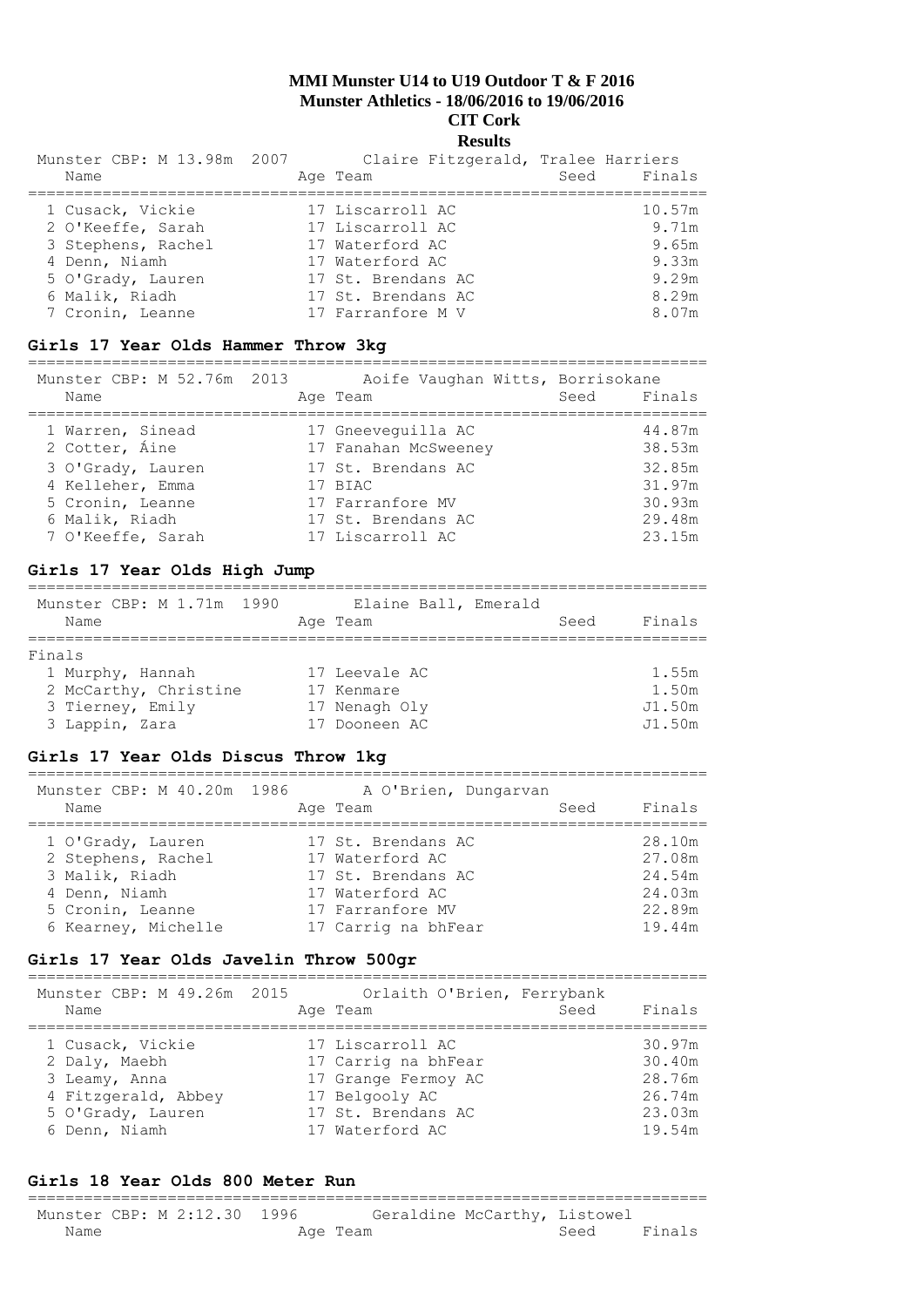# **Results**

| Finals              |                      |         |
|---------------------|----------------------|---------|
| 1 Harvey, Caoimhe   | 18 St. John's AC     | 2:30.39 |
| 2 O'Keeffe, Tara    | 18 Midleton AC       | 2:37.50 |
| 3 Fitzgibbon, Nuala | 18 Thurles Crokes AC | 2:44.54 |

#### **Girls 18 Year Olds 3000 Meter Race Walk**

| Munster CBP: M 13:25.91 2011 | Kate Veale, West Waterford |                |
|------------------------------|----------------------------|----------------|
| Name                         | Age Team                   | Finals<br>Seed |
| 1 Kearney, Rebecca           | 18 Carraig na bhFear       | 19.2299        |

#### **Girls 18 Year Olds 100 Meter Hurdles 2'6"**

| Munster CBP: M 14.41 2014<br>Name | Clodagh O'Mahony, Dooneen<br>Seed<br>Age Team | Finals Wind   |  |
|-----------------------------------|-----------------------------------------------|---------------|--|
| 1 Taylor, Kate                    | 18 St. Cronans AC                             | $14.69 - 1.1$ |  |
| 2 Neville, Ciara                  | 18 Emerald AC                                 | $14.93 - 1.1$ |  |
| 3 Courtney, Anna                  | 18 Marian AC                                  | $16.74 - 1.1$ |  |
| 4 Bradley, Tara                   | 18 St. John's AC                              | $17.16 - 1.1$ |  |

#### **Girls 18 Year Olds 400 Meter Dash**

========================================================================= Munster CBB: M 56.80 1987 E. Nicholson, Leeval

| Seed<br>Age Team<br>Name              | Finals  |
|---------------------------------------|---------|
| 18 Ferrybank AC<br>1 Corcoran, Anne   | 56.77M  |
| 18 Templemore AC<br>2 Delargy, Emer   | 1:00.21 |
| 18 West Waterford<br>3 Dwyer, Caoimhe | 1:03.49 |
| 4 Hinds, Grace<br>18 Togher AC        | 1:03.76 |
| 18 Dooneen AC<br>5 Curran, Kila       | 1:04.21 |
| 18 Marian AC<br>6 Courtney, Anna      | 1:05.53 |
| 7 Strain, Jessica<br>18 Midleton AC   | 1:06.54 |

#### **Girls 18 Year Olds 3000 Meter Run**

| Munster CBP: M 10:20.33 2006 | Patricia Barry, Ferrybank |                |
|------------------------------|---------------------------|----------------|
| Name                         | Age Team                  | Finals<br>Seed |
|                              |                           |                |
| 1 McDonald, Eimear           | 18 Ennis Track AC         | 11:02.35       |
| 2 Cox, Tanya                 | 18 Dooneen AC             | 11:22.61       |
| 3 Yelverton, Elaine          | 18 Newport AC             | 11:38.45       |
| 4 Shannon, Elaine            | 18 Kilmurry               | 12:24.59       |

#### **Girls 18 Year Olds 100 Meter Dash**

| Munster CBP: M 11.84 1991<br>Name | F. Kelly, Emerald<br>Age Team | Seed | Finals Wind   |  |
|-----------------------------------|-------------------------------|------|---------------|--|
| 1 Neville, Ciara                  | 18 Emerald AC                 |      | $12.19 - 1.0$ |  |
| 2 Nolan, Emily                    | 18 Ferrybank AC               |      | $12.64 - 1.0$ |  |
| 3 Ryan, Lauren                    | 18 Dooneen AC                 |      | $12.71 - 1.0$ |  |
| 4 Bernard, Kate                   | 18 Bandon AC                  |      | $12.95 - 1.0$ |  |
| 5 Leahy, Sarah                    | 18 Killarney Valley AC        |      | $13.33 - 1.0$ |  |
|                                   |                               |      |               |  |

#### **Girls 18 Year Olds 1500 Meter Run** =========================================================================

Munster CBP: M 4:25.00 1984 Patricia Logan, Emerald Name Age Team Age Team Seed Finals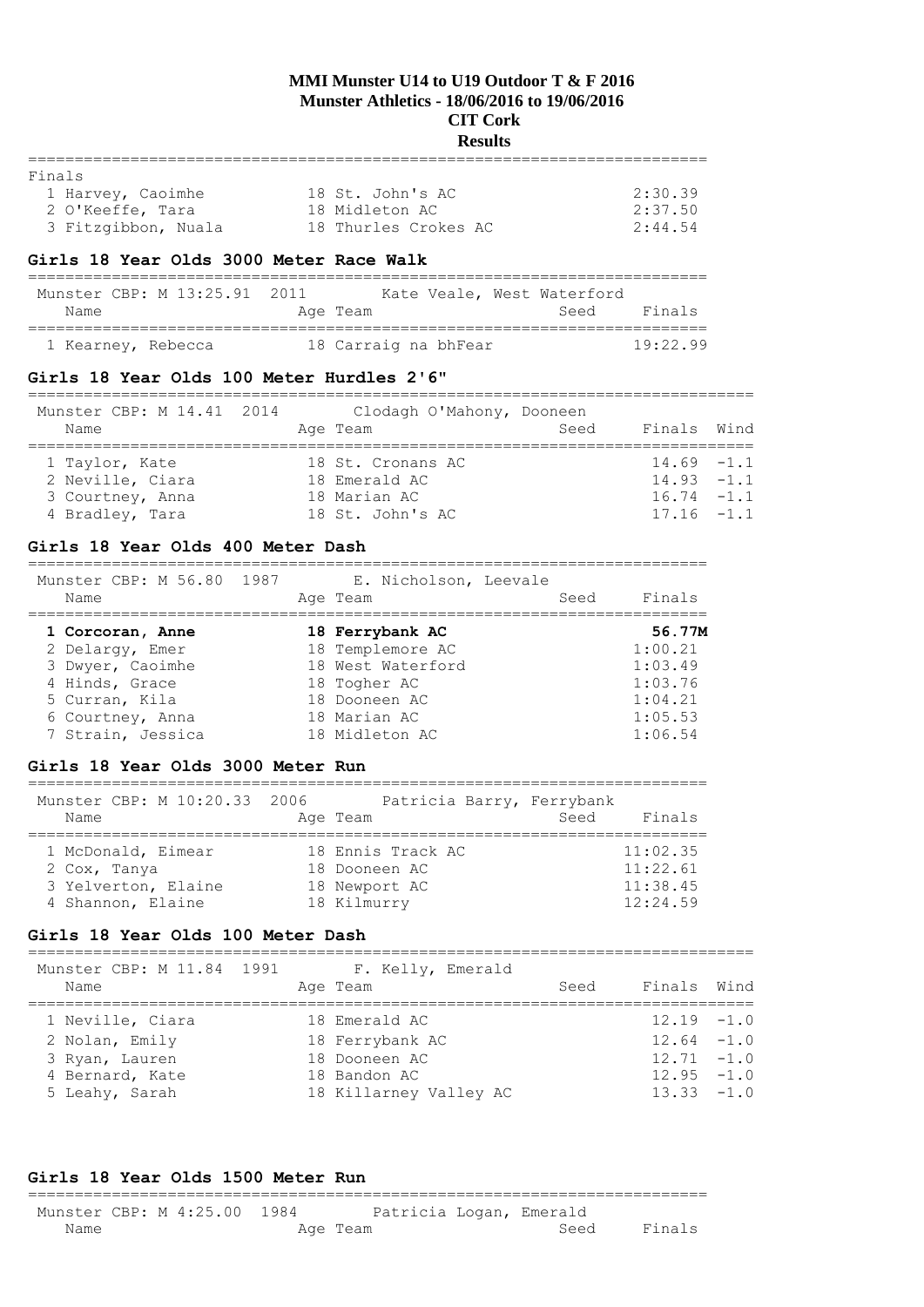# **Results**

| Finals             |                   |         |
|--------------------|-------------------|---------|
| 1 McDonald, Eimear | 18 Ennis Track AC | 5:02.93 |
| 2 Delargy, Emer    | 18 Templemore AC  | 5:27.52 |
| 3 Kelly, Jean      | 18 Dundrum AC     | 5:40.32 |

#### **Girls 18 Year Olds 400 Meter Hurdles 2'6"**

========================================================================= Kelly Ann Doyle, Carrick on Suir

| MUNSLEL CBP; M I; 02.33 ZUI4<br>Name                                                             | REITA WHILE DOATE, CATTICK ON SUIT<br>Age Team                                                | Seed | Finals                                          |
|--------------------------------------------------------------------------------------------------|-----------------------------------------------------------------------------------------------|------|-------------------------------------------------|
| 1 Corcoran, Anne<br>2 Walsh, Katie<br>3 Strain, Jessica<br>4 Courtney, Anna<br>-- Norris, Elaina | 18 Ferrybank AC<br>18 Carraig na bhFear<br>18 Midleton AC<br>18 Marian AC<br>18 Farranfore MV |      | 1:04.09<br>1:10.83<br>1:11.05<br>1:11.52<br>DNF |

## **Girls 18 Year Olds 200 Meter Dash**

| Munster CBP: M 24.97 2011<br>Name | Stephanie Carroll, Dooneen<br>Age Team | Seed | Finals Wind   |  |
|-----------------------------------|----------------------------------------|------|---------------|--|
| 1 Neville, Ciara                  | 18 Emerald AC                          |      | $25.80 - 3.1$ |  |
| 2 Ryan, Lauren                    | 18 Dooneen AC                          |      | $26.44 - 3.1$ |  |
| 3 Leahy, Sarah                    | 18 Killarney Valley AC                 |      | $28.00 - 3.1$ |  |
| 4 Bowler, Rachel                  | 18 Tralee Harriers AC                  |      | $28.33 - 3.1$ |  |
| 5 Strain, Jessica                 | 18 Midleton AC                         |      | $28.51 - 3.1$ |  |

## **Girls 18 Year Olds High Jump**

|        | Name           |  | Munster CBP: M 1.71m 2014 | Age Team             |  | Neasa Murphy, Ferrybank<br>Seed | Finals |
|--------|----------------|--|---------------------------|----------------------|--|---------------------------------|--------|
| Finals |                |  |                           |                      |  |                                 |        |
|        | 1 Walsh, Katie |  |                           | 18 Carraig na bhFear |  |                                 | 1.50m  |
|        | 2 Healy, Molly |  |                           | 18 Leevale AC        |  |                                 | 1.40m  |

#### **Girls 18 Year Olds Pole Vault**

| Munster CBP: M 3.30m 2009 | Nikita Savage, Youghal |                |
|---------------------------|------------------------|----------------|
| Name                      | Age Team               | Finals<br>Seed |
| 1 Healy, Molly            | 18 Leevale AC          | 2 60m          |

## **Girls 18 Year Olds Shot Put 3kg**

=========================================================================

| Munster CBP: M 13.90m 2012 | Laura McSweeney, Leevale |      |        |
|----------------------------|--------------------------|------|--------|
| Name                       | Age Team                 | Seed | Finals |
|                            |                          |      |        |
| 1 Corcoran, Anne           | 18 Ferrybank AC          |      | 12.29m |
| 2 Loughnane, Angharad      | 18 Marian AC             |      | 12.15m |
| 3 Lenihan, Noelle          | 18 North Cork AC         |      | 10.63m |
| 4 Crowley, Amy             | 18 Bandon AC             |      | 9.74m  |
| 5 Norris, Elaina           | 18 Farranfore MV         |      | 7.38m  |

## **Girls 18 Year Olds Discus Throw 1kg**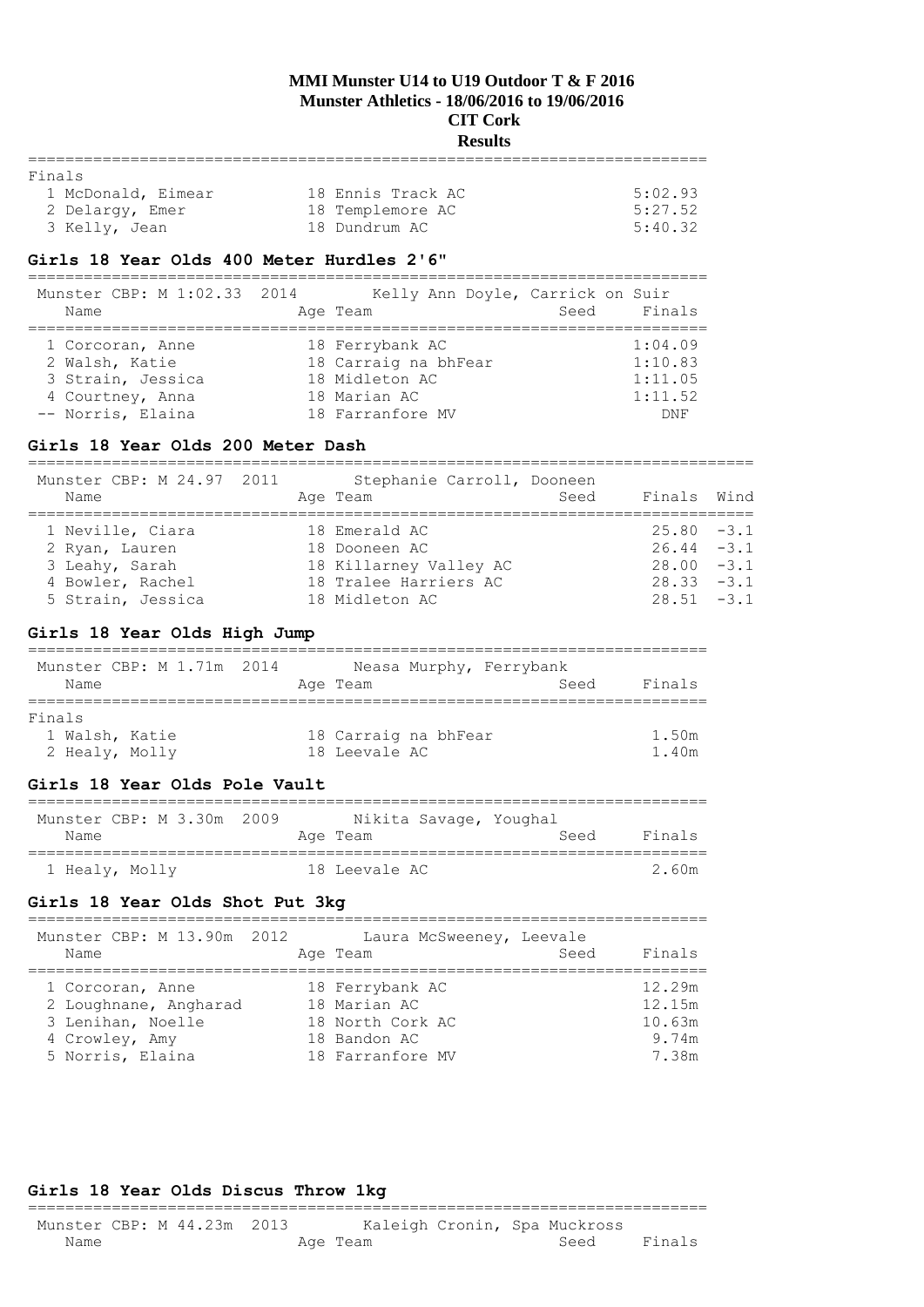# **Results**

| 1 Loughnane, Angharad | 18 Marian AC     | 38.59m             |
|-----------------------|------------------|--------------------|
| 2 Lenihan, Noelle     | 18 North Cork AC | 32.31m             |
| 3 Heery, Kathleen     | 18 Waterford AC  | 30.30 <sub>m</sub> |
| 4 Norris, Elaina      | 18 Farranfore MV | 20.72m             |
|                       |                  |                    |

## **Girls 18 Year Olds Long Jump**

==============================================================================

|                  | Munster CBP: M 6.03m 1991 | Claire Ingerton, Leevale |      |             |      |
|------------------|---------------------------|--------------------------|------|-------------|------|
| Name             |                           | Age Team                 | Seed | Finals Wind |      |
| Finals           |                           |                          |      |             |      |
| 1 Taylor, Kate   |                           | 18 St. Cronans AC        |      | 5.42m       | NWI  |
| 2 Bowler, Rachel |                           | 18 Tralee Harriers AC    |      | 5.31m       | NW T |

#### **Girls 18 Year Olds Triple Jump**

| Munster CBP: M 11.43m 2006 | Jessie Barr, Ferrybank |      |             |      |
|----------------------------|------------------------|------|-------------|------|
| Name                       | Age Team               | Seed | Finals Wind |      |
| 1 Taylor, Kate             | 18 St. Cronans AC      |      | 10.82m      | NW T |
| 2 Bowler, Rachel           | 18 Tralee Harriers AC  |      | 10.20m      | NW T |
| 3 Dwyer, Caoimhe           | 18 West Waterford      |      | 9.80m       | NW T |
| 4 Bradley, Tara            | 18 St. John's AC       |      | 9.46m       | NW T |
| 5 Crowley, Amy             | 18 Bandon AC           |      | 8.66m       | NW T |

## **Girls 18 Year Olds Javelin Throw 500gr**

| Munster CBP: M 39.06m 1990 |  |  |          | Joyclyn Hanrahan, Corbally |      |        |
|----------------------------|--|--|----------|----------------------------|------|--------|
| Name                       |  |  | Age Team |                            | Seed | Finals |
|                            |  |  |          |                            |      |        |

| 1 O'Brien, Orlaith |  | 18 Waterford AC . | 44 48mM |
|--------------------|--|-------------------|---------|
|                    |  |                   |         |

## **Girls 18 Year Olds Hammer Throw 3kg**

| Munster CBP: M 56.82m 2013<br>Name          |  | Alice Akers, Marian<br>Age Team      | Seed | Finals           |
|---------------------------------------------|--|--------------------------------------|------|------------------|
| 1 O'Farrell Bond, Jade<br>2 Heery, Kathleen |  | 18 Borrisokane AC<br>18 Waterford AC |      | 44.03m<br>36.68m |

# **Girls 19 Year Olds 800 Meter Run**

| Munster CBP: M 2:15.12 2000<br>Name | Roisin Quinn, St Pauls<br>Age Team | Seed | Finals  |
|-------------------------------------|------------------------------------|------|---------|
| Finals<br>1 Blair, Gwyneth          | 19 Waterford AC                    |      | 2:40.17 |

## **Girls 19 Year Olds 3000 Meter Race Walk**

| Munster CBP: M 15:03.44 2003 | Catriona McMahon, St Marys Lk | Finals     |
|------------------------------|-------------------------------|------------|
| Name                         | Age Team                      | Seed       |
| 1 Lynch, Chloe               | 19 Clonmel AC                 | $17.51$ 87 |

#### **Girls 19 Year Olds 100 Meter Hurdles 2'9"**

#### ============================================================================== Munster CBP: M 14.40 1998 Orla Power, Carrick on Suir Name **Age Team** Age Team Seed Finals Wind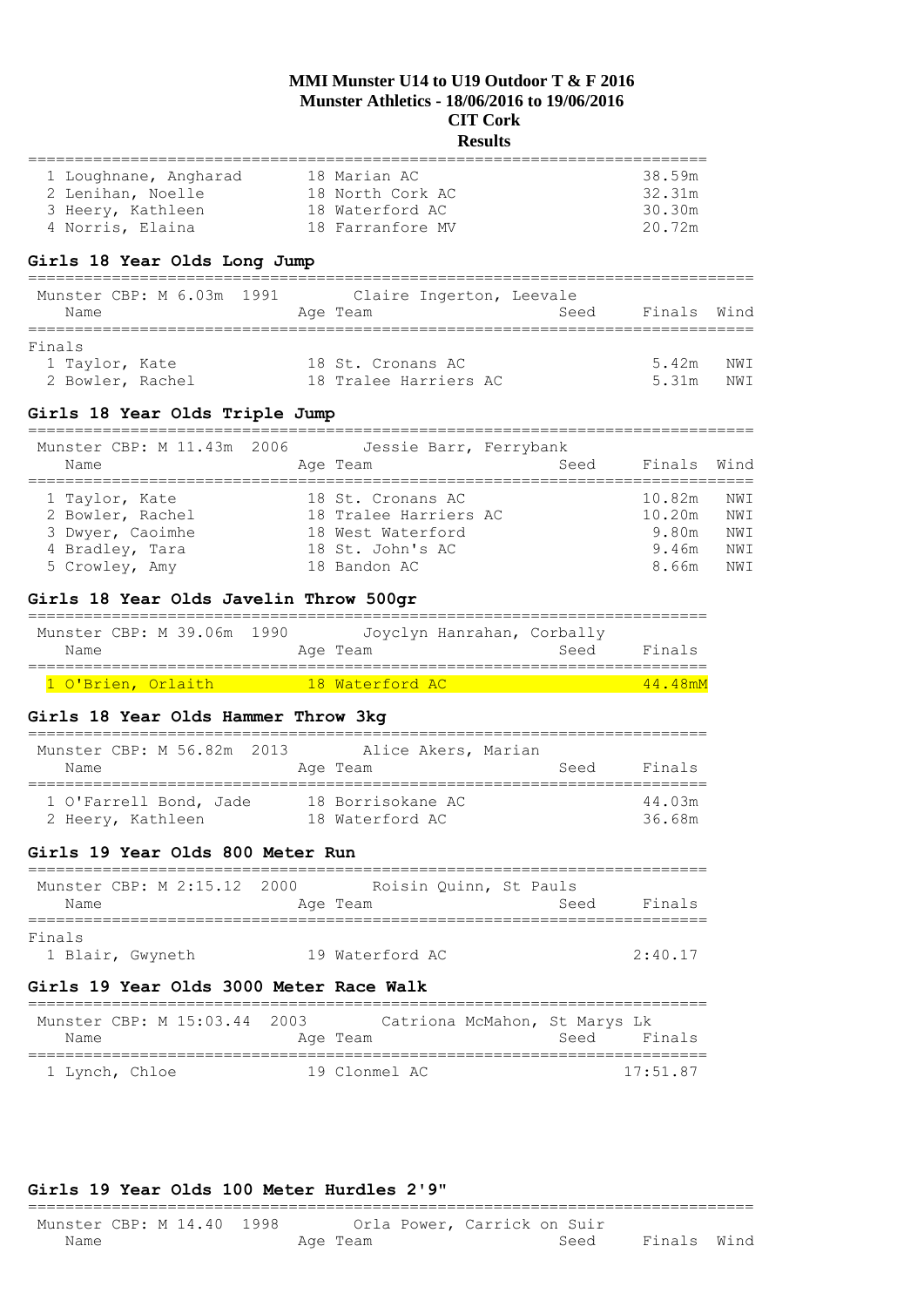# **Results**

| 1 Blake, Cliodhna<br>2 O'Connor, Denise                                                              |                                                                                                                                                                                                                                 | 19 St. John's AC<br>19 Tramore AC                                        |      | $16.52 - 1.3$<br>$16.60 - 1.3$                  |                   |
|------------------------------------------------------------------------------------------------------|---------------------------------------------------------------------------------------------------------------------------------------------------------------------------------------------------------------------------------|--------------------------------------------------------------------------|------|-------------------------------------------------|-------------------|
| Girls 19 Year Olds 3000 Meter Run                                                                    |                                                                                                                                                                                                                                 |                                                                          |      |                                                 |                   |
| ------------------------------------<br>Munster CBP: M 10:22.60 2007<br>Name                         |                                                                                                                                                                                                                                 | Patricia Barry, Ferrybank<br>Age Team                                    |      | Seed Finals                                     |                   |
| 1 Loughman, Eimear                                                                                   |                                                                                                                                                                                                                                 | 19 Dundrum AC                                                            |      | 12:12.40                                        |                   |
| Girls 19 Year Olds 100 Meter Dash                                                                    |                                                                                                                                                                                                                                 |                                                                          |      |                                                 |                   |
| Munster CBP: M 11.80 2001 Sharon Kelly, Leevale<br>Name                                              |                                                                                                                                                                                                                                 | Age Team                                                                 | Seed | Finals                                          | Wind              |
| 1 Murphy, Phoebe 19 Ferrybank AC<br>2 O'Brien, Aoibheann 19 Tralee Harriers AC<br>3 O'Connor, Denise |                                                                                                                                                                                                                                 | 19 Tramore AC                                                            |      | $12.47 - 1.6$<br>$13.22 - 1.6$<br>$13.26 - 1.6$ |                   |
| Girls 19 Year Olds 1500 Meter Run                                                                    |                                                                                                                                                                                                                                 |                                                                          |      |                                                 |                   |
| Munster CBP: M 4:44.26 2000 Martina Hickey, West Muskerry<br>Name                                    |                                                                                                                                                                                                                                 | Age Team                                                                 | Seed | Finals                                          |                   |
| Finals<br>1 Everard, Fiona<br>2 Loughman, Eimear                                                     |                                                                                                                                                                                                                                 | 19 Bandon AC<br>19 Dundrum AC                                            |      | 5:12.28<br>5:28.60                              |                   |
| Girls 19 Year Olds 400 Meter Hurdles 2'6"                                                            |                                                                                                                                                                                                                                 |                                                                          |      |                                                 |                   |
| Munster CBP: M 1:00.49<br>Name                                                                       | 2007 — 2007 — 2007 — 2008 — 2007 — 2007 — 2008 — 2008 — 2008 — 2008 — 2008 — 2008 — 2008 — 2008 — 2008 — 2008 — 2008 — 2008 — 2008 — 2008 — 2008 — 2008 — 2008 — 2008 — 2008 — 2008 — 2008 — 2008 — 2008 — 2008 — 2008 — 2008 — | Jessie Barr, Ferrybank<br>Age Team                                       |      | Seed Finals                                     |                   |
| 1 O'Connor, Denise                                                                                   |                                                                                                                                                                                                                                 | 19 Tramore AC                                                            |      | 1:07.99                                         |                   |
| Girls 19 Year Olds 200 Meter Dash                                                                    |                                                                                                                                                                                                                                 |                                                                          |      |                                                 |                   |
| Munster CBP: M 24.40 2001 Sharon Kelly, Leevale<br>Name                                              |                                                                                                                                                                                                                                 | Age Team                                                                 | Seed | Finals                                          | Wind              |
| 1 Murphy, Phoebe                                                                                     |                                                                                                                                                                                                                                 | 19 Ferrybank AC                                                          |      | $26.23 - 3.7$                                   |                   |
| Girls 19 Year Olds Triple Jump                                                                       |                                                                                                                                                                                                                                 |                                                                          |      |                                                 |                   |
| 2011<br>Munster CBP: M 11.09m<br>Name<br>====================                                        |                                                                                                                                                                                                                                 | Sinead O'Connor, Tralee Harriers<br>Age Team<br>.======================= | Seed | Finals                                          | Wind              |
| Finals<br>1 Blake, Cliodhna                                                                          |                                                                                                                                                                                                                                 | 19 St. John's AC                                                         |      | 10.57m                                          | NWI               |
| Girls 19 Year Olds Long Jump                                                                         |                                                                                                                                                                                                                                 |                                                                          |      |                                                 |                   |
| Munster CBP: M 5.59m 2009<br>Name                                                                    |                                                                                                                                                                                                                                 | Nicole Power, Ferrybank<br>Age Team                                      | Seed | ---------------------------------<br>Finals     | Wind              |
| 1 O'Brien, Aoibheann<br>2 O'Connor, Denise<br>3 Whelan, Lauren                                       |                                                                                                                                                                                                                                 | 19 Tralee Harriers AC<br>19 Tramore AC<br>19 Emerald AC                  |      | 5.57m<br>5.07m<br>4.53m                         | NWI<br>NWI<br>NWI |

#### **Girls 19 Year Olds Pole Vault** =========================================================================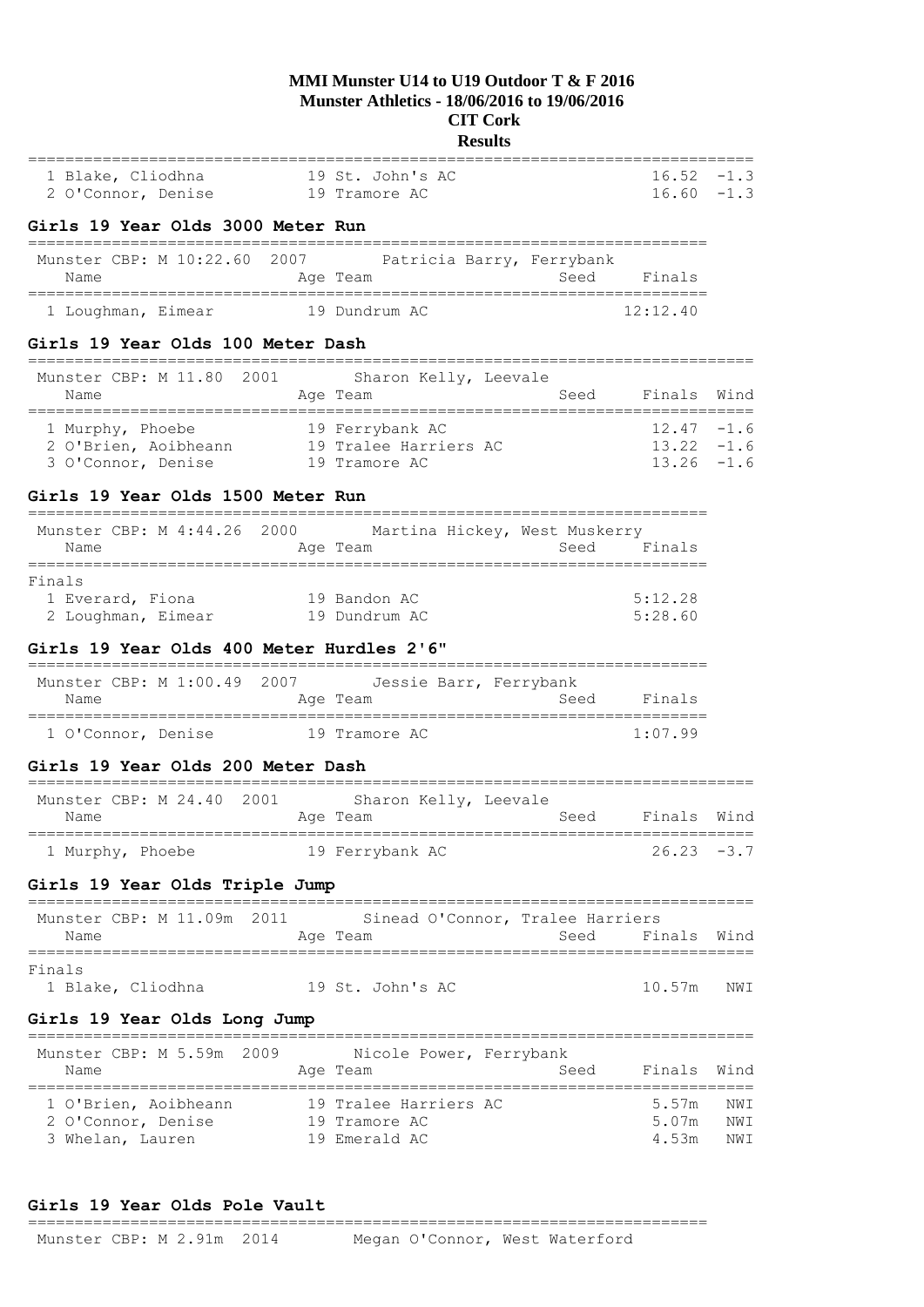| Name            | Age Team        | Finals<br>Seed |
|-----------------|-----------------|----------------|
|                 |                 |                |
| 1 Cussen, Laura | 19 Old Abbey AC | 3.10mM         |
| 2 Samuels, Una  | 19 Leevale AC   | 2.60m          |

## **Girls 19 Year Olds Shot Put 4kg**

| Munster CBP: M 12.09m 2013<br>Name    | Laura McSweeney, Bandon<br>Age Team | Seed | Finals         |
|---------------------------------------|-------------------------------------|------|----------------|
| 1 Horgan, Emily<br>2 McConway, Lauren | 19 Bandon AC<br>19 St. Cronans AC   |      | 6.38m<br>6.05m |

## **Girls 19 Year Olds Hammer Throw 4kg**

| Munster CBP: M 53.03m 2010 | Cara Kennedy, Ferrybank | Finals |
|----------------------------|-------------------------|--------|
| Name                       | Age Team                | Seed   |
| 1 McConway, Lauren         | 19 St. Cronans AC       | 19.04m |
| 2 Horgan, Emily            | 19 Bandon AC            | 17 88m |

## **Girls 19 Year Olds High Jump**

| Munster CBP: M 1.70m 2014 | Grace McKenzie, Belgooly |      |        |
|---------------------------|--------------------------|------|--------|
| Name                      | Age Team                 | Seed | Finals |
|                           |                          |      |        |
| Finals                    |                          |      |        |
| 1 Blake, Cliodhna         | 19 St. John's AC         |      | 1.55m  |
| 1 Cussen, Laura           | 19 Old Abbey AC          |      | 1.55m  |

## **Girls 19 Year Olds Discus Throw 1kg**

| Munster CBP: M 41.23m 2014 |  |                   | Kaleigh Cronin, Farranfore MV |        |
|----------------------------|--|-------------------|-------------------------------|--------|
| Name                       |  | Age Team          | Seed                          | Finals |
|                            |  |                   |                               |        |
| 1 McConway, Lauren         |  | 19 St. Cronans AC |                               | 19 90m |

## **Girls 19 Year Olds Javelin Throw 600gr**

| Munster CBP: M 36.62m 2012 | Jenny Murphy, Abbey Striders | Finals |
|----------------------------|------------------------------|--------|
| Name                       | Age Team                     | Seed   |
| 1 McConway, Lauren         | 19 St. Cronans AC            | 18 85m |

=================================================================================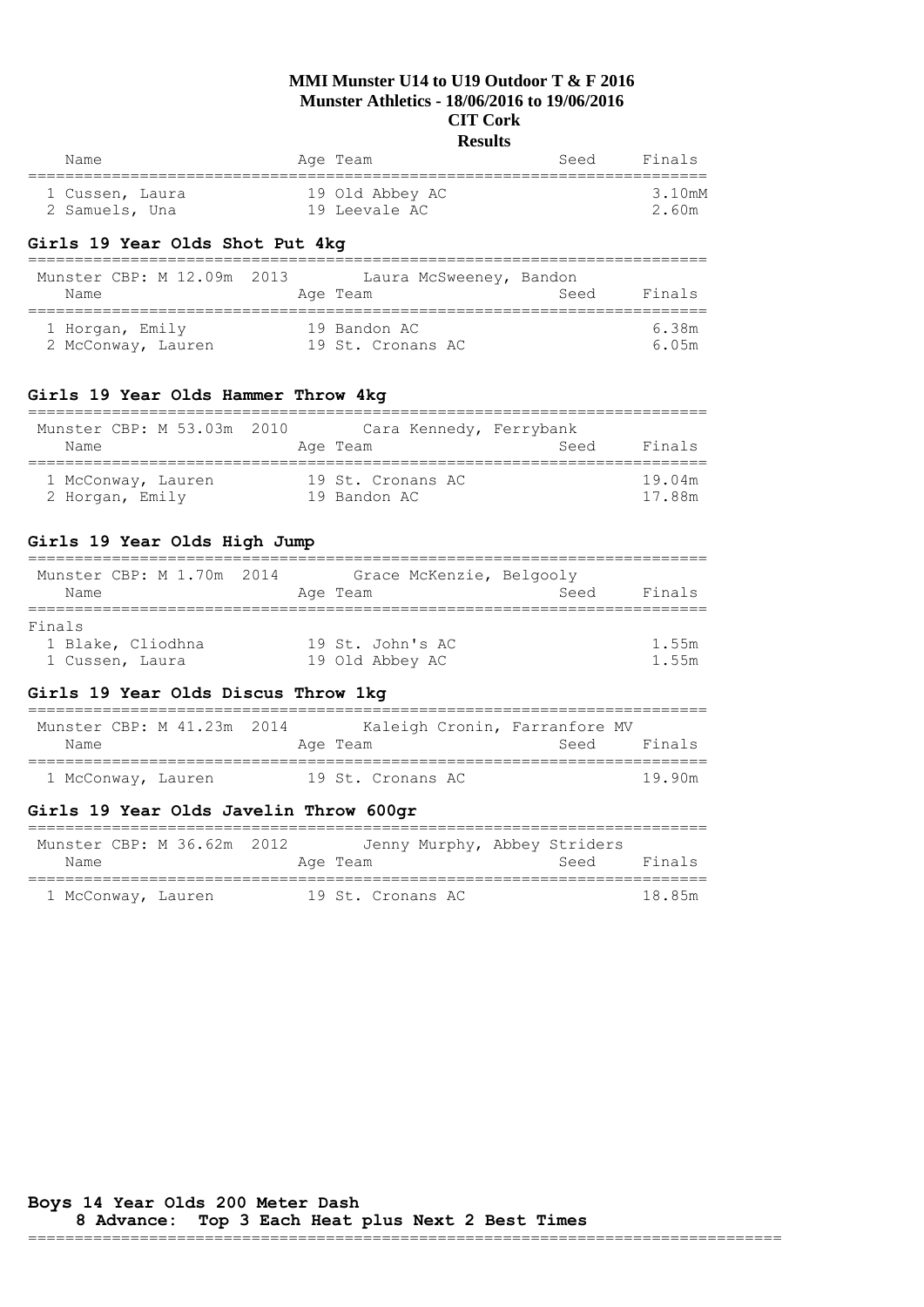# **Results**

| Munster CBP: M 25.54 2008 |  | Greg O'Shea, Dooneen |      |                 |  |
|---------------------------|--|----------------------|------|-----------------|--|
| Name                      |  | Age Team             | Seed | Prelims Wind H# |  |
| Preliminaries             |  |                      |      |                 |  |

| M 24.820 1.0 1 |                                                                                                                                                                                |
|----------------|--------------------------------------------------------------------------------------------------------------------------------------------------------------------------------|
|                |                                                                                                                                                                                |
|                |                                                                                                                                                                                |
|                |                                                                                                                                                                                |
|                |                                                                                                                                                                                |
|                |                                                                                                                                                                                |
|                |                                                                                                                                                                                |
|                |                                                                                                                                                                                |
|                |                                                                                                                                                                                |
|                |                                                                                                                                                                                |
|                |                                                                                                                                                                                |
|                | $26.270 - 1.0$ 2<br>26.530 1.0 1<br>$26.640 - 1.0$ 2<br>$26.740 - 1.0$ 2<br>26.960 1.0 1<br>$27.04q$ 1.0 1<br>$27.09q - 1.0$ 2<br>28.73 1.0 1<br>29.28 1.0 1<br>$29.33 -1.0$ 2 |

#### **Boys 14 Year Olds 200 Meter Dash**

============================================================================== Munster CBP: M 25.54 2008 Greg O'Shea, Dooneen

| MUNSLEI CDP: M ZJ.J4 ZUU0 | ared o plied, poolleell |         |               |  |
|---------------------------|-------------------------|---------|---------------|--|
| Name                      | Age Team                | Prelims | Finals Wind   |  |
|                           |                         |         |               |  |
| Finals                    |                         |         |               |  |
| 1 Commane, Conor          | 14 Tralee Harriers AC   | 24.82   | $25.60 - 1.5$ |  |
| 2 Lawal, Tessy            | 14 Dooneen AC           | 26.27   | $26.55 - 1.5$ |  |
| 3 Joseph, David           | 14 Midleton AC          | 26.74   | $26.90 - 1.5$ |  |
| 4 Dooley, Kyle            | 14 Templemore AC        | 26.64   | $27.12 - 1.5$ |  |
| 5 Collins, Mark           | 14 Bandon AC            | 27.09   | $27.28 - 1.5$ |  |
| 6 O'Connor, Jack          | 14 Dooneen AC           | 26.53   | $27.54 - 1.5$ |  |
| 7 Collins, Hugh           | 14 Leevale AC           | 27.04   | $27.72 - 1.5$ |  |
| 8 O'Sullivan, Ciaran      | 14 ST Mary LK           | 26.96   | $27.78 - 1.5$ |  |
|                           |                         |         |               |  |

## **Boys 14 Year Olds 2000 Meter Race Walk**

|                  | Munster CBP: M 10:31.00 2008 |          | Evan Lynch, Clonmel |      |          |
|------------------|------------------------------|----------|---------------------|------|----------|
| Name             |                              | Age Team |                     | Seed | Finals   |
| 1 Hurley, Ciaran |                              | 14 CnaF  |                     |      | 13:53.53 |

## **Boys 14 Year Olds 75 Meter Hurdles 2'6"**

| Munster CBP: M 11.73 2010<br>Name | Darren Prout, Carrick on Suir<br>Age Team | Seed | Finals Wind   |  |
|-----------------------------------|-------------------------------------------|------|---------------|--|
| 1 Schoeman, Armand                | 14 Templemore AC                          |      | $12.28 - 0.9$ |  |
| 2 Collins, Hugh                   | 14 Leevale AC                             |      | $12.35 - 0.9$ |  |
| 3 Ademola, Reece                  | 14 Leevale AC                             |      | $12.44 - 0.9$ |  |
| 4 O'Sullivan, Ciaran              | 14 ST Mary LK                             |      | $13.18 - 0.9$ |  |
| 5 Lawal, Tessy                    | 14 Dooneen AC                             |      | $13.26 - 0.9$ |  |
| 6 Greaney, Jack                   | 14 Gneeveguilla AC                        |      | $13.32 - 0.9$ |  |
| 7 Mora, Pau                       | 14 Ballymore Cobh AC                      |      | $13.72 - 0.9$ |  |
| 8 O'Connor, Jack                  | 14 Dooneen AC                             |      | $14.06 - 0.9$ |  |

## **Boys 14 Year Olds 1500 Meter Run**

| Munster CBP: M 4:21.60 2005<br>Name | Shane Ouinn, Ferrybank<br>Age Team | Prelims | Finals  |
|-------------------------------------|------------------------------------|---------|---------|
|                                     |                                    |         |         |
| 1 Hanrahan, Mark                    | 14 Ennis Track AC                  | 4:47.31 | 4:47.31 |
| 2 Hurley, Callum                    | 14 Ferrybank AC                    | 4:56.85 | 4:56.85 |
| 3 McNamee, Ciaran                   | 14 Youghal AC                      | 5:02.58 | 5:02.58 |
| 4 Fahy, Diarmuid                    | 14 Kilmurry                        | 5:06.28 | 5:06.28 |
| 5 O'Reilly, Michael                 | 14 Kenmare                         | 5:07.59 | 5:07.59 |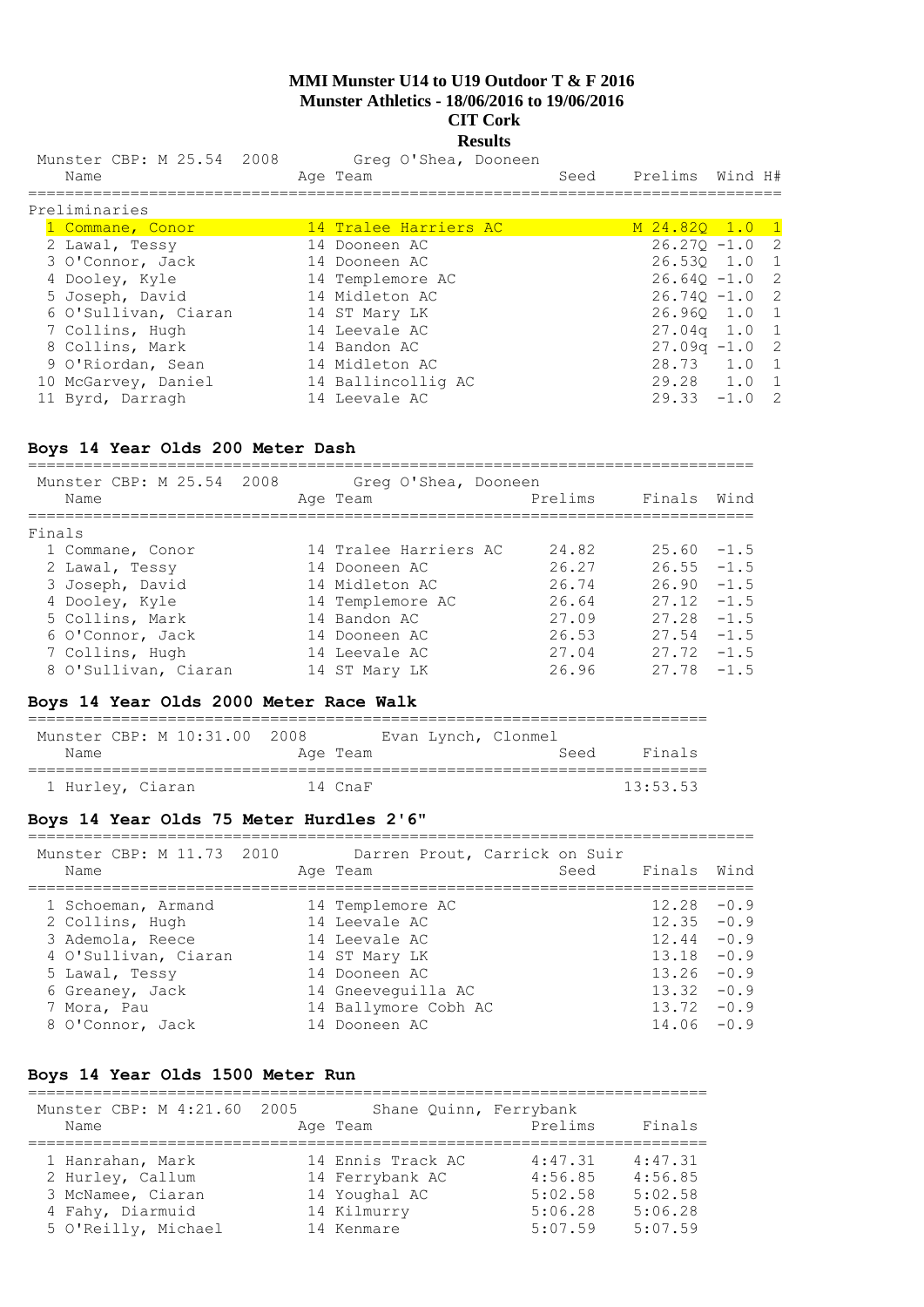| 6 Roche, Colin     | 14 Fmcsw                       | 5:08.58 | 5:08.58 |
|--------------------|--------------------------------|---------|---------|
| 7 Mulvaney, Eoghan | 14 Killarney Valley AC 5:09.02 |         | 5:09.02 |
| 8 Byrd, Darragh    | 14 Leevale AC                  | 5:20.79 | 5:20.79 |
| 9 O'Connor, Mark   | 14 Leevale AC                  | 5:25.46 | 5:25.46 |

#### **Boys 14 Year Olds 800 Meter Run**

========================================================================= Munster CBP: M 2:09.00 1977 G O'Callaghan, Leevale Name **Age Team** Prelims Finals ========================================================================= Finals 1 Hanrahan, Mark 14 Ennis Track AC 2:21.68 2:21.68 2 Hurley, Callum 14 Ferrybank AC 2:24.40 2:24.40 3 Sheehy Cremin, Nathan 14 ST Mary LK 2:25.66 2:25.66 4 Fahy, Diarmuid 14 Kilmurry 2:25.73 2:25.73 5 Kelleher, Gavin 14 Bandon AC 2:27.75 2:27.75 6 O'Leary, Jack 14 Gneeveguilla AC 2:28.38 2:28.38 7 McNamee, Ciaran 14 Youghal AC 2:28.65 2:28.65 8 O'Connor, Jack 14 Dooneen AC 2:34.40 2:34.40 9 Quinn, Brendan 14 Newport AC 2:39.19 2:39.19 10 Byrd, Darragh 14 Leevale AC 2:40.23 2:40.23 11 Hever, Luke 14 North Cork AC 2:42.45 2:42.45 12 O'Connor, Ben 14 Leevale AC 2:44.88 2:44.88

# **Boys 14 Year Olds 80 Meter Dash**

**Top 8 Advance by Time**

| Munster CBP: M 9.98 2015 | Robert Twomey, Leevale |      |                    |         |                            |
|--------------------------|------------------------|------|--------------------|---------|----------------------------|
| Name                     | Age Team               | Seed | Prelims            | Wind H# |                            |
| Preliminaries            |                        |      |                    |         |                            |
| 1 Commane, Conor         | 14 Tralee Harriers AC  |      | 10.46q             | NWI 2   |                            |
| 2 Ademola, Reece         | 14 Leevale AC          |      | 10.80 <sub>q</sub> | NWI     | $\overline{\phantom{0}}^2$ |
| 3 Joseph, David          | 14 Midleton AC         |      | 10.99 <sub>q</sub> | NWI     | $\overline{1}$             |
| 4 Lawal, Tessy           | 14 Dooneen AC          |      | 11.05a             | NWI     | $\overline{1}$             |
| 5 Dooley, Kyle           | 14 Templemore AC       |      | 11.19q             | NWI 2   |                            |
| 6 Collins, Hugh          | 14 Leevale AC          |      | 11.20a             | NWI 1   |                            |
| 7 O'Sullivan, Ciaran     | 14 ST Mary LK          |      | 11.30q             | NWI     | $\overline{\phantom{0}}^2$ |
| 8 Higgins, Joseph        | 14 Leevale AC          |      | 11.50 <sub>q</sub> | NWI     | $\overline{1}$             |
| 9 Doyle, Luke            | 14 Waterford AC        |      | 11.51              | NWI     | -2                         |
| 10 O'Riordan, Sean       | 14 Midleton AC         |      | 11.64              | NWI     | - 2                        |
| 11 O'Connor, Jack        | 14 Dooneen AC          |      | 11.80              | NWI     | - 1                        |
| 12 Ambrose, Patrick      | 14 ST Mary LK          |      | 12.08              | NWI     | $\overline{1}$             |
| 13 Byrd, Darragh         | 14 Leevale AC          |      | 12.11              | NWI     | $\overline{1}$             |

#### **Boys 14 Year Olds 80 Meter Dash** ==============================================================================

| Munster CBP: M 9.98 2015<br>Name | Robert Twomey, Leevale<br>Age Team | Prelims | Finals | Wind   |
|----------------------------------|------------------------------------|---------|--------|--------|
| Finals                           |                                    |         |        |        |
| 1 Commane, Conor                 | 14 Tralee Harriers AC              | 10.46   | 10.65  | $-4.6$ |
| 2 Ademola, Reece                 | 14 Leevale AC                      | 10.80   | 10.81  | $-4.6$ |
| 3 Joseph, David                  | 14 Midleton AC                     | 10.99   | 10.88  | $-4.6$ |
| 4 Lawal, Tessy                   | 14 Dooneen AC                      | 11.05   | 11.02  | $-4.6$ |
| 5 Collins, Hugh                  | 14 Leevale AC                      | 11.20   | 11.18  | $-4.6$ |
| 6 Higgins, Joseph                | 14 Leevale AC                      | 11.50   | 11.23  | $-4.6$ |
| 7 Dooley, Kyle                   | 14 Templemore AC                   | 11.19   | 11.25  | $-4.6$ |
| 8 O'Sullivan, Ciaran             | 14 ST Mary LK                      | 11.30   | 11.44  | $-4.6$ |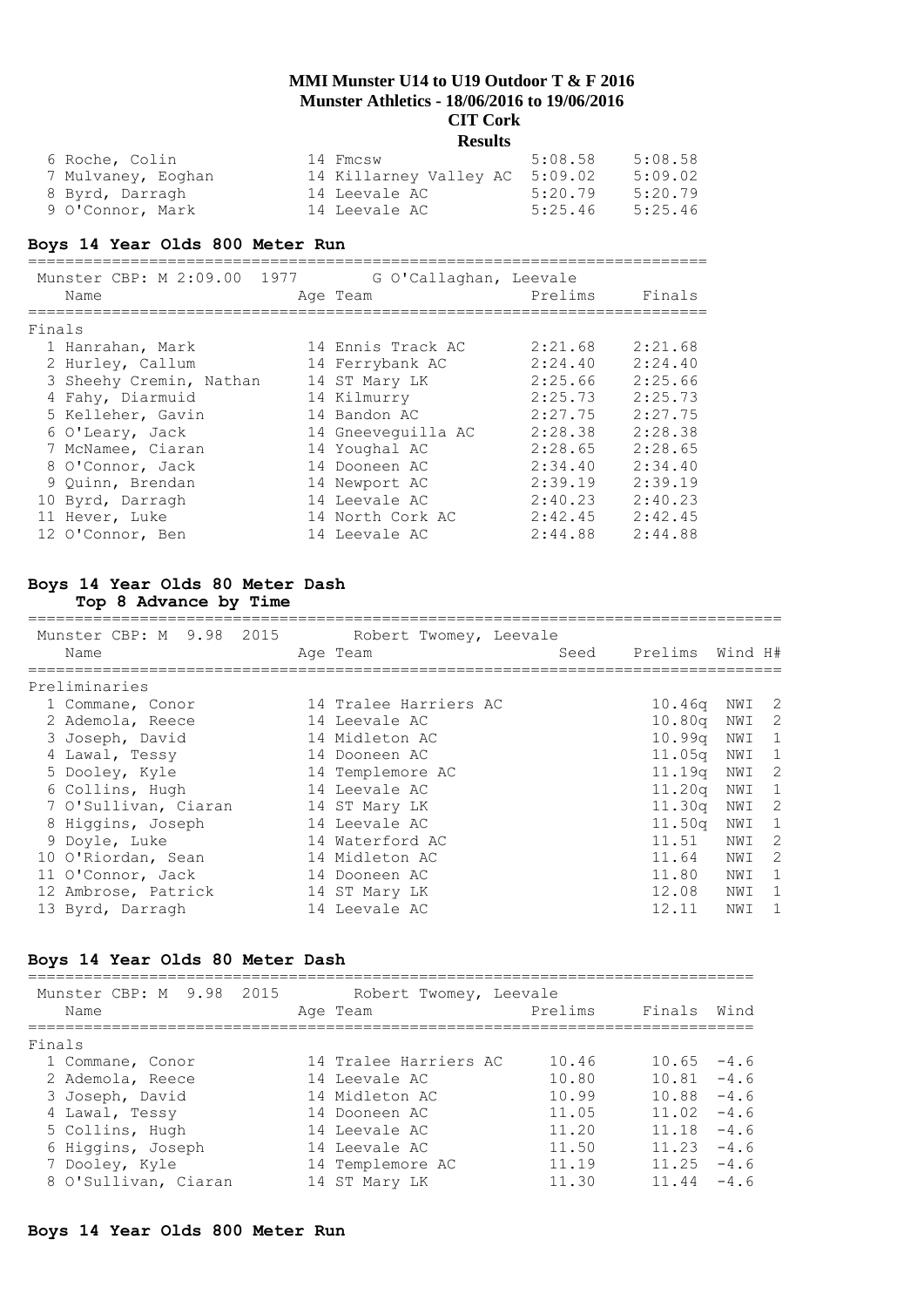## **Top 8 Advance by Time**

| Munster CBP: M 2:09.00 1977<br>Name | G O'Callaghan, Leevale<br>Age Team | Prelims | Finals  |
|-------------------------------------|------------------------------------|---------|---------|
| Preliminaries                       |                                    |         |         |
| 1 Hanrahan, Mark                    | 14 Ennis Track AC                  | 2:21.68 | 2:21.68 |
| 2 Hurley, Callum                    | 14 Ferrybank AC                    | 2:24.40 | 2:24.40 |
| 3 Sheehy Cremin, Nathan             | 14 ST Mary LK                      | 2:25.66 | 2:15.66 |
| 4 Fahy, Diarmuid                    | 14 Kilmurry                        | 2:25.73 | 2:25.73 |
| 5 Kelleher, Gavin                   | 14 Bandon AC                       | 2:27.75 | 2:27.75 |
| 6 O'Leary, Jack                     | 14 Gneeveguilla AC                 | 2:28.38 | 2.28.38 |
| 7 McNamee, Ciaran                   | 14 Youghal AC                      | 2:28.65 | 2:28.65 |
| 8 O'Connor, Jack                    | 14 Dooneen AC                      | 2:34.40 | 2:34.40 |
| 9 Ouinn, Brendan                    | 14 Newport AC                      | 2:39.19 | 2:39.19 |
| 10 Byrd, Darragh                    | 14 Leevale AC                      | 2:40.23 | 2:40.23 |
| 11 McSweeney, Oisin                 | 15 Fmcsw                           | 2:42.11 | 2:42.11 |
| 12 Hever, Luke                      | 14 North Cork AC                   | 2:42.45 | 2:42.45 |
| 13 O'Connor, Ben                    | 14 Leevale AC                      | 2:44.88 | 2:44.88 |

## **Boys 14 Year Olds Long Jump**

| Name |                                                                                                                                                                                                                                                       |                                                                                                                                                                                                      | Finals                                                                          | Wind |
|------|-------------------------------------------------------------------------------------------------------------------------------------------------------------------------------------------------------------------------------------------------------|------------------------------------------------------------------------------------------------------------------------------------------------------------------------------------------------------|---------------------------------------------------------------------------------|------|
|      |                                                                                                                                                                                                                                                       |                                                                                                                                                                                                      |                                                                                 |      |
|      |                                                                                                                                                                                                                                                       |                                                                                                                                                                                                      | 5.64m                                                                           | NWI  |
|      |                                                                                                                                                                                                                                                       |                                                                                                                                                                                                      | 5.26m                                                                           | NWI  |
|      |                                                                                                                                                                                                                                                       |                                                                                                                                                                                                      | 4.91m                                                                           | NWI  |
|      |                                                                                                                                                                                                                                                       |                                                                                                                                                                                                      | 4.62m                                                                           | NWI  |
|      |                                                                                                                                                                                                                                                       |                                                                                                                                                                                                      | 4.62m                                                                           | NWI  |
|      |                                                                                                                                                                                                                                                       |                                                                                                                                                                                                      | 4.49m                                                                           | NWI  |
|      |                                                                                                                                                                                                                                                       |                                                                                                                                                                                                      | 4.47m                                                                           | NWI  |
|      |                                                                                                                                                                                                                                                       |                                                                                                                                                                                                      | 4.44m                                                                           | NWI  |
|      |                                                                                                                                                                                                                                                       |                                                                                                                                                                                                      | 4.18m                                                                           | NWI  |
|      |                                                                                                                                                                                                                                                       |                                                                                                                                                                                                      | 4.11m                                                                           | NWI  |
|      |                                                                                                                                                                                                                                                       |                                                                                                                                                                                                      | 4.09m                                                                           | NWI  |
|      |                                                                                                                                                                                                                                                       |                                                                                                                                                                                                      | 4.03m                                                                           | NWI  |
|      | Finals<br>1 Ademola, Reece<br>2 Commane, Conor<br>3 Collins, Hugh<br>4 O'Riordan, Sean<br>4 O'Connor, Jack<br>6 Joseph, David<br>7 Ryan, Dillon<br>8 Doyle, Luke<br>9 O'Sullivan, Ciaran<br>10 Lawal, Tessy<br>11 Burkfield, Luke<br>12 Deasy, Johnny | Age Team<br>14 Leevale AC<br>14 Leevale AC<br>14 Midleton AC<br>14 Dooneen AC<br>14 Midleton AC<br>14 Moyca<br>14 Waterford AC<br>14 ST Mary LK<br>14 Dooneen AC<br>14 Midleton AC<br>14 Belgooly AC | Munster CBP: M 5.88m 1975 P O'Halloran, Ballymore Cobh<br>14 Tralee Harriers AC | Seed |

## **Boys 14 Year Olds Discus Throw ,75kg**

=========================================================================

| Munster CBP: M 40.00m 2011<br>Name | Age Team         | Josh Rockett, West Waterford<br>Seed | Finals |
|------------------------------------|------------------|--------------------------------------|--------|
|                                    |                  |                                      |        |
| 1 Barnett, Jack                    | 14 Templemore AC |                                      | 31.98m |
| 2 Delaney, Josh                    | 14 Nenagh Oly    |                                      | 29.94m |
| 3 O'Riordan, Sean                  | 14 Midleton AC   |                                      | 28.09m |
| 4 Koyun, Ozdeniz                   | 14 Kenmare       |                                      | 26.07m |
| 5 Khan, Raad                       | 14 Waterford AC  |                                      | 25.79m |
| 6 Harrington, Ruairi               | 14 Bandon AC     |                                      | 23.72m |
| 7 Ryan, Dillon                     | 14 Moyca         |                                      | 19.84m |

## **Boys 14 Year Olds Hammer Throw 2.5kg**

=========================================================================

| Munster CBP: M 42.65m 2015<br>Name | Age Team        | Ricky Carroll, Fanahan McSweeney<br>Finals<br>Seed |
|------------------------------------|-----------------|----------------------------------------------------|
| 1 O'Riordan, Sean                  | 14 Midleton AC  | 29.48m                                             |
| 2 Delaney, Josh                    | 14 Nenagh Oly   | 27.48m                                             |
| 3 Khan, Raad                       | 14 Waterford AC | 25.65m                                             |
| 4 McCarthy, Ciaran                 | 14 Bandon AC    | 24.70m                                             |
| 5 Naughton, Sean                   | 14 Leevale AC   | 22.83m                                             |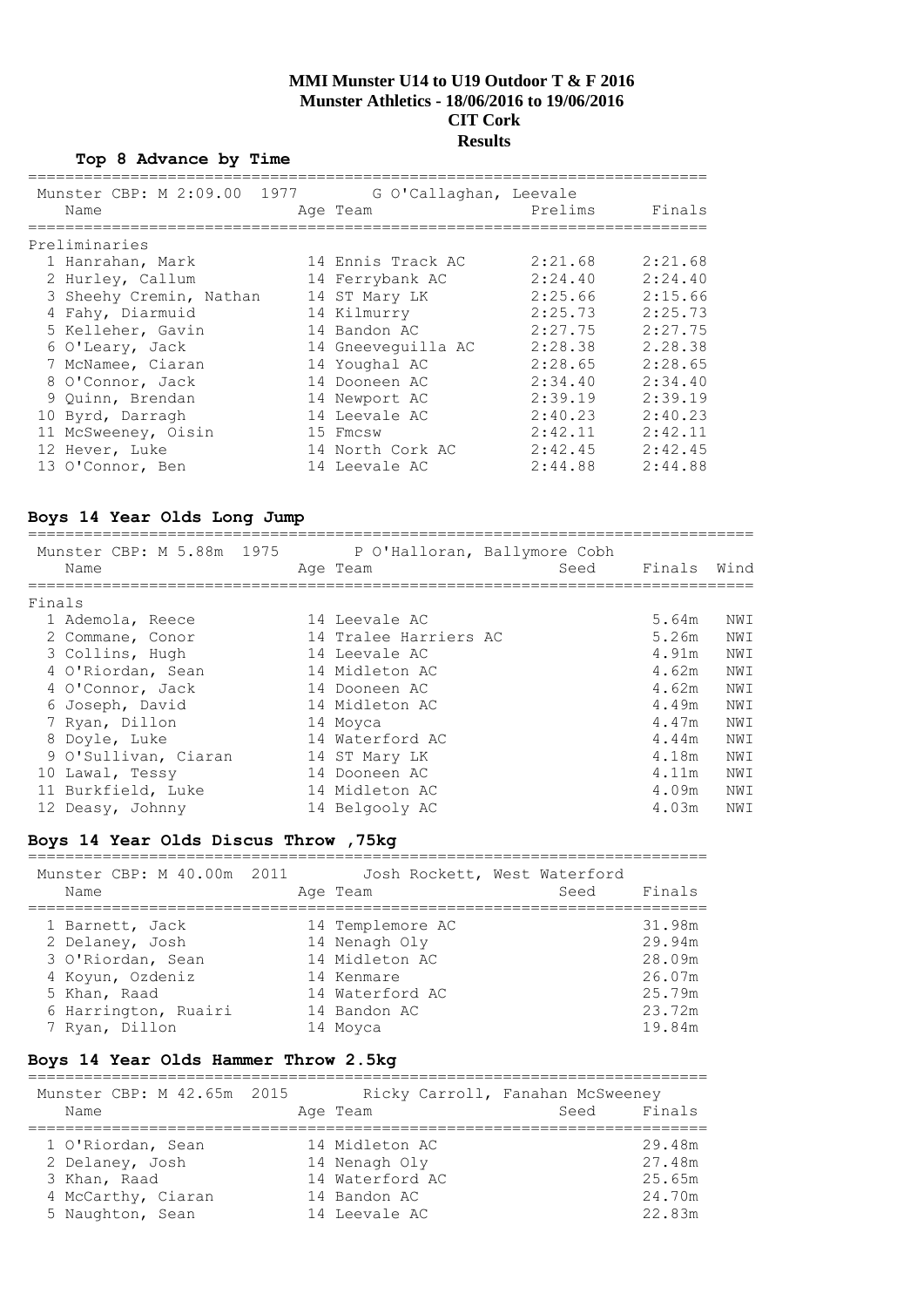## **Boys 14 Year Olds High Jump**

| Name             | Munster CBP: M 1.65m 2009 |  | Age Team      | Sam Healy, Belgooly | Seed | Finals       |
|------------------|---------------------------|--|---------------|---------------------|------|--------------|
| Finals           |                           |  |               |                     |      |              |
| 1 Ademola, Reece |                           |  | 14 Leevale AC |                     |      | $1.66$ m $M$ |

| <u>I AUCHULIA, NEECE </u> | TA PEEVATE WA   | $\perp$ . O OHIT |
|---------------------------|-----------------|------------------|
| 2 Hayes, Evan             | 14 Waterford AC | 1.50m            |
| 3 O'Sullivan, Ciaran      | 14 ST Mary LK   | 1.45m            |
| 4 Deasy, Johnny           | 14 Belgooly AC  | 1.25m            |
|                           |                 |                  |

## **Boys 14 Year Olds Shot Put 2.72kg**

========================================================================= Munster CBP: M 13.70m 2009 Colin Kingston, Bandon

| MUNSLEL CBP; M IS./UM 2009<br>Name | COIIN RINGSCON, Bandon<br>Age Team | Seed | Finals |
|------------------------------------|------------------------------------|------|--------|
| 1 Barnett, Jack                    | 14 Templemore AC                   |      | 13.64m |
| 2 O'Riordan, Sean                  | 14 Midleton AC                     |      | 11.81m |
| 3 Collins, Mark                    | 14 Bandon AC                       |      | 11.53m |
| 4 Koyun, Ozdeniz                   | 14 Kenmare                         |      | 11.02m |
| 5 Whelan, Conall                   | 14 Famv                            |      | 10.85m |
| 6 Delaney, Josh                    | 14 Nenagh Oly                      |      | 10.56m |
| 7 Khan, Raad                       | 14 Waterford AC                    |      | 10.05m |
| 8 Lawal, Tessy                     | 14 Dooneen AC                      |      | 8.65m  |
| 9 McNamara, Brian                  | 14 Kilmurry                        |      | 8.47m  |
| 10 Moynihan, Diarmuid              | 14 West Muskery                    |      | 6.92m  |

## **Boys 14 Year Olds Javelin Throw 400gr**

=========================================================================

| Munster CBP: M 36.86m 1995 | G Walsh, De La Salle  |         |
|----------------------------|-----------------------|---------|
| Name                       | Seed<br>Age Team      | Finals  |
|                            |                       |         |
| 1 Ivory, Joe               | 14 Liscarroll AC      | 38.94mM |
| 2 Hallahan, Max            | 14 Bandon AC          | 33.36m  |
| 3 Barnett, Jack            | 14 Templemore AC      | 29.83m  |
| 4 Ryan, Dillon             | 14 Moycarcey Coolcroo | 26.40m  |
| 5 Harrington, Ruairi       | 14 Bandon AC          | 24.50m  |
| 6 McNamara, Brian          | 14 Kilmurry           | 21.29m  |
| 7 Khan, Raad               | 14 Waterford AC       | 20.98m  |
| 8 Koyun, Ozdeniz           | 14 Kenmare            | 20.69m  |
| 9 Lawal, Tessy             | 14 Dooneen AC         | 8.85m   |

#### **Boys 15 Year Olds 200 Meter Dash**

**8 Advance: Top 3 Each Heat plus Next 2 Best Times** =================================================================================

| Munster CBP: M 23.78 2014<br>Name | Tonny Odubote, Ennis Track<br>Age Team | Seed | Prelims        | Wind H# |  |
|-----------------------------------|----------------------------------------|------|----------------|---------|--|
| Preliminaries                     |                                        |      |                |         |  |
| 1 Oyebanji, Basit                 | 15 Tralee Harriers AC                  |      | $24.090$ 0.5 2 |         |  |
| 2 Griffin, Cillian                | 15 Tralee Harriers AC                  |      | 24.820 0.3 1   |         |  |
| 3 Lawal, Dior                     | 15 Dooneen AC                          |      | 24.300 0.5 2   |         |  |
| 3 Twomey, Robert                  | 15 Leevale AC                          |      | 24.300 0.5 2   |         |  |
| 5 Aherne, Shane                   | 15 Leevale AC                          |      | $25.350$ 0.3 1 |         |  |
| 6 O'Dwyer, Adam                   | 15 Moyca                               |      | 26.090 0.3 1   |         |  |
| 7 O'Connor, Diarmuid              | 15 Bandon AC                           |      | $25.35q$ 0.5 2 |         |  |
| 8 O'Connell, Andrew               | 15 Tralee Harriers AC                  |      | $25.57q$ 0.5 2 |         |  |
| 9 O'Hea, Stephen                  | 15 Bandon AC                           |      | $26.76$ 0.5 2  |         |  |
| 10 Collins, Jordan                | 15 Templemore AC                       |      | 26.79 0.3 1    |         |  |
| 11 Crowley, Liam                  | 15 Bandon AC                           |      | $27.27$ 0.3 1  |         |  |

## **Boys 15 Year Olds 200 Meter Dash**

==============================================================================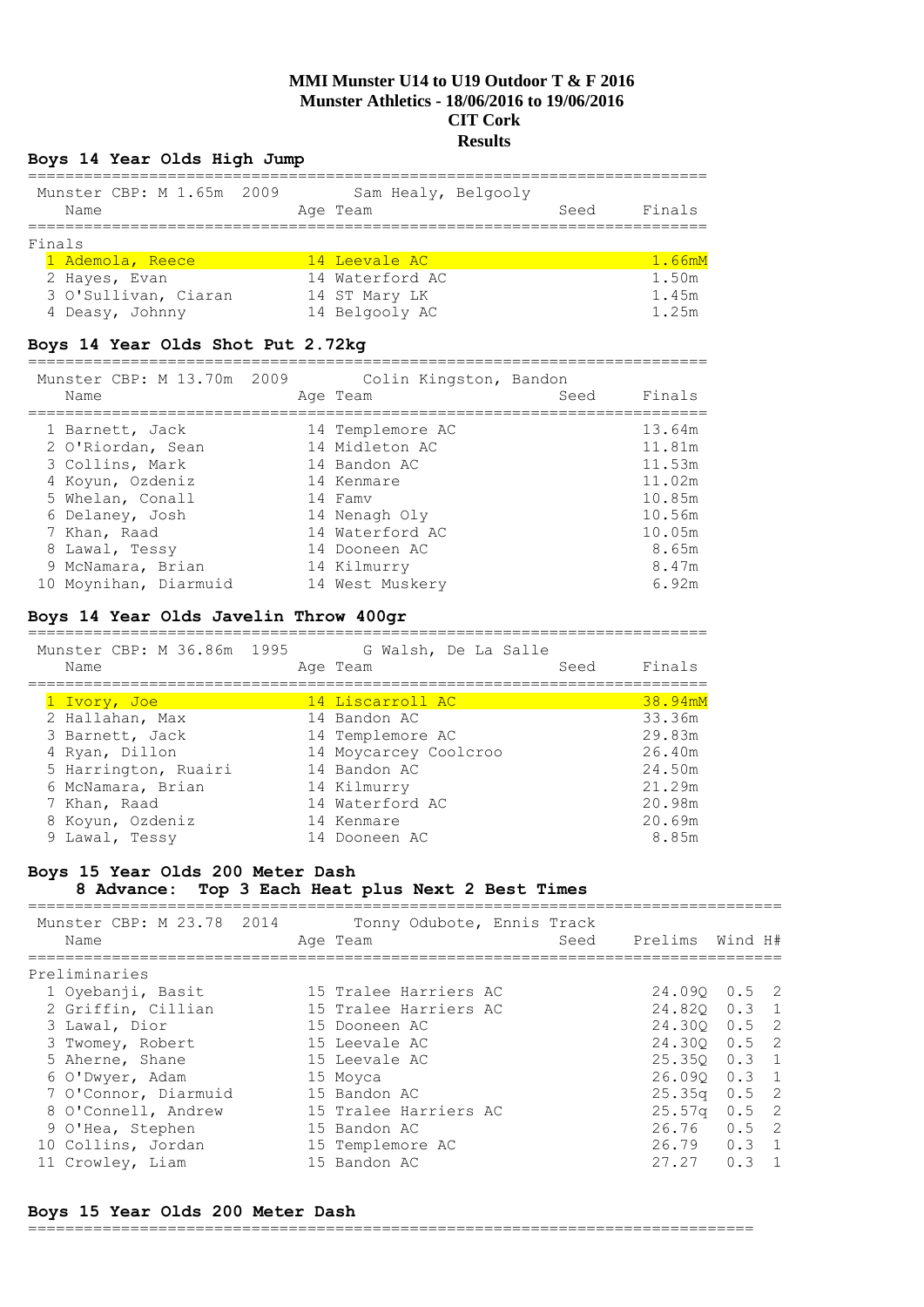# **Results**

| Munster CBP: M 23.78 2014<br>Name | Tonny Odubote, Ennis Track<br>Age Team | Prelims | Finals        | Wind |
|-----------------------------------|----------------------------------------|---------|---------------|------|
| Finals                            |                                        |         |               |      |
| 1 Twomey, Robert                  | 15 Leevale AC                          | 24.30   | $24.60 - 2.0$ |      |
| 2 Oyebanji, Basit                 | 15 Tralee Harriers AC                  | 24.09   | $24.92 - 2.0$ |      |
| 3 Lawal, Dior                     | 15 Dooneen AC                          | 24.30   | $25.08 - 2.0$ |      |
| 4 Griffin, Cillian                | 15 Tralee Harriers AC                  | 24.82   | $25.17 -2.0$  |      |
| 5 Aherne, Shane                   | 15 Leevale AC                          | 25.35   | $26.02 -2.0$  |      |
| 6 O'Connell, Andrew               | 15 Tralee Harriers AC                  | 25.57   | $26.15 -2.0$  |      |
| 7 O'Connor, Diarmuid              | 15 Bandon AC                           | 25.35   | $27.39 - 2.0$ |      |
|                                   |                                        |         |               |      |

## **Boys 15 Year Olds 80 Meter Hurdles 2'9"**

## **8 Advance: Top 3 Each Heat plus Next 2 Best Times**

=================================================================================

| Munster CBP: M 11.47 2013<br>Name | Age Team              | Daniel Ryan, Moycarkey Coolcroo | Seed Prelims Wind H# |               |  |
|-----------------------------------|-----------------------|---------------------------------|----------------------|---------------|--|
| Preliminaries                     |                       |                                 |                      |               |  |
| 1 Sivakumar, Wymin                | 15 Leevale AC         |                                 | $12.270$ $1.5$ 2     |               |  |
| 2 Aherne, Shane                   | 15 Leevale AC         |                                 | 12.750 0.9 1         |               |  |
| 3 Hurley, Daniel                  | 15 Leevale AC         |                                 | 12.610 1.5 2         |               |  |
| 4 McGrath, Jack                   | 15 Leevale AC         |                                 | 13.310 0.9 1         |               |  |
| 5 O'Connor, Diarmuid              | 15 Bandon AC          |                                 | 13.180 1.5 2         |               |  |
| 6 McEvoy, Jack                    | 15 Nenagh Oly         |                                 | 13.510 0.9 1         |               |  |
| 7 Lawal, Dior                     | 15 Dooneen AC         |                                 | $13.26q$ $1.5$ 2     |               |  |
| 8 Scanlon, Cathal                 | 15 Waterford AC       |                                 | 13.66a               | $0.9 \quad 1$ |  |
| 9 Griffin, Cillian                | 15 Tralee Harriers AC |                                 | $13.67$ 0.9 1        |               |  |
| 10 Crowley, Liam                  | 15 Bandon AC          |                                 | $14.29$ 1.5 2        |               |  |

## **Boys 15 Year Olds 80 Meter Hurdles 2'9"**

| Munster CBP: M 11.47<br>2013<br>Name | Age Team        | Daniel Ryan, Moycarkey Coolcroo<br>Prelims | Finals | Wind |
|--------------------------------------|-----------------|--------------------------------------------|--------|------|
| Finals                               |                 |                                            |        |      |
| 1 Sivakumar, Wymin                   | 15 Leevale AC   | 12.27                                      | 11.76  | 2.8  |
| 2 Aherne, Shane                      | 15 Leevale AC   | 12.75                                      | 12.01  | 2.8  |
| 2 Hurley, Daniel                     | 15 Leevale AC   | 12.61                                      | 12.01  | 2.8  |
| 4 McGrath, Jack                      | 15 Leevale AC   | 13.31                                      | 12.88  | 2.8  |
| 5 O'Connor, Diarmuid                 | 15 Bandon AC    | 13.18                                      | 13.10  | 2.8  |
| 6 Scanlon, Cathal                    | 15 Waterford AC | 13.66                                      | 13.40  | 2.8  |
| 7 McEvoy, Jack                       | 15 Nenagh Oly   | 13.51                                      | 13.76  | 2.8  |
| 8 Lawal, Dior                        | 15 Dooneen AC   | 13.26                                      | 13.80  | 2.8  |
|                                      |                 |                                            |        |      |

## **Boys 15 Year Olds 1500 Meter Run**

=========================================================================

| Munster CBP: M 4:14.20 2006 | Shane Quinn, Ferrybank |      |         |
|-----------------------------|------------------------|------|---------|
| Name                        | Age Team               | Seed | Finals  |
|                             |                        |      | 4:29.96 |
| 1 Connolly, Tommie          | 15 Leevale AC          |      |         |
| 2 O'Sullivan, Daire         | 15 CnaF                |      | 4:30.63 |
| 3 Collins, Ted              | 15 Nenagh Oly          |      | 4:38.68 |
| 4 Hartnett, Paul            | 15 Midleton AC         |      | 4:40.41 |
| 5 Harrington, Fionn         | 15 Bandon AC           |      | 4:54.59 |
| 6 Ronan, Peter              | 15 Bandon AC           |      | 4:58.63 |
| 7 Manning, Tadhq Maurice    | 15 West Muskery        |      | 5:08.10 |
| 8 Hurley, Ethan             | 15 Ferrybank AC        |      | 5:10.98 |
| 9 Daly, Donal               | 15 Gneeveguilla AC     |      | 5:30.10 |
| 10 Keane, Ben               | 15 Waterford AC        |      | 5:48.89 |

## **Boys 15 Year Olds 250 Meter Hurdles 2'3"**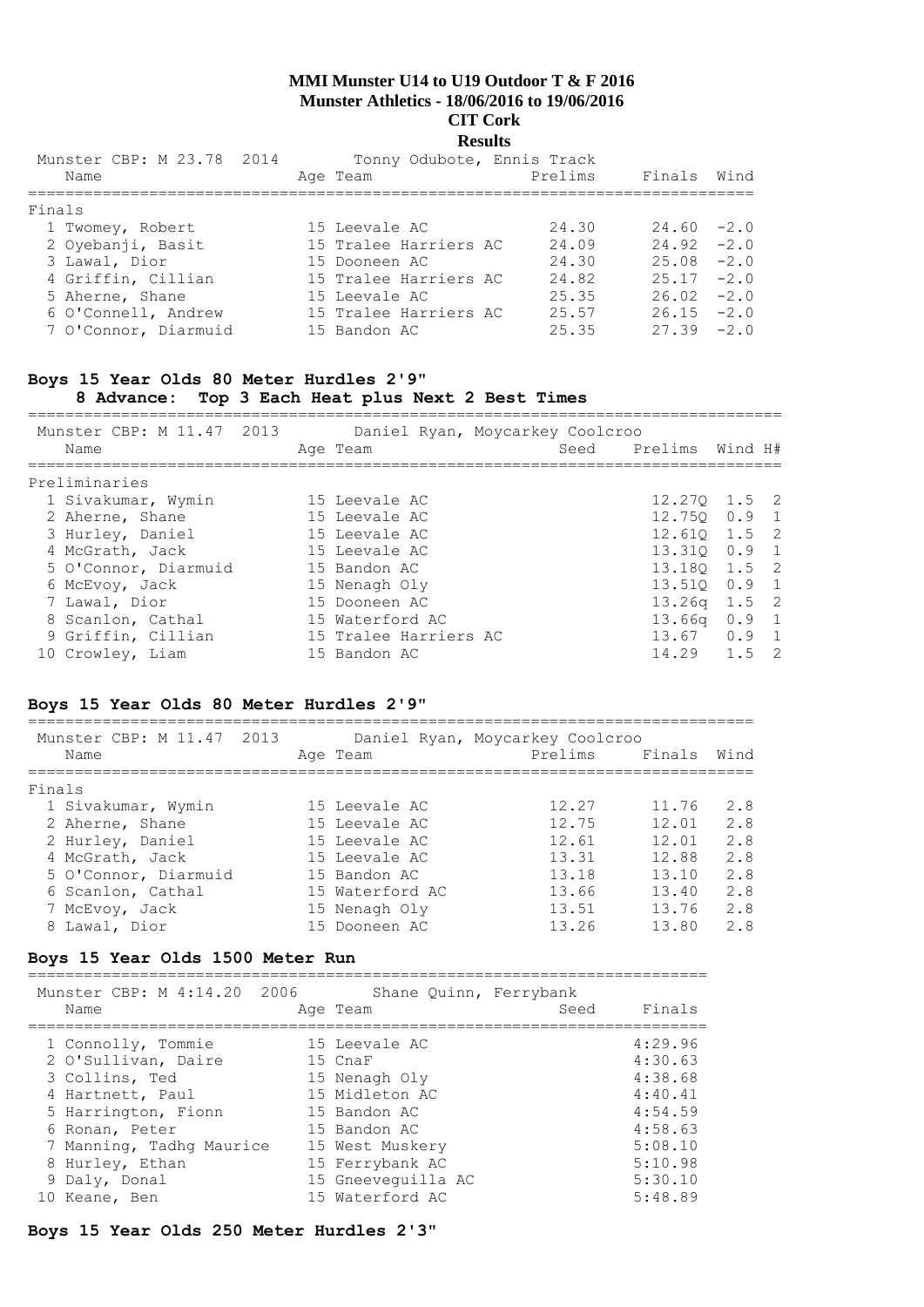#### **Top 8 Advance by Time**

| Munster CBP: M 33.44 2014<br>Name | Tony Odubote, Ennis Track<br>Seed<br>Age Team | Prelims    | H# |
|-----------------------------------|-----------------------------------------------|------------|----|
| Preliminaries                     |                                               |            |    |
| 1 Aherne, Shane                   | 15 Leevale AC                                 | $35.38q$ 1 |    |
| 2 Lawal, Dior                     | 15 Dooneen AC                                 | $36.92q$ 2 |    |
| 3 Sivakumar, Wymin                | 15 Leevale AC                                 | $36.93q$ 2 |    |
| 4 O'Connor, Diarmuid              | 15 Bandon AC                                  | $37.27q$ 2 |    |
| 5 Griffin, Cillian                | 15 Tralee Harriers AC                         | $37.36q$ 1 |    |
| 6 Crowley, Liam                   | 15 Bandon AC                                  | $38.00q$ 1 |    |
| 7 Egan, Josh                      | 15 Nenagh Oly                                 | 38.88a 1   |    |
| 8 McGrath, Jack                   | 15 Leevale AC                                 | $39.51q$ 2 |    |
| 9 Costa Barros, Andre             | 15 Nenagh Oly                                 | 40.86 1    |    |
|                                   |                                               |            |    |

#### **Boys 15 Year Olds 250 Meter Hurdles 2'3"**

| Munster CBP: M 33.44 2014<br>Name | Tony Odubote, Ennis Track<br>Age Team | Prelims | Finals |
|-----------------------------------|---------------------------------------|---------|--------|
| Finals                            |                                       |         |        |
| 1 Aherne, Shane                   | 15 Leevale AC                         | 35.38   | 35.38  |
| 2 Lawal, Dior                     | 15 Dooneen AC                         | 36.92   | 36.92  |
| 3 Sivakumar, Wymin                | 15 Leevale AC                         | 36.93   | 36.93  |
| 4 O'Connor, Diarmuid              | 15 Bandon AC                          | 37.27   | 37.27  |
| 5 Griffin, Cillian                | 15 Tralee Harriers AC                 | 37.36   | 37.36  |
| 6 Crowley, Liam                   | 15 Bandon AC                          | 38.00   | 38.00  |
| 7 Egan, Josh                      | 15 Nenagh Oly                         | 38.88   | 38.88  |
| 8 McGrath, Jack                   | 15 Leevale AC                         | 39.51   | 39.51  |

## **Boys 15 Year Olds 800 Meter Run**

========================================================================= Rrian Markham, Ennis Tra

| Name                 | Age Team              | Seed | Finals  |
|----------------------|-----------------------|------|---------|
|                      |                       |      |         |
| 1 Connolly, Tommie   | 15 Leevale AC         |      | 2:11.53 |
| 2 O'Sullivan, Daire  | 15 CnaF               |      | 2:11.80 |
| 3 Prendeville, Rory  | 15 Emerald AC         |      | 2:14.08 |
| 4 Hartnett, Paul     | 15 Midleton AC        |      | 2:16.38 |
| 5 Collins, Ted       | 15 Nenagh Oly         |      | 2:19.17 |
| 6 Wright, Nathan     | 15 Lios Tuathail AC   |      | 2:19.79 |
| 7 O'Connell, Andrew  | 15 Tralee Harriers AC |      | 2:22.59 |
| 8 Blake, Conor       | 15 St. John's AC      |      | 2:24.04 |
| 9 O'Hea, Stephen     | 15 Bandon AC          |      | 2:26.42 |
| 10 Mary, Matteo      | 15 Waterford AC       |      | 2:29.41 |
| 11 McLaughlin, Dylan | 15 Moyne AC           |      | 2:31.30 |
| 12 Hurley, Ethan     | 15 Ferrybank AC       |      | 2:37.18 |
| 13 O'Connor, Eoghan  | 15 Emerald AC         |      | 2:40.47 |
| 14 Keane, Ben        | 15 Waterford AC       |      | 2:41.81 |
|                      |                       |      |         |

## **Boys 15 Year Olds 100 Meter Dash Top 8 Advance by Time**

#### ================================================================================= ----------------<br>Munster CBP: M 11.70 2015 Conor Morey, Leevale Name Manne Age Team Charles Seed Prelims Wind H# ================================================================================= Preliminaries 1 Twomey, Robert 15 Leevale AC 12.61q -4.3 2 2 Hurley, Daniel 15 Leevale AC 12.64q -3.9 1 3 Oyebanji, Basit 15 Tralee Harriers AC 12.68q -3.9 1 4 Dillon, Robert 15 Midleton AC 12.83q -4.3 2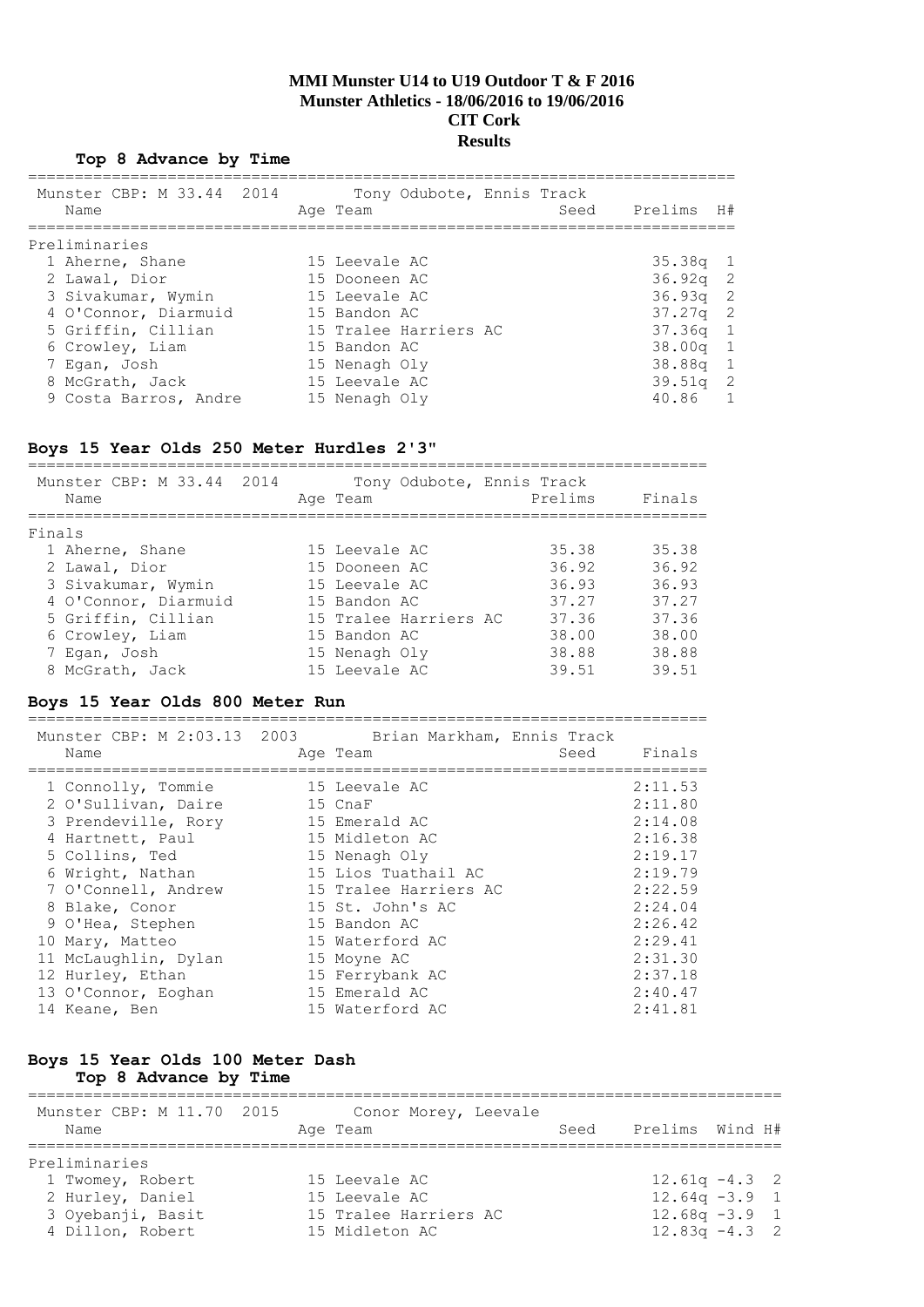| 5 Griffin, Cillian    | 15 Tralee Harriers AC | $13.05q - 4.3$ 2 |  |
|-----------------------|-----------------------|------------------|--|
| 6 Lawal, Dior         | 15 Dooneen AC         | $13.16q - 3.9$ 1 |  |
| 7 Ohiki, Daniel       | 15 Ennis Track AC     | $13.26q - 3.9$ 1 |  |
| 8 Aherne, Shane       | 15 Leevale AC         | $13.37q - 3.9$ 1 |  |
| 9 Costa Barros, Andre | 15 Nenagh Oly         | $13.54 - 3.9$ 1  |  |
| 10 Collins, Jordan    | 15 Templemore AC      | $13.76 - 4.3$ 2  |  |
| 11 O'Connell, Andrew  | 15 Tralee Harriers AC | $13.77 - 4.3$ 2  |  |
| 12 Dunning, Sam       | 15 St Catherine's AC  | $14.67 - 4.3$ 2  |  |
|                       |                       |                  |  |

#### **Boys 15 Year Olds 100 Meter Dash**

| Munster CBP: M 11.70 2015<br>Name | Conor Morey, Leevale<br>Age Team | Prelims | Finals        | Wind   |
|-----------------------------------|----------------------------------|---------|---------------|--------|
| Finals                            |                                  |         |               |        |
| 1 Twomey, Robert                  | 15 Leevale AC                    | 12.61   | $12.43 - 3.2$ |        |
| 2 Dillon, Robert                  | 15 Midleton AC                   | 12.83   | $12.62 - 3.2$ |        |
| 3 Hurley, Daniel                  | 15 Leevale AC                    | 12.64   | $12.71 - 3.2$ |        |
| 4 Oyebanji, Basit                 | 15 Tralee Harriers AC            | 12.68   | $12.88 - 3.2$ |        |
| 5 Aherne, Shane                   | 15 Leevale AC                    | 13.37   | $12.95 - 3.2$ |        |
| 6 Lawal, Dior                     | 15 Dooneen AC                    | 13.16   | 13.04         | $-3.2$ |
| 7 Griffin, Cillian                | 15 Tralee Harriers AC            | 13.05   | $13.23 - 3.2$ |        |

#### **Boys 15 Year Olds High Jump**

========================================================================= Munster CBP: M 1.76m 1972 Barry Walsh, Dooneen Name Age Team Seed Finals ========================================================================= Finals 1 Blake, Conor 15 St. John's AC 1.65m 2 Greene, Daniel 15 St. John's AC 1.55m 3 O'Connor, Diarmuid 15 Bandon AC J1.55m 4 Chambers, Tristan 15 Bandon AC 31.55m 5 Scanlon, Cathal 15 Waterford AC 1.50m 6 Blair, Garvin 15 Waterford AC J1.50m

#### **Boys 15 Year Olds Pole Vault**

| Munster CBP: M 3.40m 2011 | Seamie Fennell, West Waterford | Finals |
|---------------------------|--------------------------------|--------|
| Name                      | Age Team                       | Seed   |
| 1 O'Dwyer, Adam           | 15 Moycarcey Coolcroo          | 3.00m  |
| 2 MacCraith, Ryan         | 15 West Waterford              | 2.40m  |
| 3 Greene, Daniel          | 15 St. John's AC               | 2.00m  |

#### **Boys 15 Year Olds Discus Throw 1kg**

========================================================================= Munster CBP: M 48.62m 1979 F O'Brien, Dungarvan

|                    | MUNSTEL CDP; M 40.02M 1979 FULLEN, DUNGALVAN |      |        |  |  |  |
|--------------------|----------------------------------------------|------|--------|--|--|--|
| Name               | Age Team                                     | Seed | Finals |  |  |  |
| 1 Cawley, Shane    | 15 Waterford AC                              |      | 28.28m |  |  |  |
| 2 Carroll, Ricky   | 15 Fanahan mMcSweeney                        |      | 27.62m |  |  |  |
| 3 Randles, Gary    | 15 Kenmare                                   |      | 27.08m |  |  |  |
| 4 Greene, Nicholas | 15 Bandon AC                                 |      | 26.68m |  |  |  |
| 5 Chambers, Dylan  | 15 Bandon AC                                 |      | 25.87m |  |  |  |
| 6 Scanlon, Cathal  | 15 Waterford AC                              |      | 24.30m |  |  |  |
| 7 Flavin, Tomás    | 15 West Waterford                            |      | 22.54m |  |  |  |
| 8 McEvoy, Jack     | 15 Nenagh Oly                                |      | 20.36m |  |  |  |
|                    |                                              |      |        |  |  |  |

#### **Boys 15 Year Olds Javelin Throw 500gr**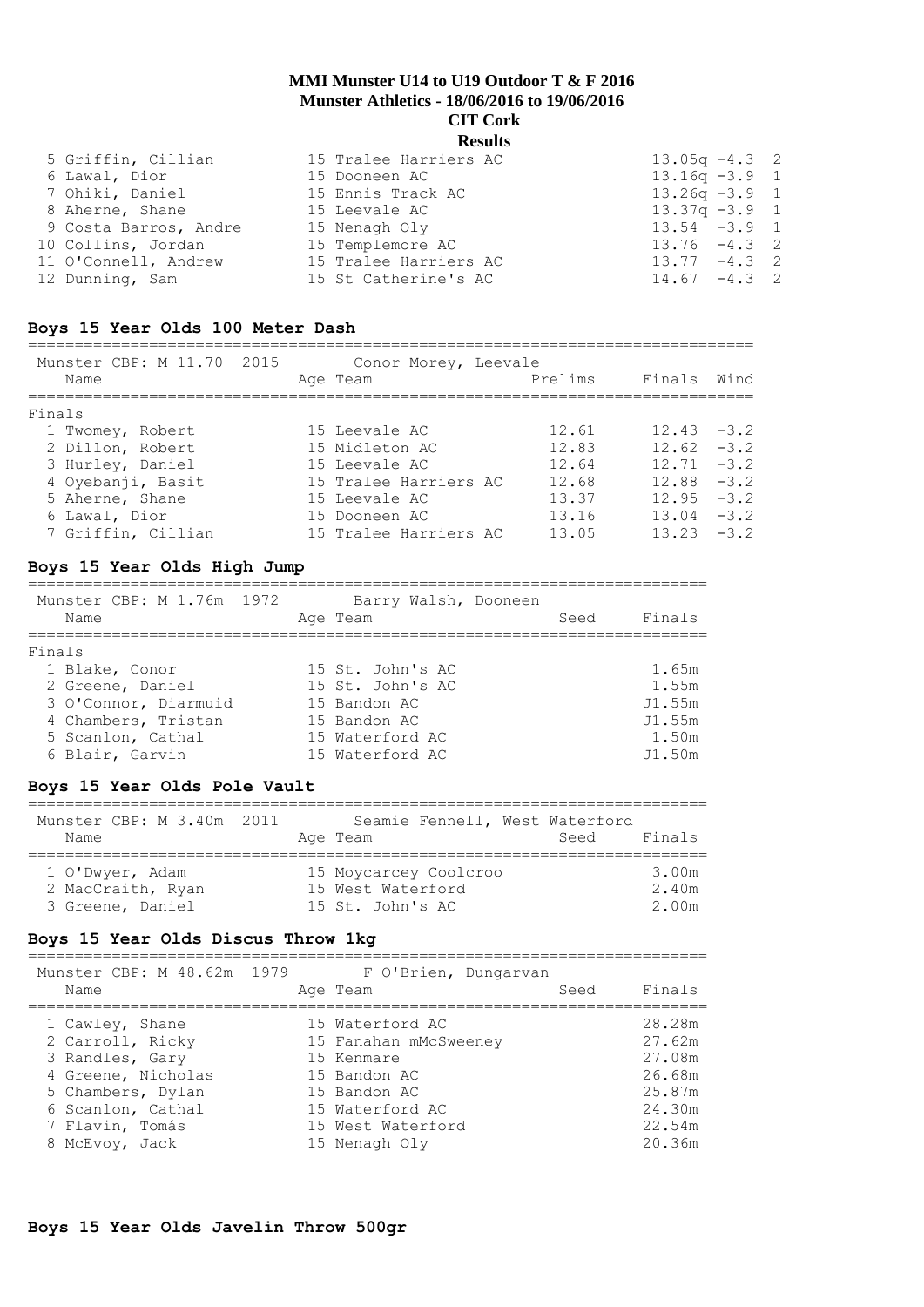## **Results**

| Munster CBP: M 46.50m 2007<br>Name | Jaco Oosthuysen, Clonmel<br>Age Team | Seed | Finals |
|------------------------------------|--------------------------------------|------|--------|
| 1 Scanlon, Cathal                  | 15 Waterford AC                      |      | 36.56m |
| 2 McEvoy, Jack                     | 15 Nenagh Oly                        |      | 32.56m |
| 3 Frawley, Sean                    | 15 North Cork AC                     |      | 31.45m |
| 4 Harrington, Fionn                | 15 Bandon AC                         |      | 30.47m |
| 5 Kirkby, James                    | 15 Bandon AC                         |      | 27.80m |
| 6 Chambers, Dylan                  | 15 Bandon AC                         |      | 27.44m |
| 7 Randles, Gary                    | 15 Kenmare                           |      | 23.87m |

# **Boys 15 Year Olds Long Jump**

|        | Munster CBP: M 6.10m 1996<br>Name | Padraig Kiely, Kilmallock<br>Age Team | Seed | Finals | Wind |
|--------|-----------------------------------|---------------------------------------|------|--------|------|
| Finals |                                   |                                       |      |        |      |
|        | 1 Sivakumar, Wymin                | 15 Leevale AC                         |      | 5.54m  | NWI  |
|        | 2 Hurley, Daniel                  | 15 Leevale AC                         |      | 5.48m  | NWI  |
|        | 3 Oyebanji, Basit                 | 15 Tralee Harriers AC                 |      | 5.46m  | NWI  |
|        | 4 Griffin, Cillian                | 15 Tralee Harriers AC                 |      | 5.35m  | NWI  |
|        | 5 O'Connor, Diarmuid              | 15 Bandon AC                          |      | 5.32m  | NWI  |
|        | 6 Chambers, Tristan               | 15 Bandon AC                          |      | 5.22m  | NWI  |
|        | 7 Costa Barros, Andre             | 15 Nenagh Oly                         |      | 4.36m  | NWI  |
|        | 8 Dunning, Sam                    | 15 St Catherine's AC                  |      | 4.13m  | NWI  |
|        | 9 Crowley, Liam                   | 15 Bandon AC                          |      | 4.09m  | NWI  |
|        | 10 McEvoy, Jack                   | 15 Nenagh Oly                         |      | 3.68m  | NWI  |

## **Boys 15 Year Olds Triple Jump**

| Munster CBP: M 12.75m 1974<br>Name | Age Team         | G McLoughlin, Ballymore Cobh<br>Seed | Finals | Wind |
|------------------------------------|------------------|--------------------------------------|--------|------|
| 1 Sivakumar, Wymin                 | 15 Leevale AC    |                                      | 11.81m | NWI  |
| 2 Chambers, Tristan                | 15 Bandon AC     |                                      | 10.70m | NWI  |
| 3 Egan, Josh                       | 15 Nenagh Oly    |                                      | 10.63m | NWI  |
| 4 Chambers, Dylan                  | 15 Bandon AC     |                                      | 9.87m  | NWI  |
| 5 Blake, Conor                     | 15 St. John's AC |                                      | 9.02m  | NWI  |
| 6 McLaughlin, Dylan                | 15 Moyne AC      |                                      | 8.78m  | NWI  |

## **Boys 15 Year Olds Shot Put 3kg**

| Munster CBP: M 15.76m 2015 | Darragh Miniter, St Marys Clare | Finals |
|----------------------------|---------------------------------|--------|
| Name                       | Age Team                        | Seed   |
| 1 Cawley, Shane            | 15 Waterford AC                 | 12.26m |
| 2 Carroll, Ricky           | 15 Fmcsw                        | 11.89m |
| 3 Randles, Gary            | 15 Kenmare                      | 11.78m |
| 4 Oyebanji, Basit          | 15 Tralee Harriers AC           | 11.47m |
| 5 Frawley, Sean            | 15 North Cork AC                | 11.00m |
| 6 O'Connor, Diarmuid       | 15 Bandon AC                    | 10.95m |
| 7 Griffin, Cillian         | 15 Tralee Harriers AC           | 10.60m |
| 8 Flavin, Tomás            | 15 West Waterford               | 9.61m  |
| 9 Lawal, Dior              | 15 Dooneen AC                   | 9.08m  |
| 10 McEvoy, Jack            | 15 Nenagh Oly                   | 8.84m  |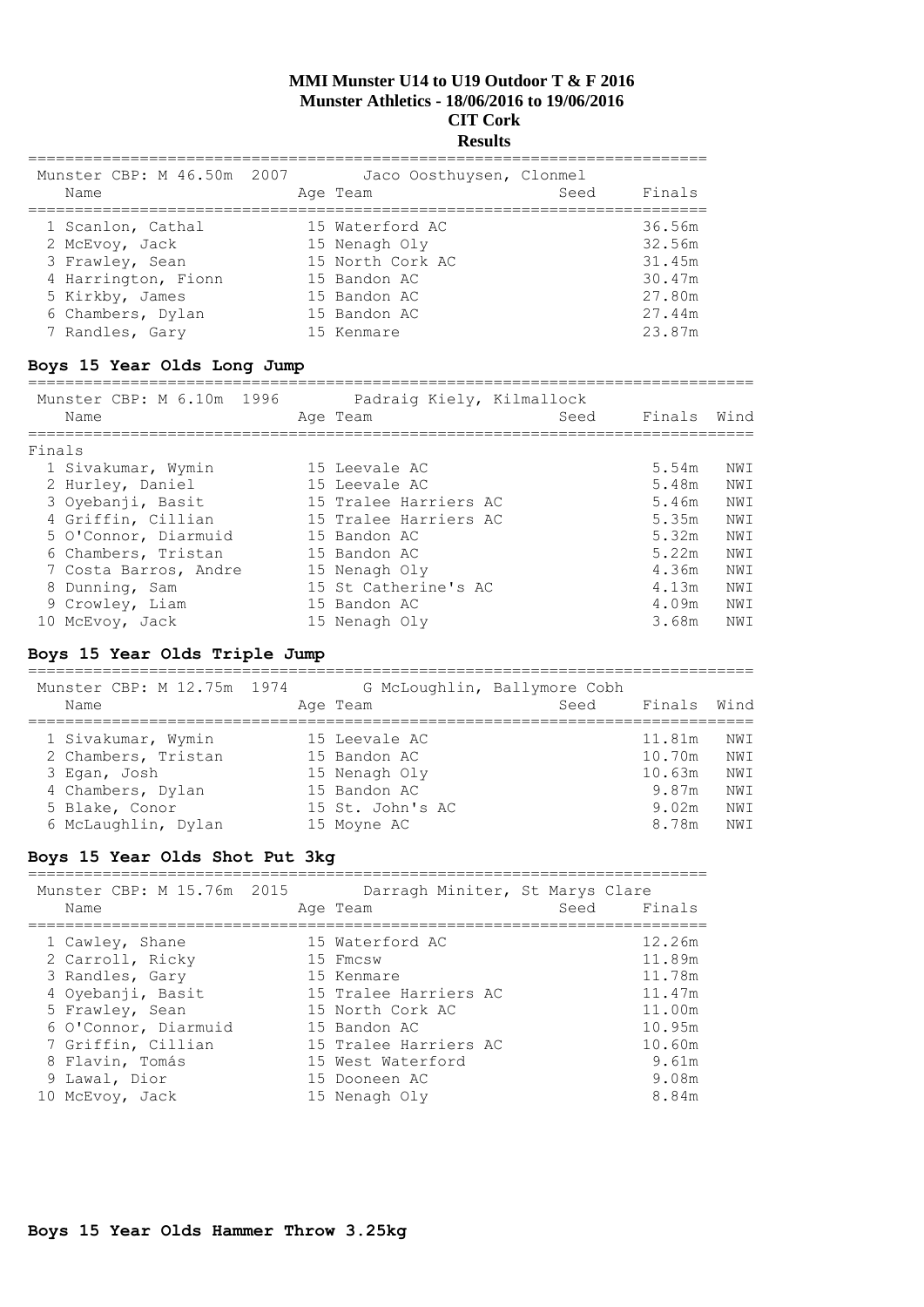## **Results**

| Munster CBP: M 65.13m 2011 | Adam King, Iveragh   |                |
|----------------------------|----------------------|----------------|
| Name                       | Age Team             | Finals<br>Seed |
| 1 Carroll, Ricky           | 15 Fanahan McSweeney | 37.34m         |
| 2 Randles, Gary            | 15 Kenmare           | 33.37m         |
| 3 Kirkby, James            | 15 Bandon AC         | 32.72m         |
| 4 Cawley, Shane            | 15 Waterford AC      | 29.73m         |

# **Boys 16 Year Olds 200 Meter Dash**

# **8 Advance: Top 3 Each Heat plus Next 2 Best Times**

| Munster CBP: M 22.87 2015<br>Name | Tony Odubote, Ennis Track<br>Seed<br>Age Team | Prelims | Wind H#                    |
|-----------------------------------|-----------------------------------------------|---------|----------------------------|
| Preliminaries                     |                                               |         |                            |
| 1 Morey, Conor                    | 16 Leevale AC                                 |         | 23.230 0.6 1               |
| 2 Lynch, Brian                    | 16 Old Abbey AC                               | 23.790  | 2.0 2                      |
| 3 Miniter, Darragh                | 16 St. Mary's Clare AC                        |         | 23.880 0.6 1               |
| 4 O'Leary, Ryan                   | 16 Leevale AC                                 | 24.210  | 2.0 2                      |
| 5 Kehinde, Gabriel                | 16 Ennis Track AC                             |         | 24.360 0.6 1               |
| 6 Colas, Brayan                   | 16 Waterford AC                               |         | $25.900 \quad 2.0 \quad 2$ |
| 7 Hayes, Conor                    | 16 Templemore AC                              | 24.37q  | $0.6 \quad 1$              |
| 8 Hickey, Jack                    | 16 Moyne AC                                   | 24.81q  | $0.6-1$                    |
| 9 Burke, Sean                     | 16 Moyne AC                                   |         | $27.97$ $2.0$ 2            |
| 10 Quilter, Sean                  | 16 Tralee Harriers AC                         | 28.91   | 2.0<br>$\overline{2}$      |

## **Boys 16 Year Olds 200 Meter Dash**

| Munster CBP: M 22.87 2015<br>Name | Tony Odubote, Ennis Track<br>Age Team | Prelims | Finals        | Wind |
|-----------------------------------|---------------------------------------|---------|---------------|------|
| Finals                            |                                       |         |               |      |
| 1 Morey, Conor                    | 16 Leevale AC                         | 23.23   | $23.43 - 1.4$ |      |
| 2 Lynch, Brian                    | 16 Old Abbey AC                       | 23.79   | $24.03 - 1.4$ |      |
| 3 Miniter, Darragh                | 16 St. Mary's Clare AC                | 23.88   | $24.22 - 1.4$ |      |
| 4 O'Leary, Ryan                   | 16 Leevale AC                         | 24.21   | $24.46 - 1.4$ |      |
| 5 Hayes, Conor                    | 16 Templemore AC                      | 24.37   | $24.73 - 1.4$ |      |
| 6 Kehinde, Gabriel                | 16 Ennis Track AC                     | 24.36   | $24.85 - 1.4$ |      |
| 7 Hickey, Jack                    | 16 Moyne AC                           | 24.81   | $26.76 - 1.4$ |      |
| 8 Colas, Brayan                   | 16 Waterford AC                       | 25.90   | $29.00 - 1.4$ |      |
|                                   |                                       |         |               |      |

## **Boys 16 Year Olds 3000 Meter Race Walk**

| Munster CBP: M 14:03.40 1950 |          | Frank Lynch, Cappaquinn Bm |      |          |
|------------------------------|----------|----------------------------|------|----------|
| Name                         | Age Team |                            | Seed | Finals   |
| 1 McDonagh, Liam             |          | 16 Moycarcey Coolcroo      |      | 16:35.13 |

## **Boys 16 Year Olds 100 Meter Hurdles 2'9" Top 8 Advance by Time**

| Name          | Munster CBP: M 13.70 2006 |  | Christopher Murnane, Leevale<br>Age Team | Seed Prelims Wind |  |
|---------------|---------------------------|--|------------------------------------------|-------------------|--|
| Preliminaries |                           |  |                                          |                   |  |
|               | 1 Miniter, Darragh        |  | 16 St. Mary's Clare AC                   | $14.07q - 3.1$    |  |
|               | 2 McEvoy, Joseph          |  | 16 Nenagh Oly                            | $14.10q - 3.1$    |  |
|               | 3 Courtney, Darragh       |  | 16 St. Brendans AC                       | $14.97q - 3.1$    |  |
|               | 4 Lynch, Brian            |  | 16 Old Abbey AC                          | $15.39q - 3.1$    |  |
|               | 5 Emerson, Harry          |  | 16 Tralee Harriers AC                    | $16.27q - 3.1$    |  |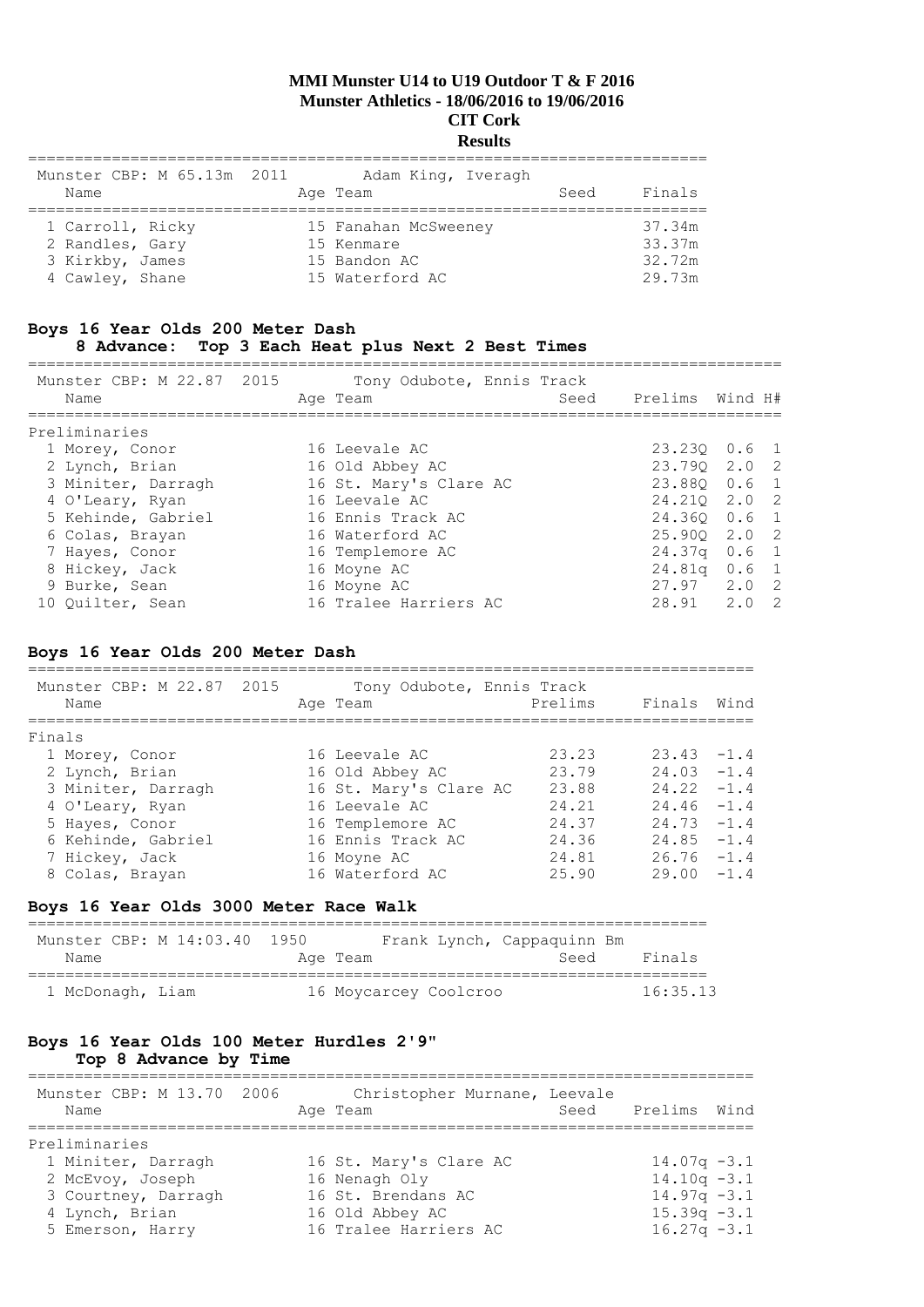| 6 Forde, John             | 16 Leevale AC      | $16.28q - 3.1$ |  |
|---------------------------|--------------------|----------------|--|
| <sup>7</sup> Malik, Aaron | 16 St. Brendans AC | $16.31q - 3.1$ |  |

## **Boys 16 Year Olds 100 Meter Hurdles 2'9"**

| Munster CBP: M 13.70 2006<br>Name | Christopher Murnane, Leevale<br>Age Team | Prelims Finals Wind |               |  |
|-----------------------------------|------------------------------------------|---------------------|---------------|--|
| Finals                            |                                          |                     |               |  |
| 1 Miniter, Darragh                | 16 St. Mary's Clare AC                   | 14.07               | $14.07 - 3.1$ |  |
| 2 McEvoy, Joseph                  | 16 Nenagh Oly                            | 14.10               | $14.10 - 3.1$ |  |
| 3 Courtney, Darragh               | 16 St. Brendans AC                       | 14.97               | $14.97 - 3.1$ |  |
| 4 Lynch, Brian                    | 16 Old Abbey AC                          | 15.39               | $15.39 - 3.1$ |  |
| 5 Emerson, Harry                  | 16 Tralee Harriers AC                    | 16.27               | $16.27 - 3.1$ |  |
| 6 Forde, John                     | 16 Leevale AC                            | 16.28               | $16.28 - 3.1$ |  |
| 7 Malik, Aaron                    | 16 St. Brendans AC                       | 16.31               | $16.31 - 3.1$ |  |

## **Boys 16 Year Olds 3000 Meter Run**

=========================================================================

| Munster CBP: M 9:05.80 1995 | David Healy, Riverside |      |          |
|-----------------------------|------------------------|------|----------|
| Name                        | Age Team               | Seed | Finals   |
| 1 O'Reilly, Christopher     | 16 Togher AC           |      | 9:25.37  |
| 2 Bagge, Jake               | 16 Ferrybank AC        |      | 9:45.51  |
| 3 McCarthy, Jake            | 16 Youghal AC          |      | 9:47.41  |
| 4 Power, Adam               | 16 Ferrybank AC        |      | 10:07.08 |
| 5 O'Brien, Frank            | 16 Midleton AC         |      | 10:33.60 |
| 6 Daly, Joseph              | 16 CnaF                |      | 10:46.44 |
| 7 Cave, Scott               | 16 Ennis Track AC      |      | 10:50.54 |
| 8 Slattery, Daniel          | 16 Clonmel AC          |      | 11:04.68 |

#### **Boys 16 Year Olds 1500 Meter Run**

=========================================================================

| Munster CBP: M 4:06.30 1984 |                       | Bill Mullaney, Thurles Crokes |
|-----------------------------|-----------------------|-------------------------------|
| Name                        | Age Team              | Finals<br>Seed                |
| 1 Deasy, Ben                | 16 Ennis Track AC     | 4:21.41                       |
| 2 O'Shea, Jack              | 16 Midleton AC        | 4:21.57                       |
| 3 Brennan, Luke             | 16 Waterford AC       | 4:28.11                       |
| 4 Byrne, Louis              | 16 Tralee Harriers AC | 5:33.68                       |

## **Boys 16 Year Olds 800 Meter Run**

| Munster CBP: M 1:59.20 1984<br>Name                                                                                                             | Bill Mullaney, Thurles Crokes<br>Age Team                                                                                                               | Seed Finals |                                                                                      |
|-------------------------------------------------------------------------------------------------------------------------------------------------|---------------------------------------------------------------------------------------------------------------------------------------------------------|-------------|--------------------------------------------------------------------------------------|
| 1 Bagge, Jake<br>2 Brennan, Luke<br>3 Deasy, Ben<br>4 O'Shea, Jack<br>5 Hickey, Jack<br>6 Collins, Andrew<br>7 Cronin, Francis<br>8 Cave, Scott | 16 Ferrybank AC<br>16 Waterford AC<br>16 Ennis Track AC<br>16 Midleton AC<br>16 Moyne AC<br>16 Skibbereen AC<br>16 Gneeveguilla AC<br>16 Ennis Track AC |             | 2:07.22<br>2:07.42<br>2:07.93<br>2:10.94<br>2:17.40<br>2:17.54<br>2:17.75<br>2:30.46 |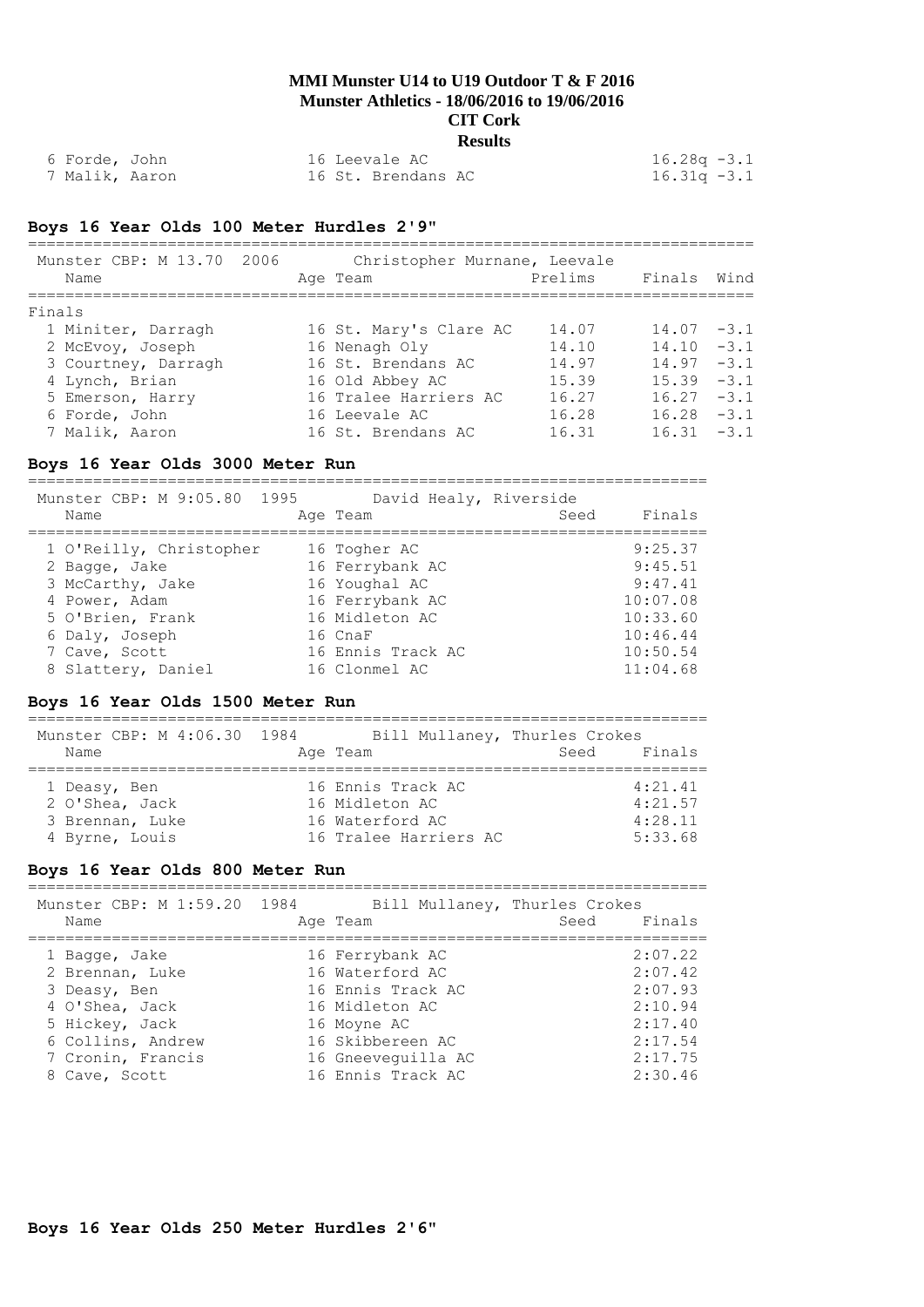#### **Top 8 Advance by Time**

| Name           | Munster CBP: M 32.97 2015 |  | Age Team           | David Ryan, Moycarkey Coolcroo | Seed | Prelims            |
|----------------|---------------------------|--|--------------------|--------------------------------|------|--------------------|
| Preliminaries  |                           |  |                    |                                |      |                    |
| 1 Lynch, Brian |                           |  | 16 Old Abbey AC    |                                |      | 34.08a             |
|                | 2 Courtney, Darragh       |  | 16 St. Brendans AC |                                |      | 34.52 <sub>q</sub> |
| 3 Malik, Aaron |                           |  | 16 St. Brendans AC |                                |      | 36.46q             |
| 4 Forde, John  |                           |  | 16 Leevale AC      |                                |      | 37.93q             |
|                | 5 Alamu, Emmanuel         |  | 16 Midleton AC     |                                |      | 41.80q             |

#### **Boys 16 Year Olds 250 Meter Hurdles 2'6"**

| Munster CBP: M 32.97 2015 |  | David Ryan, Moycarkey Coolcroo |         |        |
|---------------------------|--|--------------------------------|---------|--------|
| Name                      |  | Age Team                       | Prelims | Finals |
|                           |  |                                |         |        |
| Finals                    |  |                                |         |        |
| 1 Lynch, Brian            |  | 16 Old Abbey AC                | 34.08   | 34.08  |
| 2 Courtney, Darragh       |  | 16 St. Brendans AC             | 34.52   | 34.52  |
| 3 Malik, Aaron            |  | 16 St. Brendans AC             | 36.46   | 36.46  |
| 4 Forde, John             |  | 16 Leevale AC                  | 37.93   | 37.93  |
| 5 Alamu, Emmanuel         |  | 16 Midleton AC                 | 41.80   | 41.80  |

#### **Boys 16 Year Olds 100 Meter Dash Top 8 Advance by Time**

#### ================================================================================= Munster CBP: M 11.15 2015 Tony Odubote, Ennis Track Name Age Team Seed Prelims Wind H# ================================================================================= Preliminaries 1 Morey, Conor 16 Leevale AC 11.92q -2.4 2 2 O'Shaughnessy, Paul 16 Dooneen AC 11.95q -2.4 2 3 Miniter, Darragh 16 St. Mary's Clare AC 12.32q -0.5 1 4 O'Leary, Ryan 16 Leevale AC 12.35q -2.4 2 5 Doyle, Colin 16 Leevale AC 12.42q -0.5 1 6 Kehinde, Gabriel 16 Ennis Track AC 12.49q -2.4 2 7 Omojoefodun, Smith 16 Dooneen AC 12.50q -2.4 2 8 Emerson, Harry 16 Tralee Harriers AC 13.03q -0.5 1 9 Sheehan, Ben 16 Lios Tuathail AC 13.11 -2.4 2 10 Forde, John 16 Leevale AC 13.32 -0.5 1 11 Spura, Wojtek 16 Tramore AC 13.53 -0.5 1 12 Alamu, Emmanuel 16 Midleton AC 14.15 -2.4 2 13 Colas, Brayan 16 Waterford AC 14.49 -0.5 1 -- Tony, Michael 16 Lios Tuathail AC 10 DNF -0.5 1

#### **Boys 16 Year Olds Long Jump**

|                                                                                                                                                                                                                   |                           |                                                                                                                                                                                                                |                                         | Wind   |
|-------------------------------------------------------------------------------------------------------------------------------------------------------------------------------------------------------------------|---------------------------|----------------------------------------------------------------------------------------------------------------------------------------------------------------------------------------------------------------|-----------------------------------------|--------|
|                                                                                                                                                                                                                   |                           |                                                                                                                                                                                                                |                                         |        |
|                                                                                                                                                                                                                   |                           |                                                                                                                                                                                                                |                                         |        |
|                                                                                                                                                                                                                   |                           |                                                                                                                                                                                                                | 6.26m                                   | NWI    |
|                                                                                                                                                                                                                   |                           |                                                                                                                                                                                                                | 6.19m                                   | NWI    |
|                                                                                                                                                                                                                   |                           |                                                                                                                                                                                                                | 6.16m                                   | NWI    |
|                                                                                                                                                                                                                   |                           |                                                                                                                                                                                                                | 6.08m                                   | NWI    |
|                                                                                                                                                                                                                   |                           |                                                                                                                                                                                                                | 5.88m                                   | NWI    |
|                                                                                                                                                                                                                   |                           |                                                                                                                                                                                                                | 5.51m                                   | NWI    |
|                                                                                                                                                                                                                   |                           |                                                                                                                                                                                                                | 5.31m                                   | NWI    |
|                                                                                                                                                                                                                   |                           |                                                                                                                                                                                                                | 5.25m                                   | NWI    |
|                                                                                                                                                                                                                   |                           |                                                                                                                                                                                                                | 4.87m                                   | NWI    |
|                                                                                                                                                                                                                   |                           |                                                                                                                                                                                                                | 4.33m                                   | NWI    |
| Name<br>Finals<br>1 Lynch, Brian<br>2 McEvoy, Joseph<br>3 Miniter, Darragh<br>4 Carolan, Sean<br>5 Costello, Jake<br>6 Ryan, Jack<br>7 Emerson, Harry<br>8 Ouilter, Sean<br>9 Spura, Wojtek<br>10 Alamu, Emmanuel | Munster CBP: M 6.82m 2014 | Age Team<br>16 Old Abbey AC<br>16 Nenagh Oly<br>16 St. Mary's Clare AC<br>16 Nenagh Oly<br>16 Carrick on Suir<br>16 Moyca<br>16 Tralee Harriers AC<br>16 Tralee Harriers AC<br>16 Tramore AC<br>16 Midleton AC | Daniel Ryan, Moycarkey Coolcroo<br>Seed | Finals |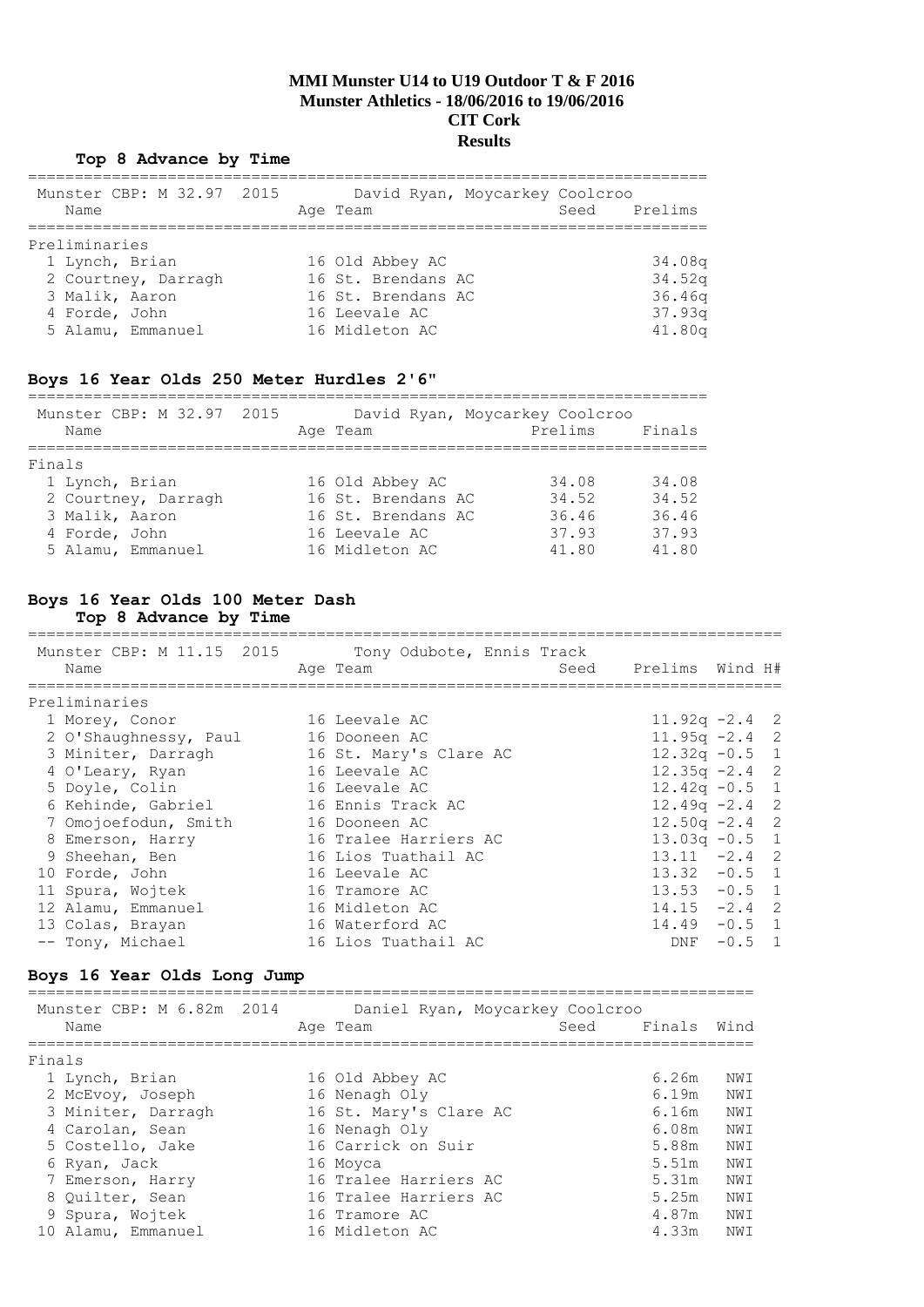## **Boys 16 Year Olds Pole Vault**

| Munster CBP: M 3.80m 2007 | Thomas Houlihan, West Waterford | Finals |
|---------------------------|---------------------------------|--------|
| Name                      | Age Team                        | Seed   |
| 1 Fitzgerald, Patrick     | 16 West Waterford               | 2.80m  |
| 2 O'Neill, Sam            | 16 West Waterford               | 2.60m  |

#### **Boys 16 Year Olds Discus Throw 1kg**

=========================================================================

|                      | Munster CBP: M 63.98m 1980 F O'Brien, Dungarvan |        |
|----------------------|-------------------------------------------------|--------|
| Name                 | Seed<br>Age Team                                | Finals |
| 1 Miniter, Darragh   | 16 St. Mary's Clare AC                          | 42.87m |
| 2 McEvoy, Joseph     | 16 Nenagh Oly                                   | 38.80m |
| 3 Lynch, Brian       | 16 Old Abbey AC                                 | 36.56m |
| 4 Malik, Aaron       | 16 St. Brendans AC                              | 33.40m |
| 5 Carolan, Sean      | 16 Nenagh Oly                                   | 33.27m |
| 6 Power, Luke        | 16 West Waterford                               | 32.92m |
| 7 Drohan, Cillian    | 16 Waterford AC                                 | 32.77m |
| 8 Tobinallen, Johnny | 16 Fmcsw                                        | 31.65m |
| 9 Farrell, Cormac    | 16 Waterford AC                                 | 31.19m |
| 10 Warren, Sam       | 16 West Waterford                               | 28.00m |
| 11 Casey, Brian      | 16 Fmcsw                                        | 27.88m |
| 12 Burke, Sean       | 16 Moyne AC                                     | 26.84m |
| 13 Joyce, Kevin      | 16 West Waterford                               | 25.38m |
| 14 O'Carroll, Luke   | 16 Tralee Harriers AC                           | 23.02m |
| 15 Alamu, Emmanuel   | 16 Midleton AC                                  | 21.24m |
| 16 Courtney, Darragh | 16 St. Brendans AC                              | 20.01m |
| 17 Kavanagh, Danny   | 16 Midleton AC                                  | 16.00m |
| -- Naughton, Brian   | 16 Nenagh Oly                                   | FOUL   |

## **Boys 16 Year Olds Hammer Throw 4kg**

| Munster CBP: M 69.56m 2012<br>Name   | Adam King, Iveragh<br>Age Team | Seed | Finals           |
|--------------------------------------|--------------------------------|------|------------------|
| 1 Naughton, Brian<br>2 Carolan, Sean | 16 Nenagh Oly<br>16 Nenagh Oly |      | 48.33m<br>45.54m |
| 3 Casey, Brian                       | 16 Fmcsw                       |      | 37.04m           |
| 4 Farrell, Cormac                    | 16 Waterford AC                |      | 33.70m           |
| 5 Coomey, Christopher                | 16 Bandon AC                   |      | 31.94m           |
| 6 O'Carroll, Luke                    | 16 Tralee Harriers AC          |      | 27.36m           |

## **Boys 16 Year Olds High Jump**

| Munster CBP: M 1.90m 1990<br>Name                                                                      | L English, Tramore<br>Age Team                                                         | Finals<br>Seed                            |
|--------------------------------------------------------------------------------------------------------|----------------------------------------------------------------------------------------|-------------------------------------------|
| Finals<br>1 Courtney, Darragh<br>2 McEvoy, Joseph<br>3 Forde, John<br>4 Hand, Michael<br>5 Burke, Sean | 16 St. Brendans AC<br>16 Nenagh Oly<br>16 Leevale AC<br>16 Old Abbey AC<br>16 Moyne AC | 1.85m<br>1.80m<br>1.75m<br>1.60m<br>1.45m |

## **Boys 16 Year Olds Triple Jump**

==============================================================================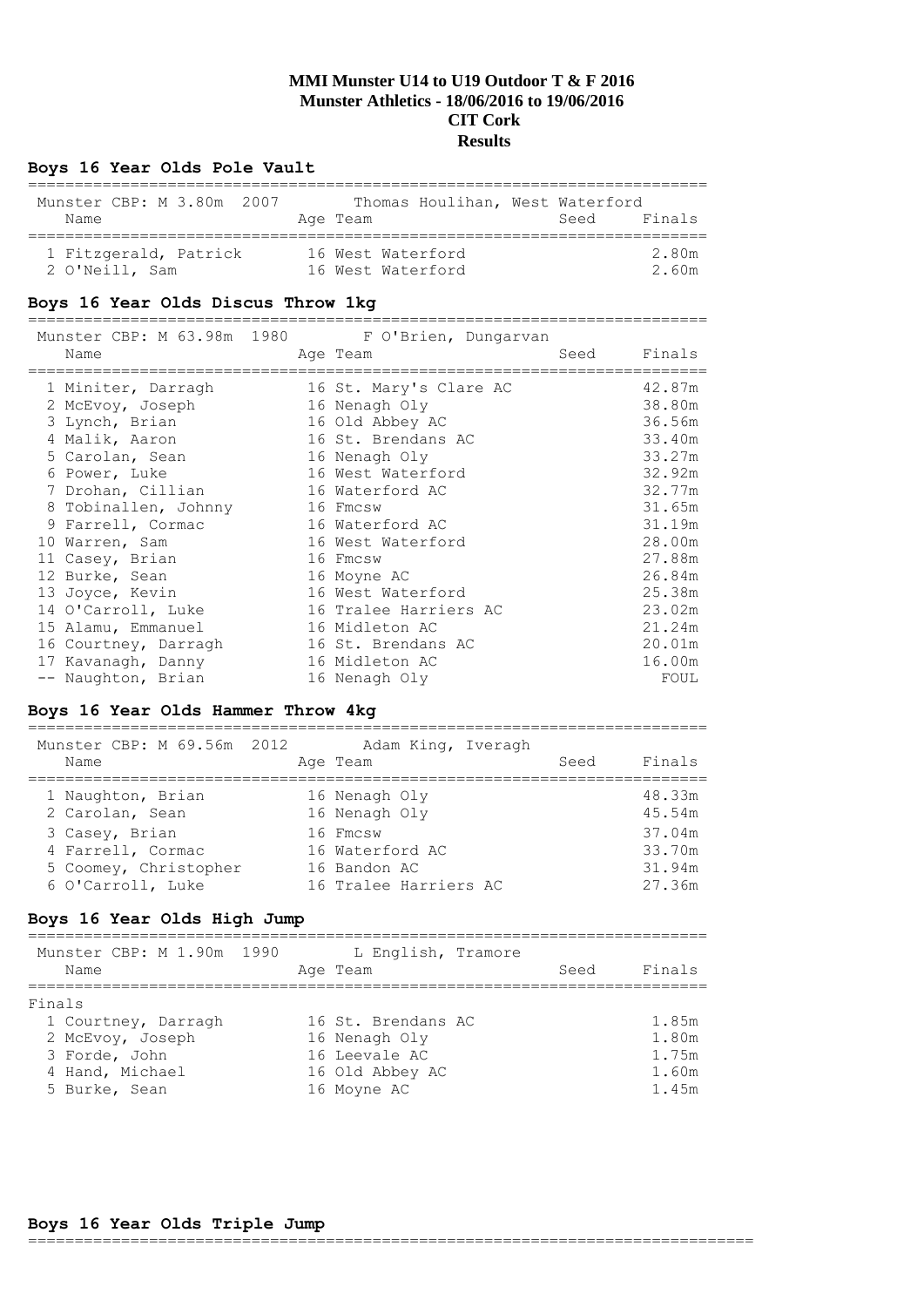## **Results**

| Munster CBP: M 12.59m 1984 | John Naughton, Nenagh Olympic |      |        |      |
|----------------------------|-------------------------------|------|--------|------|
| Name                       | Age Team                      | Seed | Finals | Wind |
|                            |                               |      |        |      |
| 1 Carolan, Sean            | 16 Nenagh Oly                 |      | 11.51m | NWI  |
| 2 Courtney, Darragh        | 16 St. Brendans AC            |      | 11.37m | NWI  |
| 3 Tony, Michael            | 16 Lios Tuathail AC           |      | 11.32m | NWI  |
| 4 Quilter, Sean            | 16 Tralee Harriers AC         |      | 10.47m | NWI  |
| 5 Naughton, Brian          | 16 Nenagh Oly                 |      | 10.14m | NWI  |
| 6 Warren, Sam              | 16 West Waterford             |      | 9.43m  | NW T |

## **Boys 16 Year Olds Shot Put 4kg**

=========================================================================

| Munster CBP: M 17.50m 1984 | Colm Moran, Nenagh Olympic |        |
|----------------------------|----------------------------|--------|
| Name                       | Seed<br>Age Team           | Finals |
| 1 Miniter, Darragh         | 16 St. Mary's Clare AC     | 13.49m |
| 2 Carolan, Sean            | 16 Nenagh Oly              | 13.41m |
| 3 Lynch, Brian             | 16 Old Abbey AC            | 12.98m |
| 4 McEvoy, Joseph           | 16 Nenagh Oly              | 12.44m |
| 5 Ouilter, Sean            | 16 Tralee Harriers AC      | 11.74m |
| 6 Shanahan, Michael        | 16 ST Mary LK              | 11.65m |
| 7 Tobinallen, Johnny       | 16 Fmcsw                   | 10.49m |
| 8 Spura, Woitek            | 16 Tramore AC              | 8.56m  |

#### **Boys 16 Year Olds Javelin Throw 600gr**

| Munster CBP: M 48.03m 2005<br>Name | Philip Burns, Belgooly<br>Age Team | Seed | Finals |
|------------------------------------|------------------------------------|------|--------|
| 1 Carolan, Sean                    | 16 Nenagh Oly                      |      | 43.11m |
| 2 McEvoy, Joseph                   | 16 Nenagh Oly                      |      | 42.66m |
| 3 Hand, Michael                    | 16 Old Abbey AC                    |      | 38.84m |
| 4 Malik, Aaron                     | 16 St. Brendans AC                 |      | 33.32m |
| 5 Hayes, Iarlaith                  | 16 Kenmare                         |      | 30.99m |
| 6 Power, Luke                      | 16 West Waterford                  |      | 29.81m |
| 7 Burke, Sean                      | 16 Moyne AC                        |      | 28.00m |
| 8 Joyce, Kevin                     | 16 West Waterford                  |      | 27.93m |
| 9 Warren, Sam                      | 16 West Waterford                  |      | 24.27m |

## **Boys 17 Year Olds 100 Meter Dash 8 Advance: Top 3 Each Heat plus Next 2 Best Times**

=================================================================================

| Munster CBP: M 11.37 2015<br>Name | Daniel Ryan, Moycarkey Coolcroo<br>Seed<br>Age Team | Prelims Wind H#  |
|-----------------------------------|-----------------------------------------------------|------------------|
| Preliminaries                     |                                                     |                  |
| 1 Odubote, Tony                   | 17 Ennis Track AC                                   | 11.470 0.8 1     |
| 2 Benson, Shawn                   | 17 Ennis Track AC                                   | $11.500 - 0.9$ 2 |
| 3 Monagle, Shane                  | 17 Tramore AC                                       | $11.580 - 0.9$ 2 |
| 4 McInerney, Dave                 | 17 Bandon AC                                        | 11.850 0.8 1     |
| 5 Dooley, Adam                    | 17 Templemore AC                                    | 11.910  0.8  1   |
| 6 Ondrej, Olah                    | 17 Templemore AC                                    | $11.970 - 0.9$ 2 |
| 7 Kenny, Eoin                     | 17 Waterford AC                                     | $11.99q$ 0.8 1   |
| 8 Baylon, Lance Gabriel           | 17 Waterford AC                                     | $12.16q - 0.9$ 2 |
| 9 Scully, Patrick                 | 17 Templemore AC                                    | $12.37$ 0.8 1    |
| 10 Obidiran, Peter                | 17 Carrick on Suir                                  | $12.50$ $0.8$ 1  |

## **Boys 17 Year Olds 800 Meter Run**

=========================================================================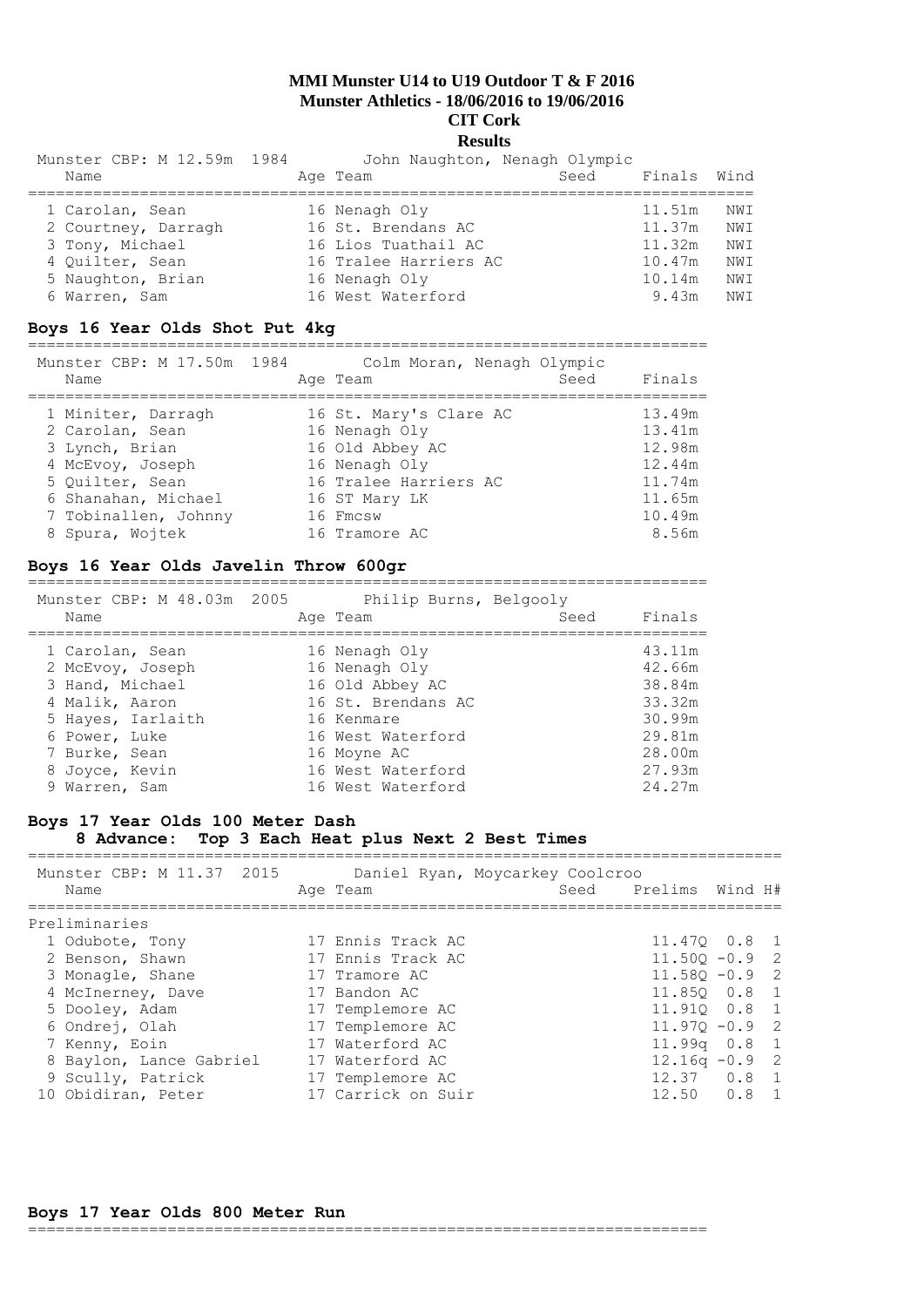## **Results**

|                             | Seed                                                                                                   | Finals                                                       |
|-----------------------------|--------------------------------------------------------------------------------------------------------|--------------------------------------------------------------|
|                             |                                                                                                        |                                                              |
|                             |                                                                                                        |                                                              |
|                             |                                                                                                        | 2:01.13                                                      |
|                             |                                                                                                        | 2:02.00                                                      |
|                             |                                                                                                        | 2:11.13                                                      |
|                             |                                                                                                        | 2:12.72                                                      |
|                             |                                                                                                        | 2:14.75                                                      |
|                             |                                                                                                        | 2:21.59                                                      |
| Munster CBP: M 1:55.30 1987 | Age Team<br>17 Waterford AC<br>17 Thurles Crokes AC<br>17 Clonmel AC<br>17 Leevale AC<br>17 Clonmel AC | --------<br>Danny O'Brien, Newport<br>17 Killarney Valley AC |

## **Boys 17 Year Olds 3000 Meter Race Walk**

|                    | Munster CBP: M 13:36.09 2011 |               | Evan Lynch, Clonmel |      |                  |
|--------------------|------------------------------|---------------|---------------------|------|------------------|
| Name               |                              | Age Team      |                     | Seed | Finals           |
|                    |                              |               |                     |      |                  |
| 1 McMahon, Gearóid |                              | 17 Shannon AC |                     |      | $13 \cdot 45$ 39 |

## **Boys 17 Year Olds 110 Meter Hurdles 3'0"**

| Munster CBP: M 14.08 2015<br>Name                      | Age Team                                             | Daniel Ryan, Moycarkey Coolcroo<br>Seed | Finals Wind                                     |  |
|--------------------------------------------------------|------------------------------------------------------|-----------------------------------------|-------------------------------------------------|--|
| 1 Monagle, Shane<br>2 Kehoe, Martin<br>3 Hartery, Mark | 17 Tramore AC<br>17 Carrick on Suir<br>17 Tramore AC |                                         | $15.25 - 1.0$<br>$17.76 - 1.0$<br>$18.14 - 1.0$ |  |

## **Boys 17 Year Olds 400 Meter Dash**

=========================================================================

| Munster CBP: M 49.89 2015<br>Name                                                             | Jamie Mitchell, Emerald<br>Age Team                                                  | Seed | Finals                                    |
|-----------------------------------------------------------------------------------------------|--------------------------------------------------------------------------------------|------|-------------------------------------------|
| 1 McInerney, Dave<br>2 Pender, Jack<br>3 Nugent, Ciaran<br>4 Ottman, Oscar<br>5 Vermeer, Jake | 17 Bandon AC<br>17 Carrick on Suir<br>17 CnaF<br>17 Newport AC<br>17 Carrick on Suir |      | 52.77<br>53.81<br>55.49<br>57.41<br>58.03 |

## **Boys 17 Year Olds 3000 Meter Run**

| Munster CBP: M 9:02.50 1988<br>Name | John Murray, North Cork<br>Age Team | Finals<br>Seed |
|-------------------------------------|-------------------------------------|----------------|
| 1 Devane, Conor                     | 17 Ennis Track AC                   | 9:33.09        |
| 2 Smith, Ben                        | 17 Leevale AC                       | 9:39.51        |
| 3 O'Flaithertaigh, Naoise           | 17 Bandon AC                        | 9:45.25        |
| 4 Nolan, Killian                    | 17 Youghal AC                       | 9:46.80        |
| 5 Blair, Hugo                       | 17 Waterford AC                     | 10:01.91       |
| 6 Shiels, Conor                     | 17 Waterford AC                     | 10:15.58       |

## **Boys 17 Year Olds 100 Meter Dash**

| Munster CBP: M 11.37 2015 |                   | Daniel Ryan, Moycarkey Coolcroo |                |        |
|---------------------------|-------------------|---------------------------------|----------------|--------|
| Name                      | Age Team          | Prelims                         | Finals         | Wind   |
| 1 Odubote, Tony           | 17 Ennis Track AC | 11.47                           | $11.30M - 0.8$ |        |
| 2 Benson, Shawn           | 17 Ennis Track AC | 11.50                           | $11.34M - 0.8$ |        |
| 3 McInerney, Dave         | 17 Bandon AC      | 11.85                           | 11.52          | $-0.8$ |
| 4 Dooley, Adam            | 17 Templemore AC  | 11.91                           | $11.73 - 0.8$  |        |
| 5 Monagle, Shane          | 17 Tramore AC     | 11.58                           | 11.85          | $-0.8$ |
| 6 Baylon, Lance Gabriel   | 17 Waterford AC   | 12.16                           | 12.15          | $-0.8$ |
| 7 Kenny, Eoin             | 17 Waterford AC   | 11.99                           | 12.33          | $-0.8$ |
| 8 Ondrej, Olah            | 17 Templemore AC  | 11.97                           | 12.69          | $-0.8$ |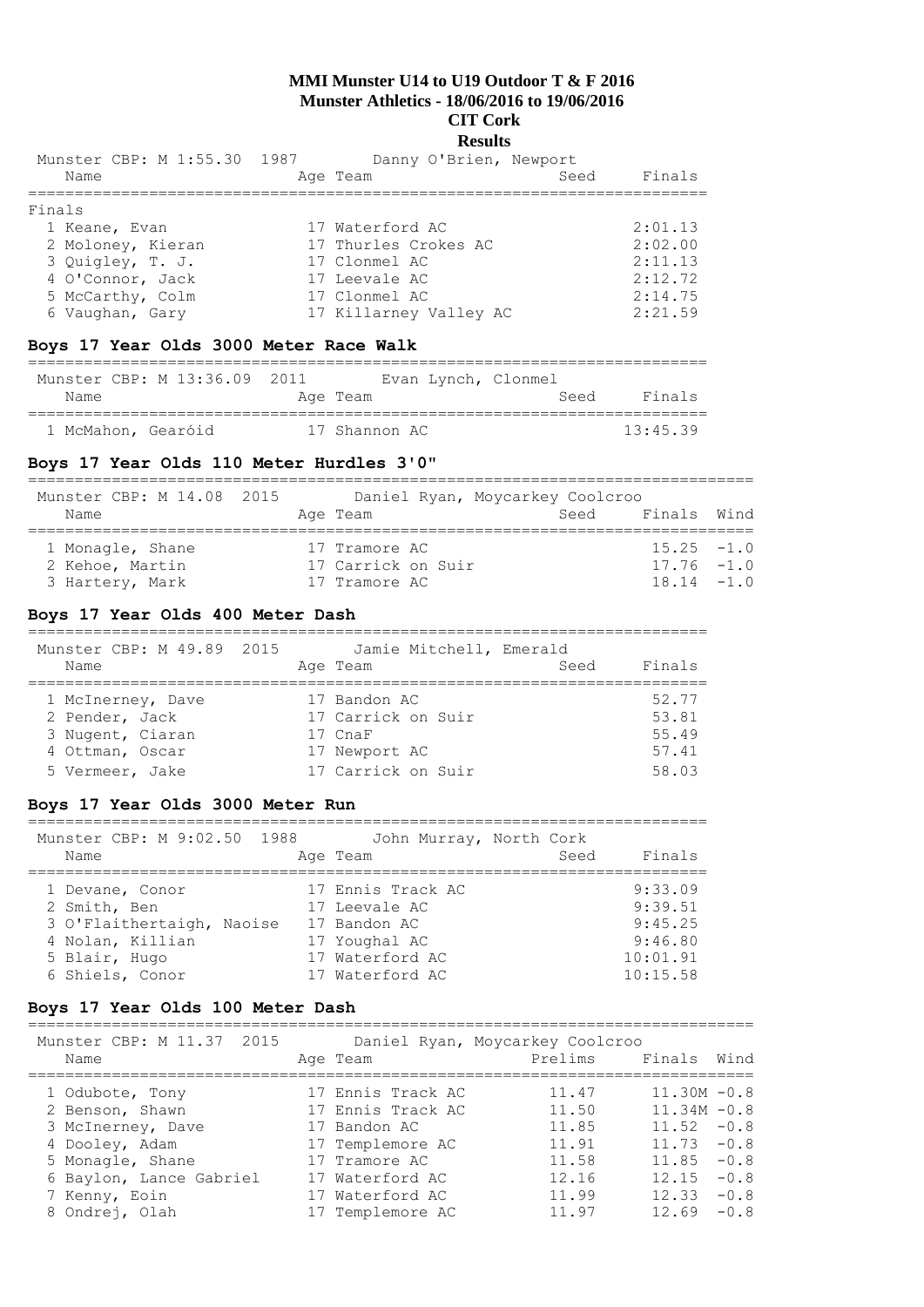## **Boys 17 Year Olds 1500 Meter Run**

| Munster CBP: M 4:04.70 1985 | Bill Mullaney, Thurles Crokes |                |
|-----------------------------|-------------------------------|----------------|
| Name                        | Age Team                      | Finals<br>Seed |
| Finals                      |                               |                |
| 1 Keane, Evan               | 17 Waterford AC               | 4:23.01        |
| 2 Blair, Hugo               | 17 Waterford AC               | 4:24.56        |
| 3 Madigan, Damien           | 17 North Cork AC              | 4:25.57        |
| 4 Devane, Conor             | 17 Ennis Track AC             | 4:25.98        |
| 5 Quigley, T. J.            | 17 Clonmel AC                 | 4:32.04        |
| 6 McCarthy, Colm            | 17 Clonmel AC                 | 4:40.38        |
| 7 O'Brien, Thomas           | 17 Newport AC                 | 4:47.08        |

#### **Boys 17 Year Olds 300 Meter Hurdles 2'6"**

========================================================================= Munster CBP: M 38.34 2001 Maurice Donoghue, Carrick on Suir Name **Age Team** Age Team Seed Finals ========================================================================= 1 Vermeer, Jake 17 Carrick on Suir 42.16 2 Cronin, Gary 17 Gneeveguilla AC 42.66 3 Mulqueen, Dean 17 Derg AC 43.64 4 Baylon, Lance Gabriel 17 Waterford AC 44.04 5 Pender, Jack 17 Carrick on Suir 44.14

## **Boys 17 Year Olds 2000 Meter Steeplechase**

| Munster CBP: M 6:53.36 2015<br>Name | Jamie Roche, Ennis Track<br>Age Team | Seed | Finals  |
|-------------------------------------|--------------------------------------|------|---------|
| 1 Cotter, Liam                      | 17 Bantry AC                         |      | 7:12.37 |
| 2 Calnan, Conor                     | 17 Bandon AC                         |      | 8:11.55 |

## **Boys 17 Year Olds 200 Meter Dash**

| Name                                                                                                       | Age Team                                                                                                           | Prelims                                           | Finals                                                                                             | Wind |
|------------------------------------------------------------------------------------------------------------|--------------------------------------------------------------------------------------------------------------------|---------------------------------------------------|----------------------------------------------------------------------------------------------------|------|
| 1 Odubote, Tony<br>2 Pender, Jack<br>3 Dooley, Adam<br>4 Kenny, Eoin<br>5 Murphy, James<br>6 Ottman, Oscar | 17 Ennis Track AC<br>17 Carrick on Suir<br>17 Templemore AC<br>17 Waterford AC<br>17 Waterford AC<br>17 Newport AC | 24.05<br>24.20<br>24.71<br>25.13<br>24.83<br>2564 | $23.66 - 4.2$<br>$24.74 - 4.2$<br>$24.92 - 4.2$<br>$25.15 - 4.2$<br>$25.26 - 4.2$<br>$26.36 - 4.2$ |      |

# **Boys 17 Year Olds 200 Meter Dash**

**Top 8 Advance by Time**

| Name             |                             | Age Team           | Seed Prelims Wind H# |  |
|------------------|-----------------------------|--------------------|----------------------|--|
| Preliminaries    |                             |                    |                      |  |
|                  | 1 Odubote, Tony             | 17 Ennis Track AC  | $24.05q - 4.2$ 2     |  |
|                  | 2 Pender, Jack              | 17 Carrick on Suir | $24.20q - 2.0$ 1     |  |
|                  | 3 Dooley, Adam              | 17 Templemore AC   | $24.71q - 4.2$ 2     |  |
|                  | 4 Murphy, James             | 17 Waterford AC    | $24.83q - 2.0$ 1     |  |
| 5 Kenny, Eoin    |                             | 17 Waterford AC    | $25.13q - 4.2$ 2     |  |
|                  | 6 Ondrej, Olah              | 17 Templemore AC   | $25.49q - 4.2$ 2     |  |
|                  | 7 Ottman, Oscar             | 17 Newport AC      | $25.64q - 4.2$ 2     |  |
|                  | 8 McCarthy, Liam            | 17 Youghal AC      | $25.76q - 2.0$ 1     |  |
|                  | 9 Hartery, Mark             | 17 Tramore AC      | $26.11 -2.0 1$       |  |
| 10 Hanlon, Jamie |                             | 17 Dooneen AC      | $26.67 - 4.2$ 2      |  |
| 11 Giwa, Sefunmi |                             | 17 Dundrum AC      | $27.24 -2.0$ 1       |  |
|                  | Boys 17 Year Olds High Jump |                    |                      |  |

=========================================================================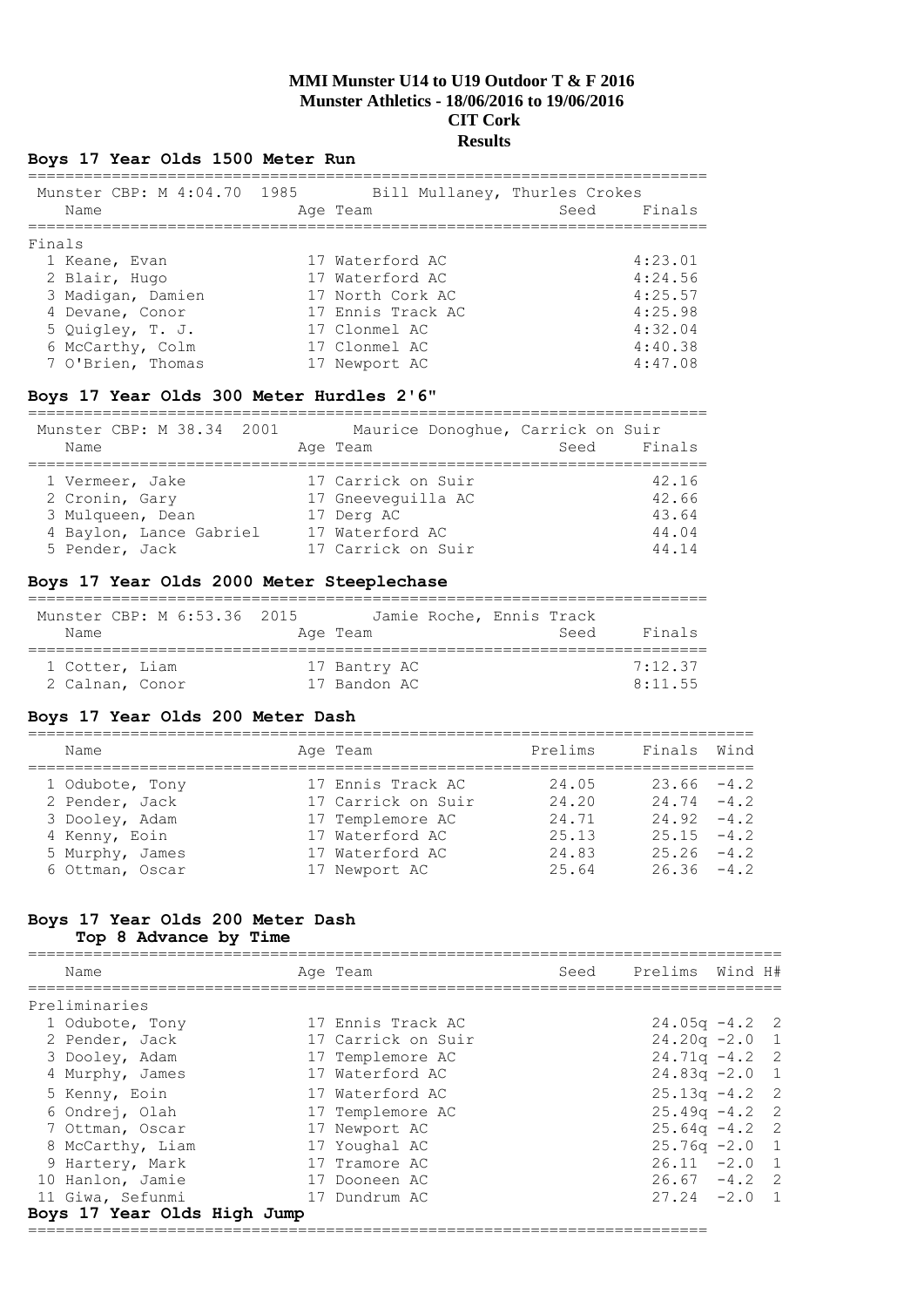## **Results**

| Munster CBP: M 2.01m 2012 | David Cussen, Old Abbey |                |
|---------------------------|-------------------------|----------------|
| Name                      | Age Team                | Finals<br>Seed |
|                           |                         |                |
| Finals                    |                         |                |
| 1 Donovan, Ben            | 17 Abbey Striders AC    | 1.90m          |
| 2 Mockler, Sean           | 17 Moyca                | 1.75m          |
| 3 Murphy, James           | 17 Waterford AC         | 1.70m          |

## **Boys 17 Year Olds Triple Jump**

| Munster CBP: M 13.59m 1977<br>Name                                                                        | N McCarthy, Corbally<br>Age Team                                                       | Seed | Finals                                         | Wind                            |
|-----------------------------------------------------------------------------------------------------------|----------------------------------------------------------------------------------------|------|------------------------------------------------|---------------------------------|
| 1 Murphy, James<br>2 O'Sullivan, Cormac<br>3 Riordan, Brian<br>4 Kehoe, Martin<br>5 Baylon, Lance Gabriel | 17 Waterford AC<br>17 Kenmare<br>17 Bandon AC<br>17 Carrick on Suir<br>17 Waterford AC |      | 12.84m<br>11.39m<br>11.15m<br>10.77m<br>10.56m | NWI<br>NWI<br>NWI<br>NWI<br>NWI |

#### **Boys 17 Year Olds Pole Vault**

=========================================================================

| Munster CBP: M 3.70m 1988 | John Hallissey, Ferrybank |        |
|---------------------------|---------------------------|--------|
| Name                      | Seed<br>Age Team          | Finals |
|                           |                           |        |
| 1 Harty, Diarmuid         | 17 West Waterford         | 3.40m  |
| 2 Cloona, Craig           | 17 West Waterford         | 3.20m  |

#### **Boys 17 Year Olds Shot Put 5kg**

========================================================================= Munster CBP: M 16.44m 1985 Colm Moran, Newport

| MUNISLEI CDF. M TO.44M TAGO<br>Name | Age Team        | COINT MOLAN, NEWPOLL<br>Seed | Finals |
|-------------------------------------|-----------------|------------------------------|--------|
| 1 Mockler, Sean                     | 17 Moyca        |                              | 12.40m |
| 2 Kingston, Cian                    | 17 Bandon AC    |                              | 11.28m |
| 3 Kenny, Eoin                       | 17 Waterford AC |                              | 10.02m |
| 4 O'Callaghan, Padraig              | 17 Leevale AC   |                              | 9.76m  |
| 5 Ali, Hasan                        | 17 Waterford AC |                              | 9.42m  |

#### **Boys 17 Year Olds Javelin Throw 700gr**

========================================================================= Munster CBP: M 51.14m 1984 Barry Walsh, Dooneen Name Reserve Age Team Name Seed Finals ========================================================================= 1 Jelenak, Kevin Michael 17 Togher MC

| I OCICHAR, REVIII MICHAEI | <u>IN TANNET WARD I</u> | $\cup$ . $\pm$ only $\blacksquare$ |
|---------------------------|-------------------------|------------------------------------|
| 2 O'Connell, Christian    | 17 Limerick AC          | 47.74m                             |
| 3 Kenny, Eoin             | 17 Waterford AC         | 42.86m                             |
| 4 O'Donovan, Alan         | 17 Riverstick Kinsale   | 38.68m                             |
| 5 Vermeer, Jake           | 17 Carrick on Suir      | 38.57m                             |
| 6 Ali, Hasan              | 17 Waterford AC         | 38.54m                             |
| 7 Mockler, Sean           | 17 Movca                | 35.88m                             |
| 8 Reynolds, Sean          | 17 Waterford AC         | 20.61m                             |

## **Boys 17 Year Olds Long Jump**

| Munster CBP: M 6.77m 2015<br>Name | Age Team         | Daniel Ryan, Moycarkey Coolcror<br>Seed Finals Wind |       |      |
|-----------------------------------|------------------|-----------------------------------------------------|-------|------|
| Finals                            |                  |                                                     |       |      |
| 1 Murphy, James                   | 17 Waterford AC  |                                                     | 6.46m | NW T |
| 2 Monagle, Shane                  | 17 Tramore AC    |                                                     | 6.08m | NW I |
| 3 Dooley, Adam                    | 17 Templemore AC |                                                     | 6.00m | NW I |
| 4 Hartery, Mark                   | 17 Tramore AC    |                                                     | 5.55m | NW I |
| 5 Ondrej, Olah                    | 17 Templemore AC |                                                     | 5.40m | NW I |
| 6 O'Connell, Christian            | 17 Limerick AC   |                                                     | 5.35m | NWI  |
|                                   |                  |                                                     |       |      |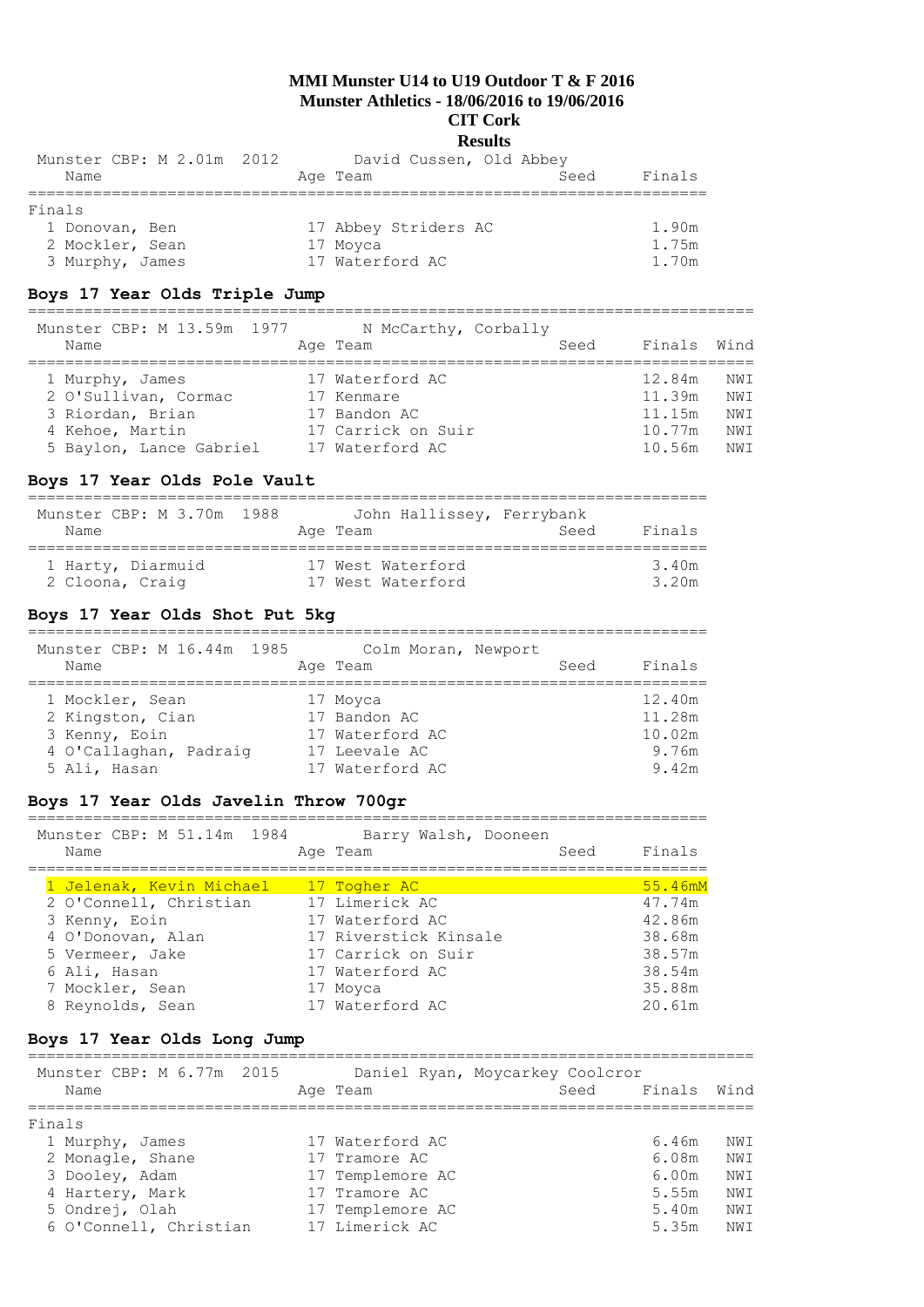#### **Results**

| 7 Nnaemeka, Chidera Clinto 17 Bandon AC |               | 5.31m     | NWI |
|-----------------------------------------|---------------|-----------|-----|
| 8 Riordan, Brian                        | 17 Bandon AC  | 5.26m NWI |     |
| 9 Hayes, Jerry                          | 17 Dundrum AC | 4.79m     | NWI |

## **Event 103 Boys 17 Year Olds Discus Throw 1.5kg**

| Munster CBP: M 50.35m 1981<br>Name                                      | F O'Brien, Dungarvan<br>Age Team                              | Seed | Finals                               |
|-------------------------------------------------------------------------|---------------------------------------------------------------|------|--------------------------------------|
| 1 Mockler, Sean<br>2 Hallahan, Jack<br>3 Kingston, Cian<br>4 Ali, Hasan | 17 Moyca<br>17 Midleton AC<br>17 Bandon AC<br>17 Waterford AC |      | 37.16m<br>35.44m<br>30.82m<br>23.56m |

## **Event 105 Boys 17 Year Olds Hammer Throw 5kg**

=========================================================================

| Munster CBP: M 69.09m 2013<br>Name | Adam King, Iveragh<br>Age Team | Seed | Finals |
|------------------------------------|--------------------------------|------|--------|
| 1 Mockler, Sean                    | 17 Moyca                       |      | 46.92m |
| 2 O'Callaghan, Padraig             | 17 Leevale AC                  |      | 45.75m |
| 3 Hallahan, Jack                   | 17 Midleton AC                 |      | 38.64m |

## **Boys 18 Year Olds 800 Meter Run**

|        | Name                | Munster CBP: M 1:54.70 1987 | A O'Keeffe, Togher<br>Age Team | Seed | Finals  |
|--------|---------------------|-----------------------------|--------------------------------|------|---------|
| Finals |                     |                             |                                |      |         |
|        | 1 McCarthy, Jamie   |                             | 18 Waterford AC                |      | 2:05.01 |
|        | 2 O'Rourke, Patrick |                             | 18 Ennis Track AC              |      | 2:06.42 |
|        | 3 Foley, Alex       |                             | 18 Waterford AC                |      | 2:08.94 |
|        | 4 Muckian, John     |                             | 18 Bandon AC                   |      | 2:09.19 |
|        | 5 Krawczyk, Thomas  |                             | 18 Ballymore Cobh AC           |      | 2:11.31 |

#### **Boys 18 Year Olds 3000 Meter Race Walk**

| Munster CBP: M 21:26.18 2012<br>Name | Age Team | Evan Lynch, Clonmel | Seed | Finals    |
|--------------------------------------|----------|---------------------|------|-----------|
| 1 Kenny, David                       | 18 Famy  |                     |      | 14:32.18M |

#### **Boys 18 Year Olds 110 Meter Hurdles 3'0"**

| Munster CBP: M 14.08 2015<br>Name | Age Team        | Daniel Ryan, Moycarkey Coolcroo<br>Finals Wind<br>Seed |  |
|-----------------------------------|-----------------|--------------------------------------------------------|--|
| 1 Ryan, Daniel                    | 18 Moyca        | $14.53 - 1.0$                                          |  |
| 2 Ryan, Dion                      | 18 Waterford AC | $16.57 - 1.0$                                          |  |

#### **Boys 18 Year Olds 400 Meter Dash**

| Munster CBP: M 49.72 2014<br>Name                                             | Scott Gibson, Bandon<br>Age Team                                      | Seed | Finals                           |
|-------------------------------------------------------------------------------|-----------------------------------------------------------------------|------|----------------------------------|
| 1 Mitchell, Jamie<br>2 Kiely, Oisin<br>3 McAuliffe, Craig<br>4 Hartnett, Eoin | 18 Emerald AC<br>18 Ferrybank AC<br>18 Ferrybank AC<br>18 Midleton AC |      | 50.03<br>56.00<br>57.96<br>59.08 |

## **Boys 18 Year Olds 3000 Meter Run**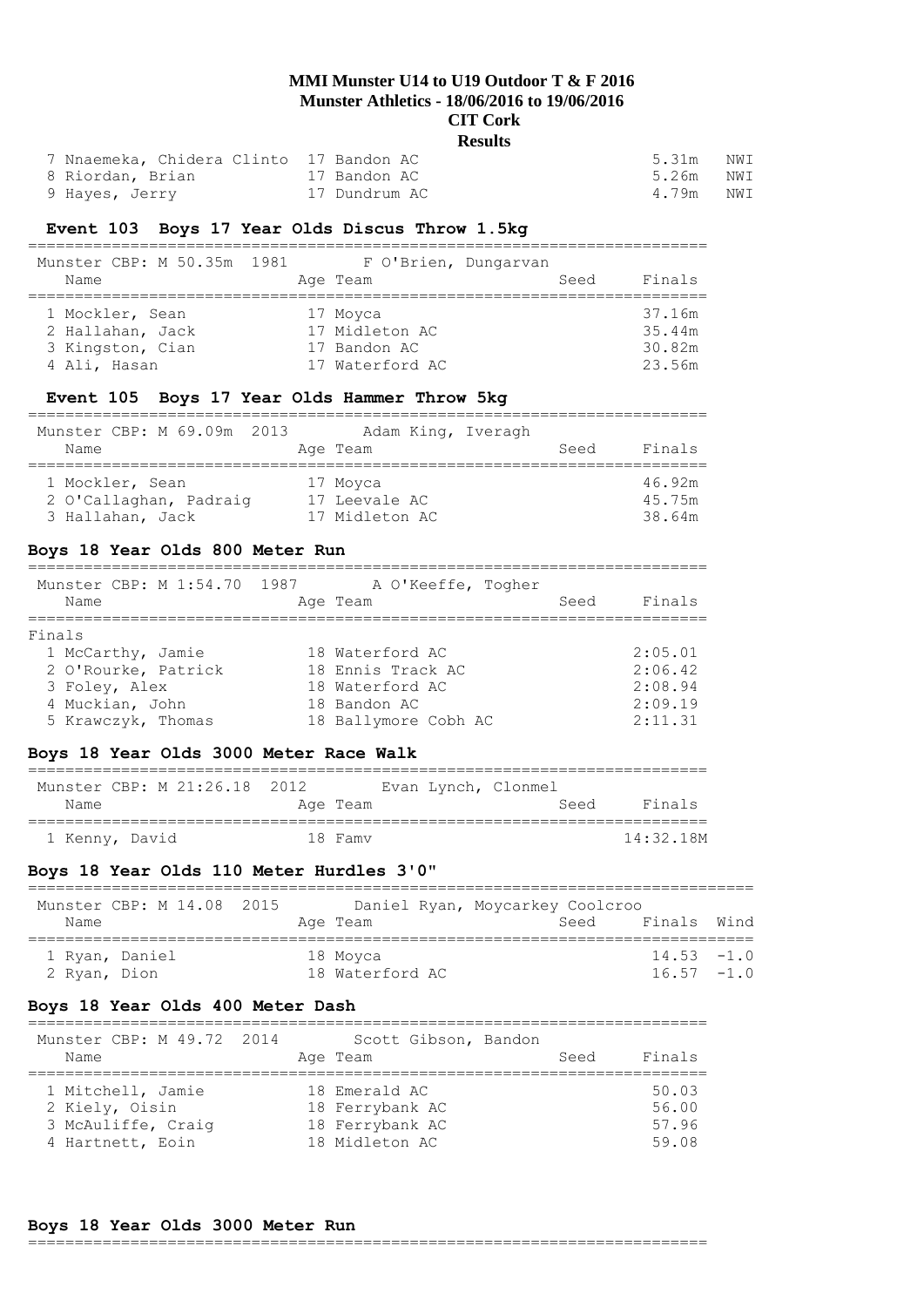## **Results**

=========================================================================

| Munster CBP: M 8:49.10 1997 | Brian Keane, Leevale |                |
|-----------------------------|----------------------|----------------|
| Name                        | Age Team             | Finals<br>Seed |
|                             |                      |                |
| 1 O'Rourke, Patrick         | 18 Ennis Track AC    | 9:34.98        |
| 2 Blackwell, Niall          | 18 West Waterford    | 9:46.43        |
| 3 Maher, Stephen            | 18 Ennis Track AC    | 9:56.04        |
| 4 Muckian, John             | 18 Bandon AC         | 10:09.10       |

## **Boys 18 Year Olds 100 Meter Dash**

============================================================================== Munster CBP: M 10.93 2007 Christopher Russell, Ferrybank

| Name                                     |  | $\text{Cill}$ respectively independently relatively<br>Age Team | Seed | Finals Wind    |            |
|------------------------------------------|--|-----------------------------------------------------------------|------|----------------|------------|
| 1 Mitchell, Jamie<br>2 Landzaad, Daniel  |  | 18 Emerald AC<br>18 Bandon AC                                   |      | 11.12<br>11.35 | 0.1<br>0.1 |
| 3 McCarthy, Sean<br>4 O'Connor, Nikolia  |  | 18 Emerald AC<br>18 Tralee Harriers AC                          |      | 11.40<br>11.64 | 0.1<br>0.1 |
| 5 Hogan, Stephen<br>-- Moynihan, Padraig |  | 18 Ennis Track AC<br>18 West Muskery                            |      | 12.55<br>DΟ    | 0.1<br>0.1 |

## **Boys 18 Year Olds 1500 Meter Run**

| Munster CBP: M 3:56.50 1989 | Mark Carroll, Leevale |      |         |
|-----------------------------|-----------------------|------|---------|
| Name                        | Age Team              | Seed | Finals  |
|                             |                       |      |         |
| Finals                      |                       |      |         |
| 1 O'Rourke, Patrick         | 18 Ennis Track AC     |      | 4:16.74 |
| 2 McCarthy, Jamie           | 18 Waterford AC       |      | 4:37.05 |
| 3 Krawczyk, Thomas          | 18 Ballymore Cobh AC  |      | 4:45.15 |
| 4 Mulhall, Robbie           | 18 Leevale AC         |      | 4:57.93 |

#### **Boys 18 Year Olds 400 Meter Hurdles 2'9"**

| Munster CBP: M 54.88 2009 | Patrick Maher, Leevale |      |         |
|---------------------------|------------------------|------|---------|
| Name                      | Age Team               | Seed | Finals  |
| 1 Clancy, Diarmuid        | 18 Abbey Striders AC   |      | 57.23   |
| 2 Hartnett, Eoin          | 18 Midleton AC         |      | 1:11.56 |

#### **Boys 18 Year Olds 200 Meter Dash**

| Munster CBP: M 22.45 2011<br>Name                            | Age Team | Cormac Lynch, Marian                                  | Seed | Finals Wind                                    |  |
|--------------------------------------------------------------|----------|-------------------------------------------------------|------|------------------------------------------------|--|
| 1 Mitchell, Jamie<br>2 McCarthy, Sean<br>3 Meade, Liam       |          | 18 Emerald AC<br>18 Emerald AC<br>18 Templemore AC    |      | $23.29 -2.8$<br>$23.92 - 2.8$<br>$24.95 -2.8$  |  |
| 4 Furlong, Thomas<br>5 Hogan, Stephen<br>6 Moynihan, Padraig |          | 18 Dundrum AC<br>18 Ennis Track AC<br>18 West Muskery |      | $25.30 -2.8$<br>$25.75 - 2.8$<br>$26.68 - 2.8$ |  |

## **Boys 18 Year Olds 3000 Meter Steeplechase 3'0**

| Munster CBP: M 5:59.16 2000 |  |                 | Liam Reale, Hospital |      |          |
|-----------------------------|--|-----------------|----------------------|------|----------|
| Name                        |  | Age Team        |                      | Seed | Finals   |
| 1 Foley, Alex               |  | 18 Waterford AC |                      |      | 11:19.67 |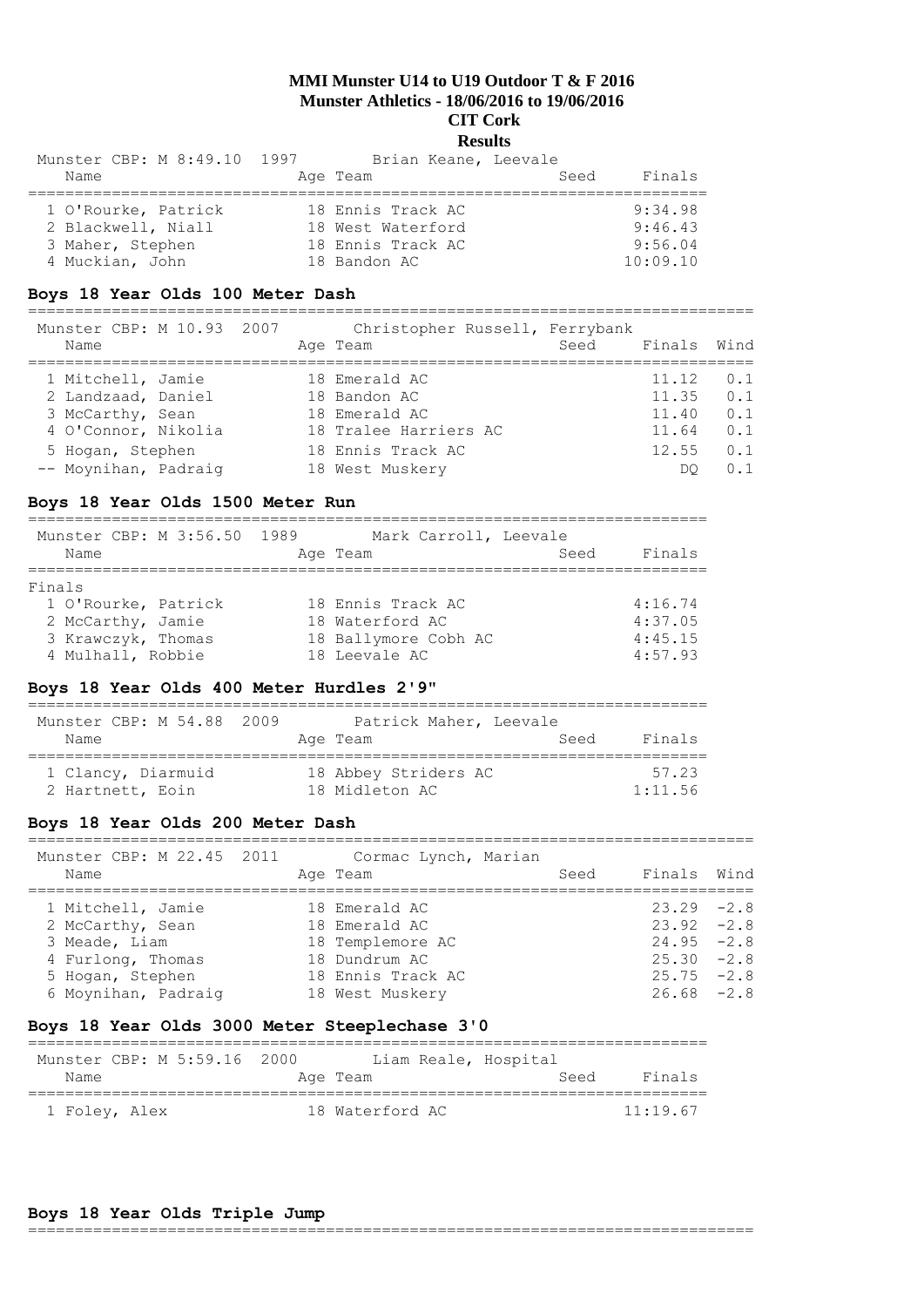| Munster CBP: M 13.58m 2014 | Darren Proout, Carrick on Suir |             |      |
|----------------------------|--------------------------------|-------------|------|
| Name                       | Seed<br>Age Team               | Finals Wind |      |
| Finals                     |                                |             |      |
| 1 Miniter, Joseph          | 18 St. Mary's Clare AC         | 13.16m      | NWI  |
| 2 Ryan, Dion               | 18 Waterford AC                | 12.36m      | NW I |
| 3 Kissane, Corey           | 18 An Riocht AC                | 11.43m      | NW I |

#### **Boys 18 Year Olds Long Jump**

============================================================================== Munster CBP: M 6.96m 1998 Paul Phelan, Dooneen Name **Age Team** Age Team Seed Finals Wind ============================================================================== 1 Ryan, Daniel 18 Moyca 6.58m NWI 2 Miniter, Joseph 18 St. Mary's Clare AC 6.33m NWI 3 O'Connor, Nikolia 18 Tralee Harriers AC 6.05m NWI 4 Ryan, Dion 18 Waterford AC 6.04m NWI 5 Kissane, Corey 18 An Riocht AC 5.66m NWI 6 Moynihan, Padraig 18 West Muskery 5.51m NWI

7 Furlong, Thomas 18 Dundrum AC 5.13m NWI

#### **Boys 18 Year Olds Pole Vault**

| Munster CBP: M 4.30m 2014 |  |  |          |  | Yuri Kanash, West Waterford |        |
|---------------------------|--|--|----------|--|-----------------------------|--------|
| Name                      |  |  | Age Team |  | Seed                        | Finals |
|                           |  |  |          |  |                             |        |
| 1 Ryan, Daniel            |  |  | 18 Moyca |  |                             | 3 80m  |

#### **Boys 18 Year Olds Javelin Throw 700gr**

| Munster CBP: M 55.80m 1982 | J Kenny, Templemore    |        |
|----------------------------|------------------------|--------|
| Name                       | Seed<br>Age Team       | Finals |
| 1 O'Brien, Luke            | 18 Waterford AC        | 44.44m |
| 2 Ryan, Daniel             | 18 Moyca               | 42.19m |
| 3 Ryan, Dion               | 18 Waterford AC        | 39.44m |
| 4 Miniter, Joseph          | 18 St. Mary's Clare AC | 39.04m |

## **Boys 18 Year Olds Hammer Throw 5kg**

#### =========================================================================

| Munster CBP: M 69.98m 2014 |  |  |              | Adam King, Iveragh |      |        |
|----------------------------|--|--|--------------|--------------------|------|--------|
| Name                       |  |  | Age Team     |                    | Seed | Finals |
|                            |  |  |              |                    |      |        |
| 1 Coomey, Travis           |  |  | 18 Bandon AC |                    |      | 47 22m |

#### **Boys 18 Year Olds High Jump**

| Munster CBP: M 2.06m 1992 | Antoine Burke, Dooneen |                |
|---------------------------|------------------------|----------------|
| Name                      | Age Team               | Finals<br>Seed |
| Finals                    |                        |                |
| 1 Ryan, Dion              | 18 Waterford AC        | 1.85m          |
| -- Browoski, Damien       | 18 Dundrum AC          | FATT.          |

#### **Boys 18 Year Olds Shot Put 5kg**

| Munster CBP: M 18.56m 2001<br>Name | Eoin Leen, Clonalour<br>Age Team | Seed | Finals |
|------------------------------------|----------------------------------|------|--------|
| 1 Ryan, Daniel                     | 18 Moycarcky                     |      | 15.21m |
| 2 Coomey, Travis                   | 18 Bandon AC                     |      | 11.25m |
| 3 Miniter, Joseph                  | 18 St. Mary's Clare AC           |      | 11.20m |
| 4 Moynihan, Padraig                | 18 West Muskery                  |      | 10.47m |
| 5 O'Donoghue, Niall                | 18 Emerald AC                    |      | 9.28m  |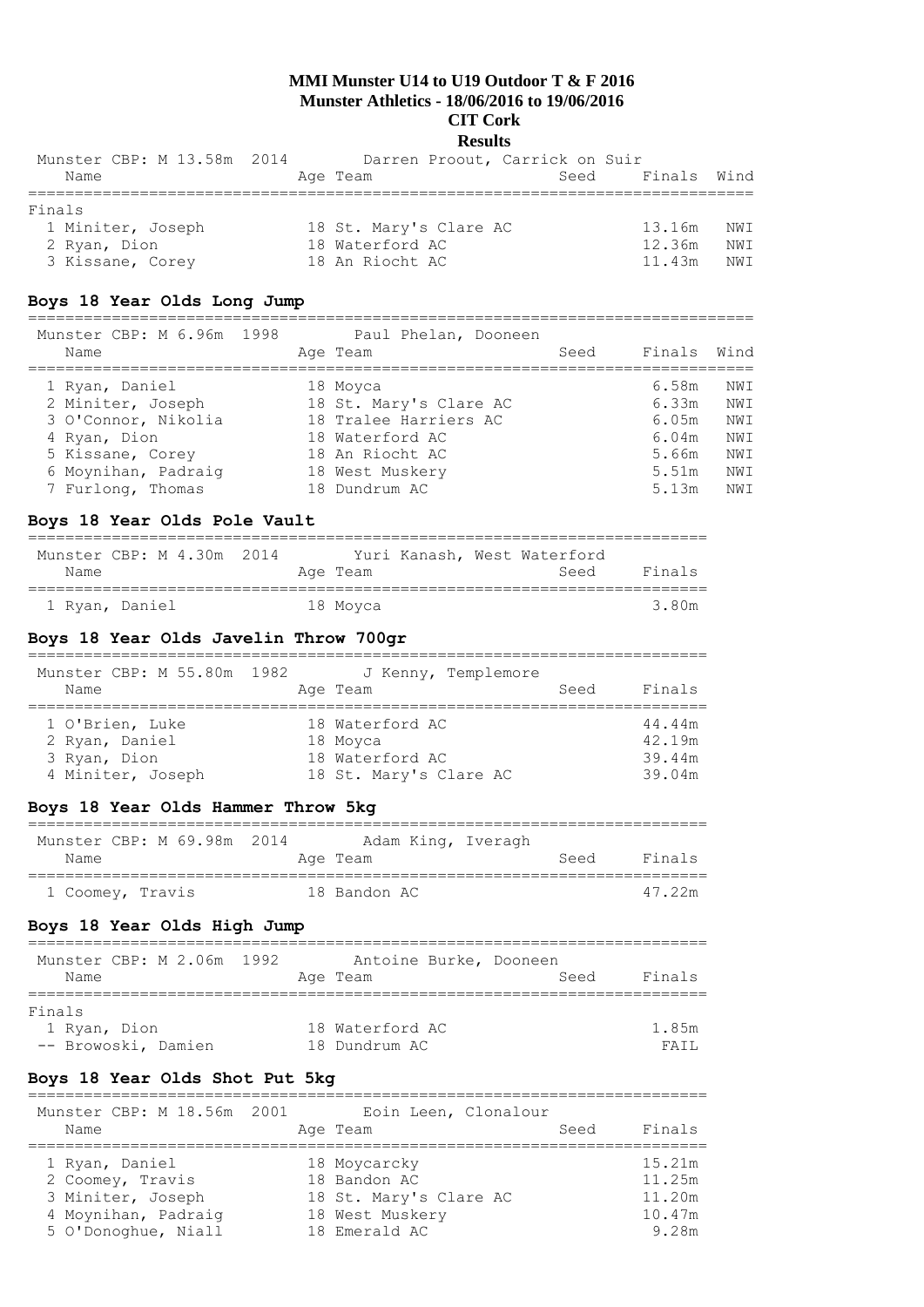## **Boys 18 Year Olds Discus Throw 1.5kg**

| Munster CBP: M 54.14m 1982<br>Name | F O'Brien, Dungarvan<br>Age Team | Finals<br>Seed |  |
|------------------------------------|----------------------------------|----------------|--|
| 1 Ryan, Daniel                     | 18 Moyca                         | 41.54m         |  |
| 2 Coomey, Travis                   | 18 Bandon AC                     | 33.24m         |  |
| 3 Caulfield, Kevin                 | 18 Tulla AC                      | 32.16m         |  |
| 4 Miniter, Joseph                  | 18 St. Mary's Clare AC           | 29.49m         |  |

## **Boys 19 Year Olds 800 Meter Run**

|        |                   | Munster CBP: M 1:52.35 2007 |                  | Niall Touhy, Ferrybank |         |
|--------|-------------------|-----------------------------|------------------|------------------------|---------|
|        | Name              |                             | Age Team         | Seed                   | Finals  |
| Finals |                   |                             |                  |                        |         |
|        | 1 Kennedy, Robert |                             | 19 Templemore AC |                        | 2:05.51 |
|        | 2 Kennedy, Andrew |                             | 19 Emerald AC    |                        | 2:12.11 |

## **Boys 19 Year Olds 110 Meter Hurdles 3'3"**

| Munster CBP: M 14.26 2014 | Sam Healy, Leevale |      |             |  |
|---------------------------|--------------------|------|-------------|--|
| Name                      | Age Team           | Seed | Finals Wind |  |
|                           |                    |      |             |  |
| 1 O'Leary, Kevin          | 19 Liscarroll AC   |      | 1628 03     |  |

## **Boys 19 Year Olds 400 Meter Dash**

| Munster CBP: M 49.66 2015 | Scott Gibson, Bandon   | Finals |
|---------------------------|------------------------|--------|
| Name                      | Age Team               | Seed   |
| 1 Marcus, Dion            | 19 Killarney Valley AC | 50.73  |
| 2 O'Brien, David          | 19 Dooneen AC          | 51.63  |
| 3 Hathaway, Daniel        | 19 Bandon AC           | 53.24  |

## **Boys 19 Year Olds 3000 Meter Run**

| Munster CBP: M 8:49.06 2000 |               | Christopher Russell, Ferrybank |
|-----------------------------|---------------|--------------------------------|
| Name                        | Age Team      | Finals<br>Seed                 |
| 1 Beary, Eoghan             | 19 Dooneen AC | 9.3195                         |

## **Boys 19 Year Olds 100 Meter Dash**

| Munster CBP: M 11.32 2015<br>Name                                    | Joey Henchy, Bandon<br>Age Team                                                          | Seed | Finals Wind                                                    |  |
|----------------------------------------------------------------------|------------------------------------------------------------------------------------------|------|----------------------------------------------------------------|--|
| 1 Marcus, Dion<br>2 Hickey, Damien<br>3 Ring, Luke<br>4 Roche, Jason | 19 Killarney Valley AC<br>19 Abbey Striders AC<br>19 Leevale AC<br>19 Tralee Harriers AC |      | $11.43 - 1.7$<br>$11.67 - 1.7$<br>$11.85 - 1.7$<br>$1302 - 17$ |  |

## **Boys 19 Year Olds 1500 Meter Run**

|                    | Munster CBP: M 4:01.40 2001 |                 | Liam Reale, Limerick AC |         |
|--------------------|-----------------------------|-----------------|-------------------------|---------|
| Name               |                             | Age Team        | Seed                    | Finals  |
| Finals             |                             |                 |                         |         |
| 1 Murnane, Matthew |                             | 19 Leevale AC   |                         | 4:18.13 |
| 2 Brennan, Tadgh   |                             | 19 Ferrybank AC |                         | 4:18.81 |

## **Boys 19 Year Olds 200 Meter Dash**

#### ==============================================================================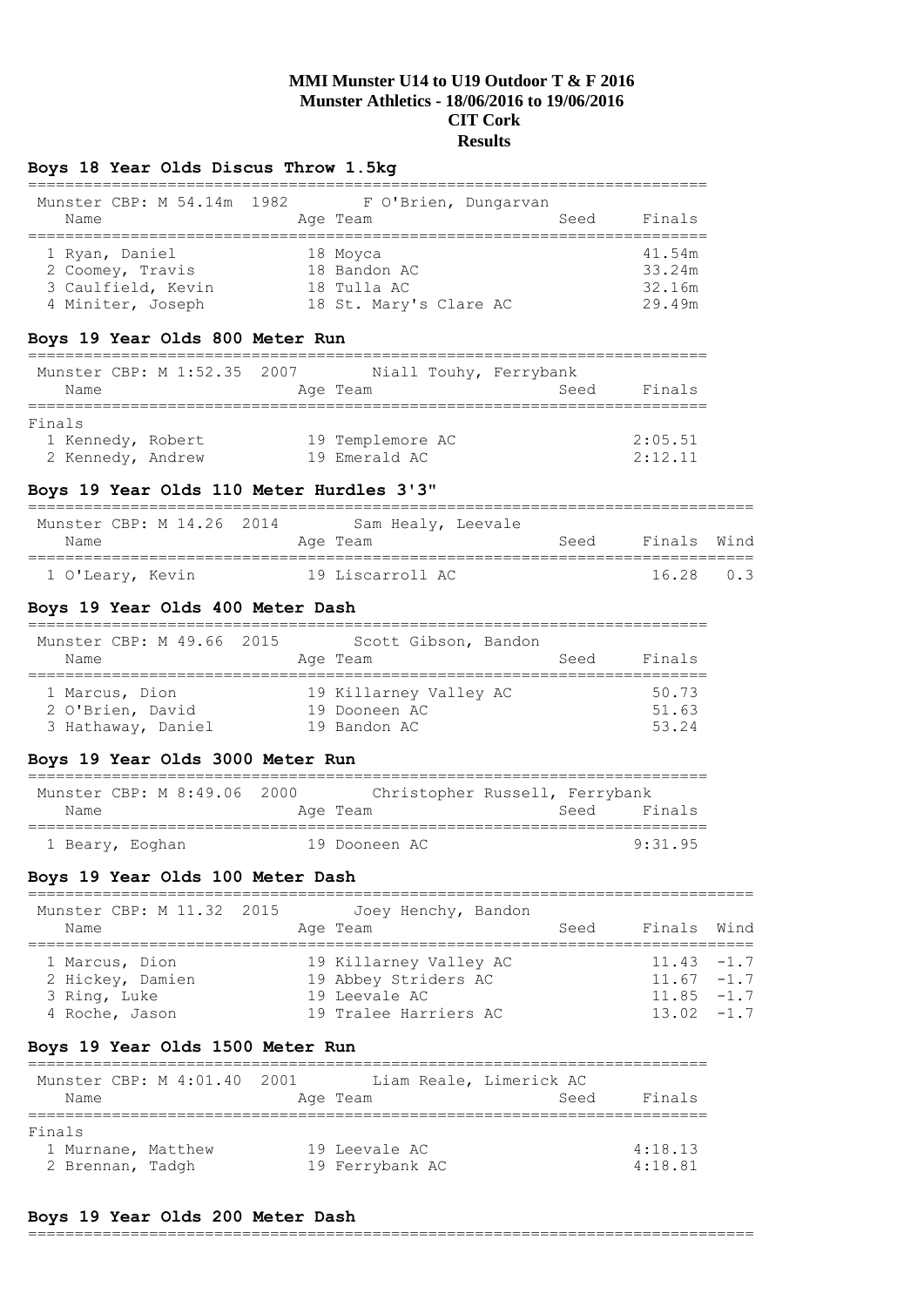#### **Results**

| Munster CBP: M 22.70 2015 | Stephen Walsh, Ferrybank |               |  |
|---------------------------|--------------------------|---------------|--|
| Name                      | Seed<br>Age Team         | Finals Wind   |  |
| 1 Marcus, Dion            | 19 Killarney Valley AC   | $23.24 - 3.7$ |  |
| 2 O'Brien, David          | 19 Dooneen AC            | $23.48 - 3.7$ |  |
| 3 Sullivan, Paul          | 19 Waterford AC          | $26.86 - 3.7$ |  |

## **Boys 19 Year Olds 3000 Meter Steeplechase 3'0**

| Munster CBP: M 6:11.08 2001 |  | William Harty, K.C.K |      |          |
|-----------------------------|--|----------------------|------|----------|
| Name                        |  | Age Team             | Seed | Finals   |
|                             |  |                      |      |          |
| 1 Kennedy, Andrew           |  | 19 Emerald AC        |      | 11:14.58 |

## **Boys 19 Year Olds High Jump**

| Munster CBP: M 2.07m 2014 |  | David Cussen, Old Abbey |  |      |        |
|---------------------------|--|-------------------------|--|------|--------|
| Name                      |  | Age Team                |  | Seed | Finals |
| Finals                    |  |                         |  |      |        |
| 1 O'Brien, Cian           |  | 19 Waterford AC         |  |      | 1.80m  |

# **Boys 19 Year Olds Javelin Throw 800gr**

| Munster CBP: M 50.03m 2011<br>Name |  |  |  | Age Team                 | Jaco Oosthuysen, Clonmel | Seed | Finals |                    |
|------------------------------------|--|--|--|--------------------------|--------------------------|------|--------|--------------------|
|                                    |  |  |  |                          |                          |      |        |                    |
| <mark>1 Flynn, Eoghan</mark>       |  |  |  | <u> 19 Waterford AC </u> |                          |      |        | $54.05 \text{m}$ M |

## **Boys 19 Year Olds Discus Throw 1.75kg**

| Munster CBP: M 47.69m 2001 | Geoffrey Mullins, Limerick AC | Finals |
|----------------------------|-------------------------------|--------|
| Name                       | Age Team                      | Seed   |
| 1 Flynn, Eoghan            | 19 Waterford AC               | 37.33m |
| 2 Sheehan, James           | 19 CnaF                       | 33.96m |
| 3 Rockett, Josh            | 19 West Waterford             | 30.74m |
| 4 Harrington, Fiachra      | 19 Bandon AC                  | 29.42m |

## **Boys 19 Year Olds Long Jump**

| Munster CBP: M 7.02m 1998<br>Name | Brendan Bourke, Kilmallock<br>Age Team | Seed | Finals Wind |      |
|-----------------------------------|----------------------------------------|------|-------------|------|
| Finals                            |                                        |      |             |      |
| 1 O'Brien, Cian                   | 19 Waterford AC                        |      | 5.64m       | NW T |
| 2 Roche, Jason                    | 19 Tralee Harriers AC                  |      | 4 96m       | NW T |

## **Boys 19 Year Olds Triple Jump**

| Munster CBP: M 13.77m 2007<br>Name | Niall Counihan, Dooneen<br>Age Team | Seed | Finals Wind |      |
|------------------------------------|-------------------------------------|------|-------------|------|
| 1 O'Brien, Cian                    | 19 Waterford AC                     |      | 10.89m      | NW T |
| 2 Roche, Jason                     | 19 Tralee Harriers AC               |      | 9 71 m      | NW T |

# **Boys 19 Year Olds Shot Put 6kg**

| Munster CBP: M 16.44m 1996<br>Name | John Leahy, Moyvane K<br>Seed<br>Age Team | Finals |
|------------------------------------|-------------------------------------------|--------|
| 1 French, James                    | 19 Bandon AC                              | 11.36m |
| 2 Roche, Jason                     | 19 Tralee Harriers AC                     | 8.07m  |

## **Boys 19 Year Olds Hammer Throw 6kg**